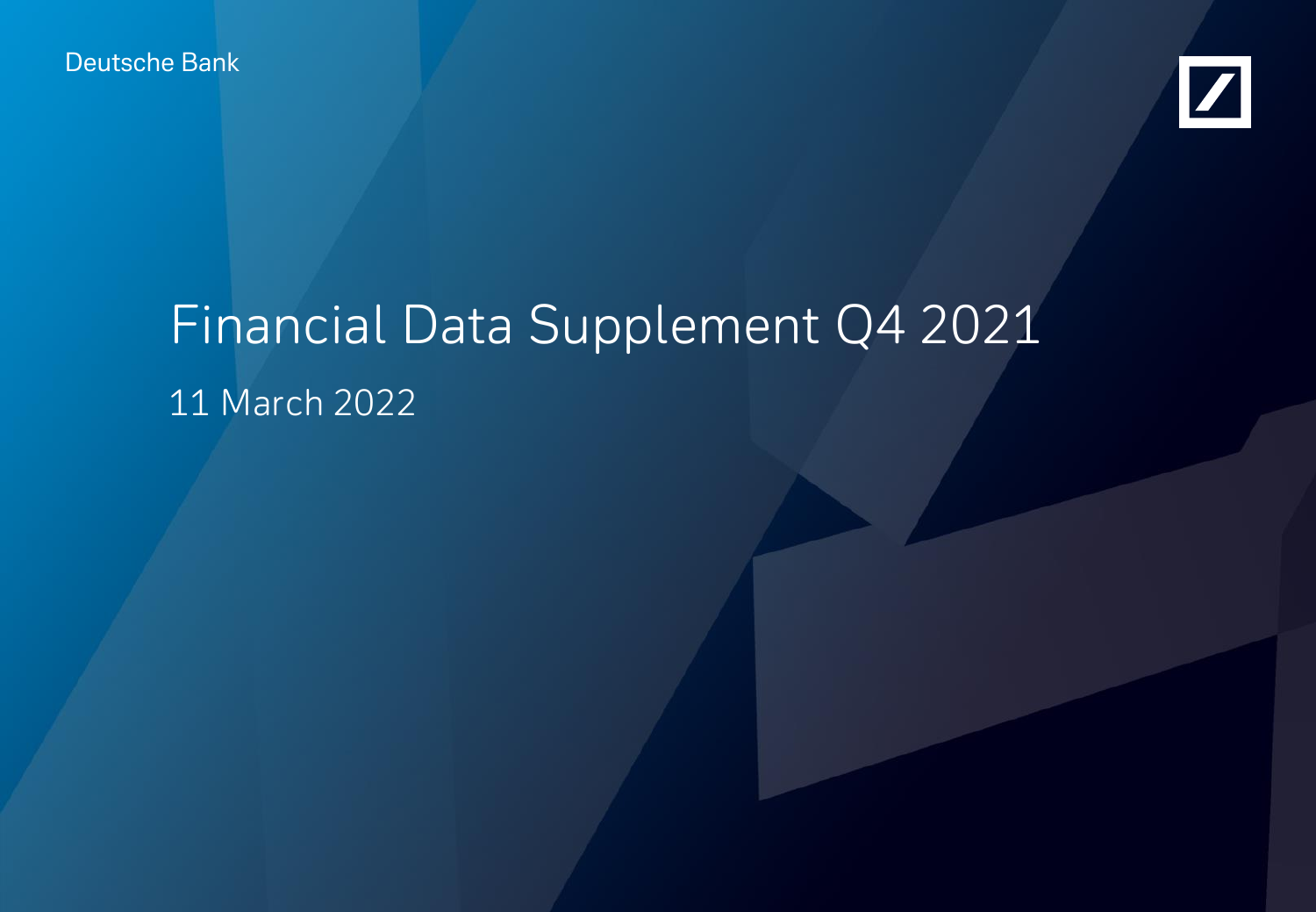## Q4 2021 Financial Data Supplement

Due to rounding, numbers presented throughout this document may not sum precisely to the totals we provide and percentages may not precisely reflect the absolute figures.

All segment figures reflect the segment composition as of the fourth quarter 2021.

#### EU carve-out

Results are prepared in accordance with International Financial Reporting Standards (IFRS) as issued by the International Accounting Standards Board ("IASB") and endorsed by the European Union ("EU"), including, from 2020, application of portfolio fair value hedge accounting for non-maturing deposits and fixed rate mortgages with pre-payment options (the "EU carve-out"). Fair value hedge accounting under the EU carve-out is employed to minimize the accounting exposure to both positive and negative moves in interest rates in each tenor bucket thereby reducing the volatility of reported revenue from Treasury activities.

For the three-month period ended December 31, 2021, application of the EU carveout had a positive impact of € 148 million on profit before taxes and of € 102 million on profit. For the same time period in 2020 the application of the EU carve-out had a negative impact of € 48 million on profit before taxes and of € 26 million on profit. For the full-year 2021, application of the EU carve-out had a negative impact of  $\epsilon$  128 million on profit before taxes and of  $\epsilon$  85 million on profit. For the same time period in 2020 the application of the EU carve-out had a positive impact of € 18 million on profit before taxes and of € 12 million on profit. The Group's regulatory capital and ratios thereof are also reported on the basis of the EU carve-out version of IAS 39. For the full-year 2021, application of the EU carve-out had a negative impact on the CET1 capital ratio of about 2 basis points and a positive impact of about 1 basis point for the full-year, 2020. In any given period, the net effect of the EU carve-out can be positive or negative, depending on the fair market value changes in the positions being hedged and the hedging instruments.

To reflect reporting obligations in Germany and the US, DB has prepared separate sets of interim financial information since the first quarter 2020 (i.e. locally: based on IFRS as endorsed by the EU; US: based on IFRS as issued by the IASB).

This Financial Data Supplement is presented under IFRS as endorsed by the EU. The Bank is filing its Interim and Annual Reports under IFRS as adopted by the IASB with the US SEC (<https://www.db.com/ir/en/sec-filings-for-financial-results.htm>).

#### Deutsche Bank consolidated

| Summary<br><b>Consolidated Statement of Income</b>               | $\overline{2}$<br>3 |
|------------------------------------------------------------------|---------------------|
| <b>Consolidated Balance Sheet - Assets</b>                       | 4                   |
| <b>Consolidated Balance Sheet - Liabilities and total equity</b> | 5                   |
| Net revenues - Segment view                                      | 6.                  |
|                                                                  |                     |
| Segment detail                                                   |                     |
| <b>Corporate Bank</b>                                            | 7                   |
| <b>Investment Bank</b>                                           | 8                   |
| <b>Private Bank</b>                                              | 9                   |
| <b>Asset Management</b>                                          | 10                  |
| Corporate & Other                                                | 11                  |
| Core Bank                                                        | 12                  |
| <b>Capital Release Unit</b>                                      | 13                  |
| <b>Risk and capital</b>                                          |                     |
| <b>Asset Quality</b>                                             | 14                  |
| Regulatory capital                                               | 15                  |
|                                                                  |                     |
| Leverage ratio                                                   | 16                  |
| <b>Non-GAAP financial measures</b>                               | 17                  |
| Definition of certain financial measures and other information   | 26                  |
| <b>Footnotes</b>                                                 | 30                  |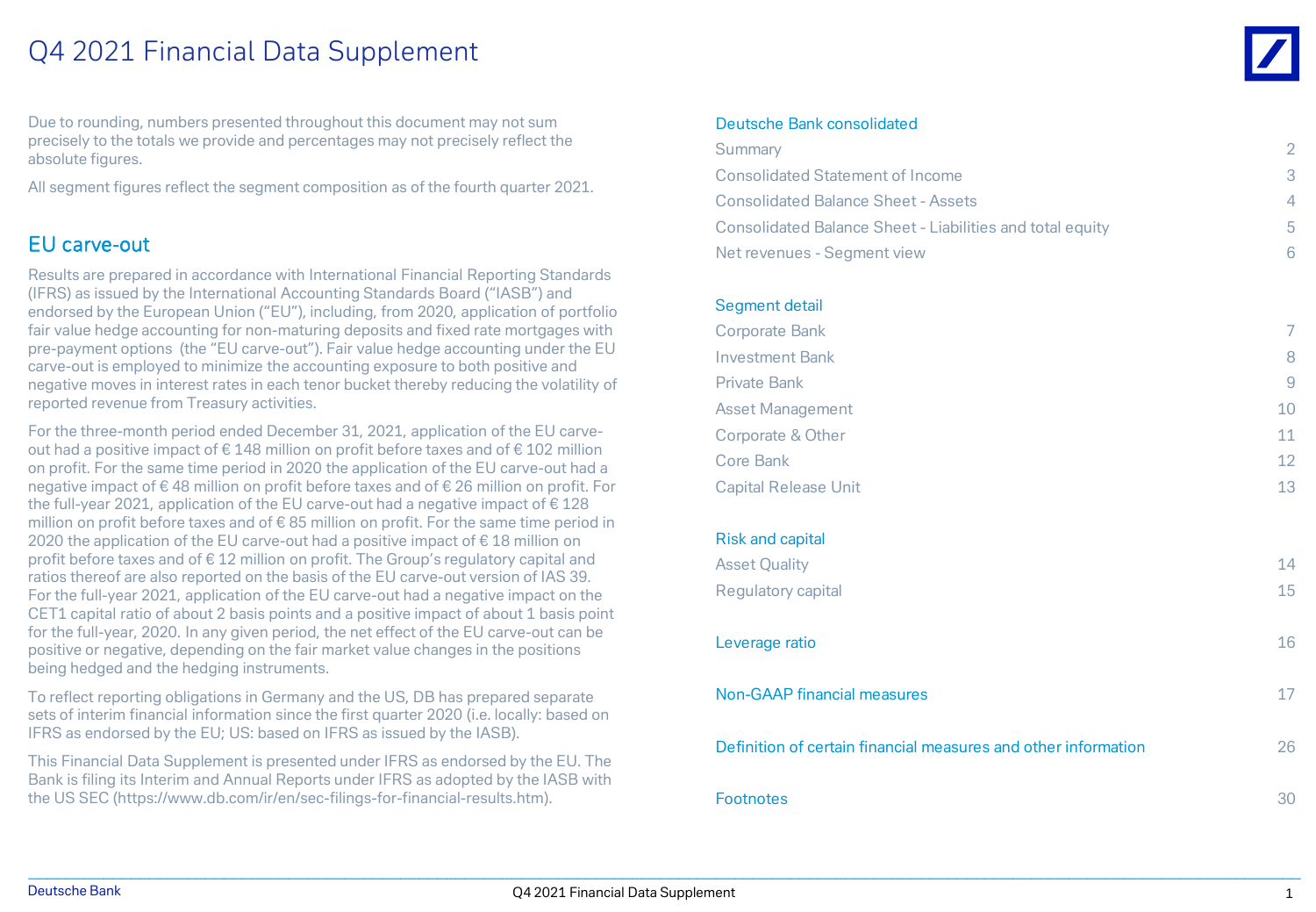# Summary



|                                                                           | FY 2019    | Q1 2020   | Q2 2020    | Q3 2020 | Q4 2020 | FY 2020 | Q1 2021 | Q2 2021        | Q3 2021 | 04 20 21 | FY 2021 | Q4 2021 vs.<br>Q4 2020 | Q4 2021 vs.<br>Q3 2021 | FY 2021 vs.<br>FY 2020 |
|---------------------------------------------------------------------------|------------|-----------|------------|---------|---------|---------|---------|----------------|---------|----------|---------|------------------------|------------------------|------------------------|
| <b>Group financial targets</b>                                            |            |           |            |         |         |         |         |                |         |          |         |                        |                        |                        |
| Post-tax return on average tangible shareholders' equity <sup>1,2,3</sup> | (10.9) %   | (0.3) %   | $(0.6)$ %  | 1.5%    | 0.4%    | 0.2%    | 7.4%    | 5.5%           | 1.5%    | 1.1%     | 3.8%    | $0.7$ ppt              | $(0.4)$ ppt            | $3.6$ ppt              |
| Cost/income ratio <sup>1</sup>                                            | 108.2%     | 88.8%     | 85.4%      | 87.3%   | 92.2%   | 88.3%   | 77.1%   | 80.1%          | 88.9%   | 94.3%    | 84.6%   | $2.1$ ppt              | 5.4 ppt                | $(3.7)$ ppt            |
| Common Equity Tier 1 capital ratio <sup>1,6,21,22</sup>                   | 13.6%      | 12.8%     | 13.3%      | 13.3%   | 13.6%   | 13.6%   | 13.7%   | 13.2%          | 13.0%   | 13.2%    | 13.2%   | $(0.4)$ ppt            | $0.2$ ppt              | $(0.4)$ ppt            |
| Leverage ratio (fully loaded) <sup>1,7,22</sup>                           | 4.2%       | 4.0%      | 4.2%       | 4.4%    | 4.7%    | 4.7%    | 4.6%    | 4.7%           | 4.7%    | 4.9%     | 4.9%    | $0.2$ ppt              | $0.2$ ppt              | $0.2$ ppt              |
| <b>Key financial metrics</b><br>Statement of income                       |            |           |            |         |         |         |         |                |         |          |         |                        |                        |                        |
| Total net revenues, in € bn                                               | 23.2       | 6.4       | 6.3        | 5.9     | 5.5     | 24.0    | 7.2     | 6.2            | 6.0     | 5.9      | 25.4    | 8.2%                   | (2.3)%                 | 5.7%                   |
| Provision for credit losses, in € bn                                      | 0.7        | 0.5       | 0.8        | 0.3     | 0.3     | 1.8     | 0.1     | 0.1            | 0.1     | 0.3      | 0.5     | 1.1%                   | 116.6%                 | $(71.2)\%$             |
| Noninterest expenses, in € bn                                             | 25.1       | 5.6       | 5.4        | 5.2     | 5.0     | 21.2    | 5.6     | 5.0            | 5.4     | 5.6      | 21.5    | 10.7%                  | 3.6%                   | 1.4%                   |
| Adjusted costs ex. transformation charges, in $\epsilon$ bn. $^{4,5}$     | 21.6       | 5.5       | 4.9        | 4.8     | 4.7     | 19.9    | 5.3     | 4.6            | 4.7     | 5.0      | 19.6    | 5.6%                   | 6.2%                   | (1.6)%                 |
| Profit (loss) before tax, in € bn.                                        | (2.6)      | 0.2       | 0.2        | 0.5     | 0.2     | 1.0     | 1.6     | 1.2            | 0.6     | 0.1      | 3.4     | $(53.1)\%$             | $(85.2)\%$             | N/M                    |
| Profit (loss), in € bn.                                                   | (5.3)      | 0.1       | 0.1        | 0.3     | 0.2     | 0.6     | 1.0     | 0.8            | 0.3     | 0.3      | 2.5     | 67.2%                  | (4.0)%                 | N/M                    |
| Profit (loss) attributable to Deutsche Bank shareholders, in € bn.        | (5.7)      | (0.0)     | (0.1)      | 0.2     | 0.1     | 0.1     | 0.9     | 0.7            | 0.2     | 0.1      | 1.9     | 183.8%                 | $(25.2)\%$             | N/M                    |
| <b>Balance sheet</b>                                                      |            |           |            |         |         |         |         |                |         |          |         |                        |                        |                        |
| Total assets, in € bn.                                                    | 1.298      | 1.491     | 1,407      | 1,388   | 1.325   | 1,325   | 1,317   | 1,320          | 1,326   | 1,324    | 1,324   | $(0)$ %                | $(0)$ %                | $(0)\%$                |
| Net assets (adjusted), in $\in$ bn. $^{1,6}$                              | 946        | 994       | 986        | 995     | 963     | 963     | 987     | 992            | 1,002   | 1,002    | 1,002   | 4 %                    | 0%                     | 4 %                    |
| Loans (gross of allowance for loan losses), in $\epsilon$ bn. $^{\rm e}$  | 434        | 459       | 442        | 433     | 432     | 432     | 440     | 445            | 456     | 476      | 476     | 10%                    | 4 %                    | 10%                    |
| Average loans (gross of allowance for loan losses), in € bn. <sup>6</sup> | 420        | 440       | 452        | 434     | 431     | 438     | 433     | 439            | 449     | 464      | 446     | 8%                     | 3%                     | 2%                     |
| Deposits, in € bn. <sup>6</sup>                                           | 572        | 567       | 573        | 575     | 568     | 568     | 578     | 581            | 586     | 604      | 604     | 6 %                    | 3%                     | 6%                     |
| Allowance for loan losses, in € bn. <sup>6</sup>                          | 4.0        | 4.3       | 4.9        | 4.8     | 4.8     | 4.8     | 4.8     | 4.8            | 4.8     | 4.8      | 4.8     | (1)%                   | (1)%                   | (1)%                   |
| Shareholders' equity, in $\epsilon$ bn. $^6$                              | 56         | 56        | 55         | 55      | 55      | 55      | 56      | 57             | 57      | 58       | 58      | 6%                     | 1%                     | 6 %                    |
| Resources                                                                 |            |           |            |         |         |         |         |                |         |          |         |                        |                        |                        |
| Risk-weighted assets, in $\epsilon$ bn. $^6$                              | 324        | 341       | 331        | 325     | 329     | 329     | 330     | 345            | 351     | 352      | 352     | 7%                     | 0%                     | 7%                     |
| of which Operational risk RWA, in € bn. <sup>6</sup>                      | 73         | 72        | 71         | 70      | 69      | 69      | 66      | 67             | 65      | 62       | 62      | (10)%                  | (4)%                   | (10)%                  |
| Leverage exposure, in $\epsilon$ bn. $^{6,7}$                             | 1,168      | 1.248     | 1.192      | 1,101   | 1,078   | 1,078   | 1,105   | 1,111          | 1,119   | 1,125    | 1,125   | 4 %                    | 0%                     | 4 %                    |
| Tangible shareholders' equity (Tangible book value), in € bn              | 50         | 50        | 49         | 49      | 49      | 49      | 50      | 50             | 51      | 52       | 52      | 6%                     | 1%                     | 6%                     |
| High-quality liquid assets (HQLA), in € bn.                               | 189        | 173       | 208        | 224     | 213     | 213     | 220     | 224            | 217     | 207      | 207     | (3)%                   | (5)%                   | (3)%                   |
| Liquidity reserves, in € bn.                                              | 222        | 205       | 232        | 253     | 243     | 243     | 243     | 254            | 249     | 241      | 241     | (1)%                   | (3)%                   | (1)%                   |
| Employees (full-time equivalent) <sup>6</sup>                             | 87,597     | 86,667    | 86,824     | 86,984  | 84,659  | 84,659  | 84,389  | 83,797         | 84,512  | 82,969   | 82,969  | (2)%                   | (2)%                   | (2)%                   |
| Branches <sup>6</sup>                                                     | 1,931      | 1,921     | 1,920      | 1,915   | 1,891   | 1,891   | 1,863   | 1,845          | 1,805   | 1,709    | 1,709   | (10)%                  | (5)%                   | (10)%                  |
| Ratios                                                                    |            |           |            |         |         |         |         |                |         |          |         |                        |                        |                        |
| Post-tax return on average shareholders' equity <sup>1,3</sup>            | $(9.5)$ %  | $(0.3)$ % | $(0.6)$ %  | 1.3%    | 0.4%    | 0.2%    | 6.6%    | 4.9%           | 1.4%    | 1.0%     | 3.4%    | $0.6$ ppt              | $(0.4)$ ppt            | 3.2 ppt                |
| Provision for credit losses (bps of average loans)                        | 17         | 46        | 67         | 25      | 23      | 41      | 6       | $\overline{7}$ | 10      | 22       | 12      | $(1)$ bps              | 11 bps                 | $(29)$ bps             |
| Loan-to-deposit ratio                                                     | 75.8%      | 80.9%     | 77.1%      | 75.3%   | 76.0%   | 76.0%   | 76.2%   | 76.6%          | 77.9%   | 78.9%    | 78.9%   | $2.8$ ppt              | $1.0$ ppt              | 2.8 ppt                |
| Leverage ratio (phase-in) <sup>1,22</sup>                                 | 4.3%       | 4.1%      | 4.3%       | 4.5%    | 4.8%    | 4.8%    | 4.7%    | 4.8%           | 4.8%    | 4.9%     | 4.9%    | $0.1$ ppt              | $0.1$ ppt              | $0.1$ ppt              |
| Liquidity coverage ratio                                                  | 141%       | 133%      | 144%       | 151%    | 145%    | 145%    | 146%    | 143%           | 137%    | 133%     | 133%    | $(12)$ ppt             | $(4)$ ppt              | $(12)$ ppt             |
| Per share information                                                     |            |           |            |         |         |         |         |                |         |          |         |                        |                        |                        |
| Basic earnings per share <sup>s</sup>                                     | € $(2.71)$ | € 0.02    | € (0.15)   | €0.13   | € 0.07  | € 0.07  | € 0.48  | € 0.21         | € 0.15  | €0.13    | € 0.96  | 80%                    | (14)%                  | N/M                    |
| Diluted earnings per share <sup>1,9</sup>                                 | € $(2.71)$ | € 0.02    | € $(0.15)$ | €0.13   | € 0.07  | € 0.07  | € 0.47  | € 0.20         | € 0.14  | € 0.12   | € 0.93  | 79%                    | (14)%                  | N/M                    |
| Book value per basic share outstanding $^1$                               | € 26.37    | €26.19    | € 26.22    | € 26.07 | € 26.04 | € 26.04 | € 26.77 | € 26.97        | € 27.32 | € 27.62  | € 27.62 | 6%                     | 1%                     | 6%                     |
| Tangible book value per basic share outstanding $^{\rm 1}$                | € 23.41    | € 23.27   | € 23.31    | € 23.21 | € 23.19 | € 23.19 | € 23.86 | € 24.06        | € 24.46 | € 24.73  | € 24.73 | 7%                     | 1%                     | 7 %                    |
|                                                                           |            |           |            |         |         |         |         |                |         |          |         |                        |                        |                        |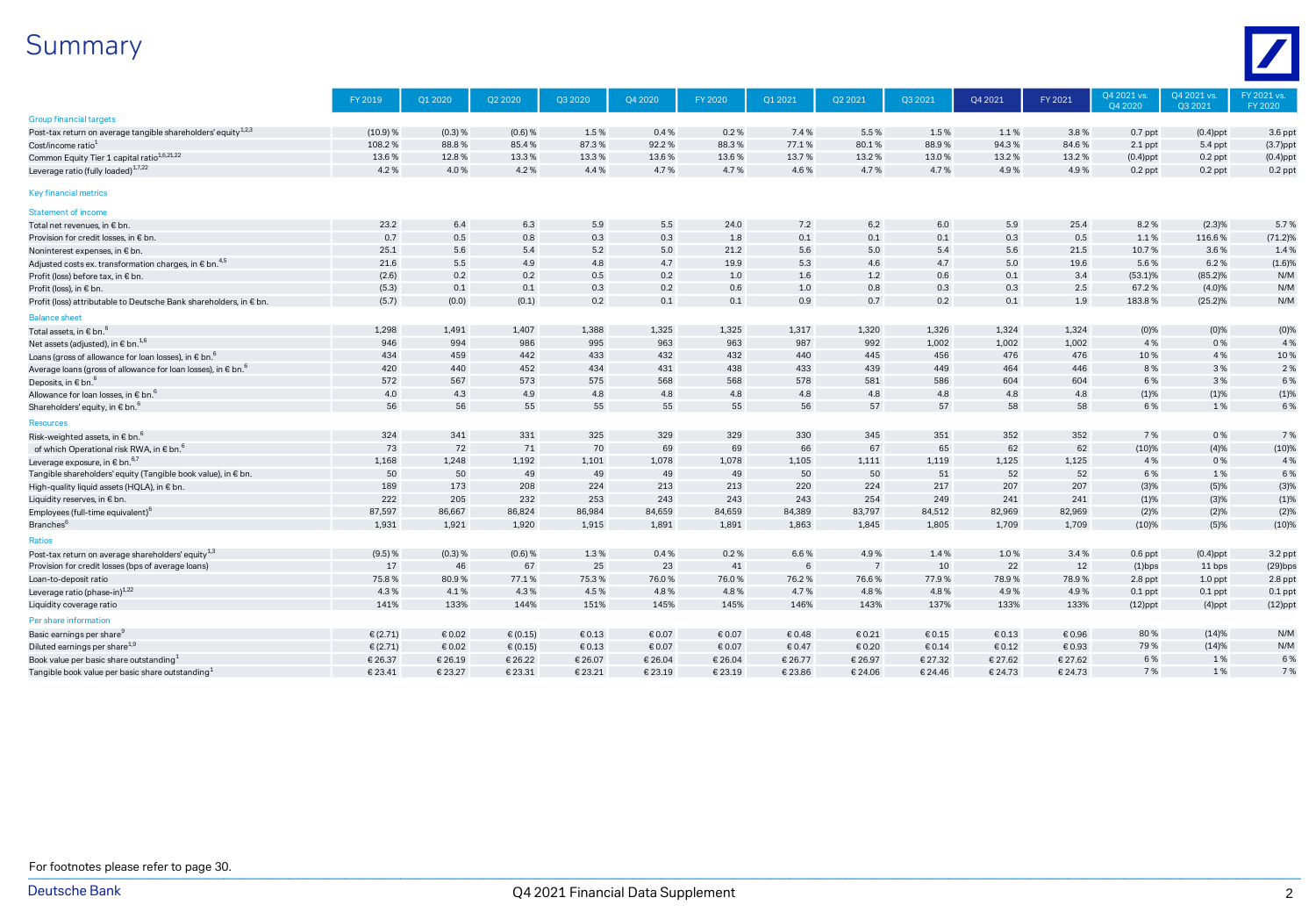## Consolidated statement of income



| $(ln \in m.)$                                                                                | FY 2019      | 01 20 20 | 02 20 20       | 03 20 20       | 04 20 20 | FY 2020  | 01 20 21 | Q22021   | 03 20 21 | 04 20 21       | FY 2021 | Q4 2021 vs<br>Q4 2020 | 04 2021 vs.<br>Q3 2021 | FY 2021 vs.<br>FY 2020 |
|----------------------------------------------------------------------------------------------|--------------|----------|----------------|----------------|----------|----------|----------|----------|----------|----------------|---------|-----------------------|------------------------|------------------------|
| Interest and similar income                                                                  | 25,208       | 5,467    | 4,490          | 3.992          | 3,857    | 17,806   | 4,234    | 3,950    | 4,147    | 4,268          | 16,599  | 11%                   | 3%                     | (7)%                   |
| Interest expense                                                                             | 11,458       | 2,216    | 1,401          | 1,371          | 1,292    | 6,280    | 1,433    | 1,292    | 1,374    | 1,345          | 5,444   | 4 %                   | (2)%                   | (13)%                  |
| Net interest income                                                                          | 13.749       | 3.251    | 3.089          | 2.621          | 2.565    | 11,526   | 2.801    | 2.658    | 2.772    | 2.923          | 11.155  | 14 %                  | 5 %                    | (3)%                   |
| Provision for credit losses                                                                  | 723          | 506      | 761            | 273            | 251      | 1,792    | 69       | 75       | 117      | 254            | 515     | 1%                    | 117%                   | (71)%                  |
| Net interest income after provision for credit losses                                        | 13.026       | 2.745    | 2.327          | 2.348          | 2.313    | 9.734    | 2.732    | 2.584    | 2,655    | 2.669          | 10,640  | 15 %                  | 1 %                    | 9%                     |
| Commissions and fee income                                                                   | 9,520        | 2,439    | 2,227          | 2,299          | 2,459    | 9,424    | 2,739    | 2,574    | 2,634    | 2,987          | 10,934  | 21%                   | 13%                    | 16%                    |
| Net gains (losses) on financial assets/liabilities at fair value through P&L                 | 193          | 395      | 702            | 852            | 516      | 2,465    | 1,324    | 995      | 670      | 55             | 3,045   | (89)%                 | (92)%                  | 24 %                   |
| Net gains (losses) on financial assets at fair value through OCI                             | 260          | 125      | 62             | 50             | 86       | 323      | 107      | 22       | 59       | 48             | 237     | (44)%                 | (18)%                  | (27)%                  |
| Net gains (losses) on financial assets at amortized cost                                     | $\mathbf{3}$ | 61       | 172            | 94             | (15)     | 311      | (1)      |          |          | (4)            |         | (75)%                 | N/M                    | (100)%                 |
| Net income (loss) from equity method investments                                             | 110          | 15       | 45             | 22             | 38       | 120      | 25       | 40       | (8)      | 42             | 98      | 8%                    | N/M                    | (19)%                  |
| Other income (loss)                                                                          | (671)        | 64       | (10)           |                | (196)    | (141)    | 237      | (57)     | (87)     | (151)          | (58)    | (23)%                 | 75%                    | (59)%                  |
| <b>Total noninterest income</b>                                                              | 9,416        | 3,099    | 3,198          | 3,317          | 2,888    | 12,503   | 4,432    | 3,580    | 3,267    | 2,976          | 14,255  | 3 %                   | (9)%                   | 14 %                   |
| <b>Memo: Net revenues</b>                                                                    | 23.165       | 6,350    | 6,287          | 5,938          | 5,453    | 24,028   | 7,233    | 6,238    | 6,040    | 5,900          | 25,410  | 8 %                   | (2)%                   | 6 %                    |
| Compensation and benefits                                                                    | 11.142       | 2,689    | 2.645          | 2.663          | 2.475    | 10.471   | 2.631    | 2.551    | 2.520    | 2.715          | 10.418  | 10%                   | 8%                     | (1)%                   |
| General and administrative expenses                                                          | 12,253       | 2.875    | 2,599          | 2.336          | 2.449    | 10.259   | 2,926    | 2.361    | 2.840    | 2,693          | 10,821  | 10%                   | (5)%                   | 5 %                    |
| Impairment of goodwill and other intangible assets                                           | 1,037        | $\Omega$ | $\Omega$       | $\Omega$       | $\Omega$ | $\Omega$ | $\Omega$ | $\Omega$ | 3        | $\overline{2}$ |         | N/M                   | (47)%                  | N/M                    |
| Restructuring activities                                                                     | 644          | 74       | 123            | 185            | 103      | 485      | 17       | 86       | 5        | 154            | 261     | 49%                   | N/M                    | (46)%                  |
| Noninterest expenses                                                                         | 25.076       | 5.638    | 5.367          | 5.183          | 5.027    | 21.216   | 5.574    | 4,998    | 5,369    | 5,564          | 21.505  | 11 %                  | 4 %                    | 1 %                    |
| Profit (loss) before tax                                                                     | (2,634)      | 206      | 158            | 482            | 175      | 1.021    | 1,589    | 1,165    | 554      | 82             | 3,390   | (53)%                 | (85)%                  | N/M                    |
| Income tax expense (benefit)                                                                 | 2,630        | 141      | 97             | 173            | (14)     | 397      | 552      | 338      | 225      | (234)          | 880     | N/M                   | N/M                    | 122%                   |
| <b>Profit (loss</b>                                                                          | (5.265)      | 66       | 61             | 309            | 189      | 624      | 1.037    | 828      | 329      | 315            | 2.510   | 67 %                  | (4)%                   | N/M                    |
| Profit (loss) attributable to noncontrolling interests                                       | 125          | 23       | 32             | 31             | 42       | 129      | 36       | 33       | 23       | 52             | 144     | 24%                   | 126%                   | 12%                    |
| Profit (loss) attributable to Deutsche Bank shareholders and<br>additional equity components | (5, 390)     | 43       | 28             | 278            | 147      | 495      | 1,002    | 795      | 306      | 263            | 2,365   | 80 %                  | (14)%                  | N/M                    |
| Ratios <sup>1</sup>                                                                          |              |          |                |                |          |          |          |          |          |                |         |                       |                        |                        |
| Net interest margin                                                                          | 1.4%         | 1.5%     | 1.4%           | 1.1%           | 1.1%     | 1.3%     | 1.2%     | 1.2%     | 1.2%     | 1.2%           | 1.2%    | $0.1$ ppt             | $0.0$ ppt              | $(0.1)$ ppt            |
| Average yield on loans                                                                       | 3.3%         | 2.9%     | 2.6%           | 2.5%           | 2.4%     | 2.6%     | 2.4%     | 2.4%     | 2.4%     | 2.3%           | 2.3%    | $(0.2)$ ppt           | $(0.1)$ ppt            | $(0.3)$ ppt            |
| Cost/income ratio                                                                            | 108.2%       | 88.8%    | 85.4%          | 87.3%          | 92.2%    | 88.3%    | 77.1%    | 80.1%    | 88.9%    | 94.3%          | 84.6%   | $2.1$ ppt             | 5.4 ppt                | $(3.7)$ ppt            |
| Compensation ratio                                                                           | 48.1%        | 42.3%    | 42.1%          | 44.8%          | 45.4%    | 43.6%    | 36.4%    | 40.9%    | 41.7%    | 46.0%          | 41.0%   | $0.6$ ppt             | 4.3 ppt                | $(2.6)$ ppt            |
| Noncompensation ratio                                                                        | 60.1%        | 46.4%    | 43.3%          | 42.4%          | 46.8%    | 44.7%    | 40.7%    | 39.2%    | 47.2%    | 48.3%          | 43.6%   | $1.5$ ppt             | $1.1$ ppt              | $(1.1)$ ppt            |
| Costs                                                                                        |              |          |                |                |          |          |          |          |          |                |         |                       |                        |                        |
| Noninterest expenses                                                                         | 25.076       | 5.638    | 5.367          | 5.183          | 5.027    | 21,216   | 5.574    | 4.998    | 5.369    | 5,564          | 21.505  | 11 %                  | 4 %                    | 1%                     |
| Impairment of goodwill and other intangible assets                                           | 1,037        | $\Omega$ | $\overline{0}$ | $\overline{0}$ | $\Omega$ | $\Omega$ | $\Omega$ | $\Omega$ | 3        | $\overline{2}$ | 5       | N/M                   | (47)%                  | N/M                    |
| Litigation charges, net                                                                      | 473          | 14       | 165            | 20             | (41)     | 158      | 78       | 148      | 85       | 155            | 466     | N/M                   | 83%                    | 195%                   |
| Restructuring and severance                                                                  | 805          | 88       | 185            | 243            | 172      | 688      | 58       | 123      | 38       | 251            | 470     | 46%                   | N/M                    | (32)%                  |
| <b>Adjusted costs</b>                                                                        | 22.761       | 5.536    | 5.018          | 4.921          | 4.896    | 20,370   | 5.439    | 4,727    | 5.243    | 5.155          | 20,564  | 5 %                   | (2)%                   | 1%                     |
| Transformation charges <sup>1</sup>                                                          | 1,145        | 84       | 95             | 104            | 207      | 490      | 116      | 99       | 583      | 204            | 1,003   | (1)%                  | (65)%                  | 105%                   |
| Adjusted costs ex. transformation charges                                                    | 21.616       | 5.452    | 4.923          | 4.816          | 4.689    | 19.880   | 5.322    | 4.628    | 088.4    | 4.951          | 19.561  | 6 %                   | 6%                     | (2)%                   |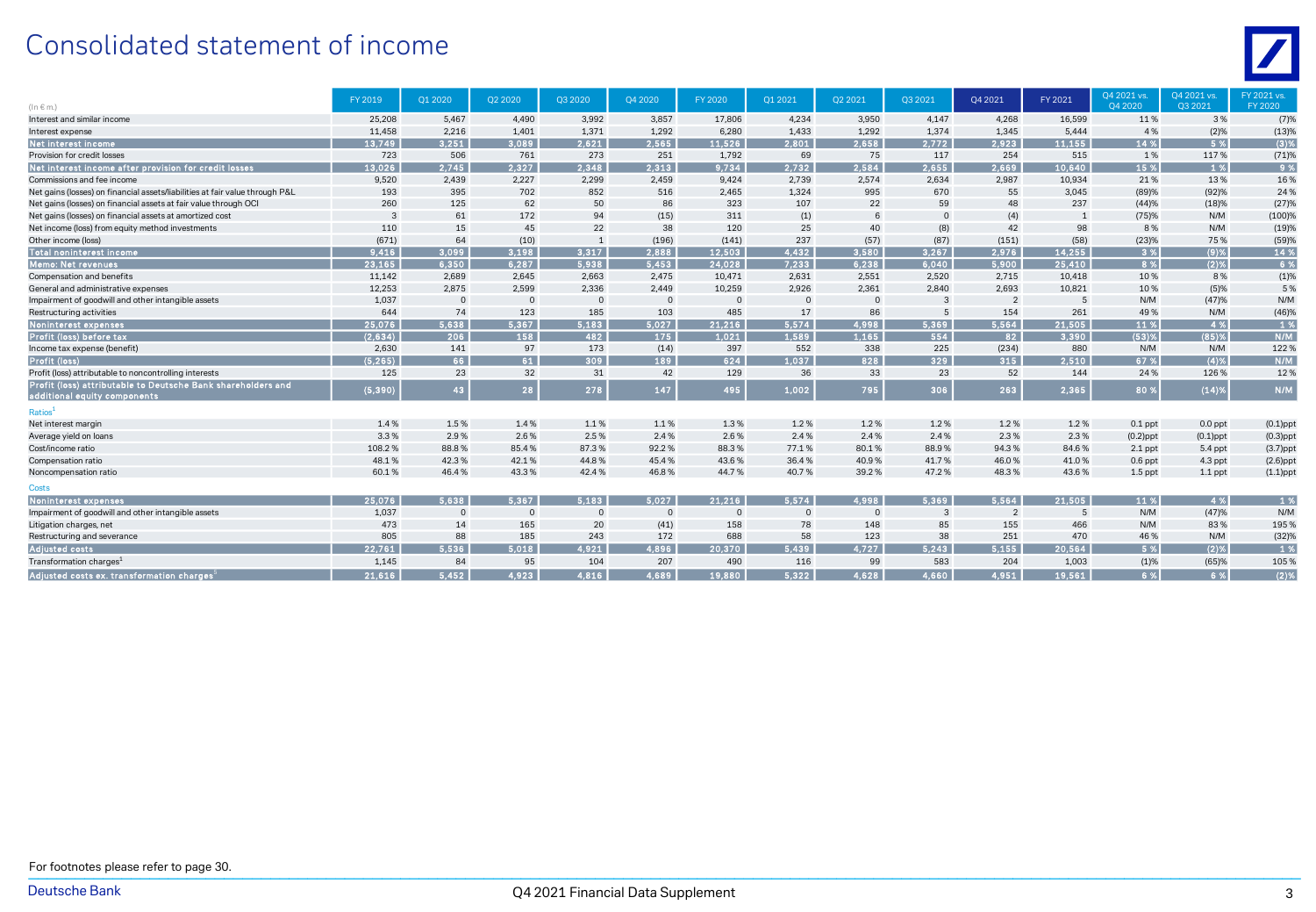# Consolidated balance sheet - Assets

| $(ln \in m.)$                                                            | Dec 31, 2019 | Mar 31, 2020 | Jun 30, 2020 | Sep 30, 2020 | Dec 31, 2020                     | Mar 31, 2021 | Jun 30, 2021 | Sep 30, 2021 | Dec 31, 2021 | Dec 31, 2021 vs.<br>Dec 31, 2020 |
|--------------------------------------------------------------------------|--------------|--------------|--------------|--------------|----------------------------------|--------------|--------------|--------------|--------------|----------------------------------|
| <b>Assets</b>                                                            |              |              |              |              |                                  |              |              |              |              |                                  |
| Cash and central bank balances                                           | 137,592      | 121,885      | 166,232      | 177,190      | 166,208                          | 179,981      | 198,268      | 196,892      | 192,021      | 16%                              |
| Interbank balances without central banks                                 | 9,636        | 13,532       | 10,159       | 9,965        | 9,130                            | 11,797       | 8,359        | 7,570        | 7,342        | (20)%                            |
| Central bank funds sold and securities purchased under resale agreements | 13,801       | 11,147       | 7,504        | 8,033        | 8,533                            | 8,650        | 8,519        | 8,752        | 8,368        | (2)%                             |
| Securities borrowed                                                      | 428          | 305          | 13           | $\mathbf{0}$ | $\mathbf{0}$                     | 37           | 33           | 223          | 63           | N/M                              |
| Trading assets                                                           | 110,875      | 116,812      | 116,959      | 119,587      | 107,929                          | 109,830      | 112,120      | 121,016      | 102,396      | (5)%                             |
| Positive market values from derivative financial instruments             | 332,931      | 433,846      | 372,811      | 341,836      | 343,455                          | 290,488      | 273,877      | 277,147      | 299,732      | (13)%                            |
| Non-trading financial assets mandatory at fair value through P&L         | 86,901       | 84,241       | 81,816       | 82,088       | 76,121                           | 84,090       | 83,412       | 81,179       | 88,965       | 17%                              |
| Financial assets designated at fair value through profit or loss         |              | 396          | 384          | 367          | 437                              | 158          | 90           | 134          | 140          | (68)%                            |
| Total financial assets at fair value through profit or loss              | 530,713      | 635,295      | 571,970      | 543,879      | 527,941                          | 484,566      | 469,498      | 479,476      | 491,233      | (7)%                             |
| Financial assets at fair value through OCI                               | 45,503       | 44,046       | 46,233       | 53,324       | 55,834                           | 41,671       | 37,186       | 32,564       | 28,979       | (48)%                            |
| Equity method investments                                                | 929          | 916          | 949          | 921          | 901                              | 1,062        | 1,110        | 1,081        | 1,091        | 21%                              |
| Loans at amortized cost                                                  | 429,841      | 454,518      | 437,014      | 427,736      | 426,995                          | 435,362      | 440,308      | 451,433      | 471,319      | 10%                              |
| Property and equipment                                                   | 4,930        | 4,802        | 4,816        | 5,761        | 5,549                            | 5,457        | 5,378        | 5,317        | 5,536        | (0)%                             |
| Goodwill and other intangible assets                                     | 7,029        | 6,997        | 6,900        | 6,749        | 6,725                            | 6,852        | 6,846        | 6,725        | 6,824        | 1%                               |
| Other assets                                                             | 110,359      | 190,859      | 148,465      | 147,205      | 110,399                          | 134,800      | 137,954      | 129,088      | 103,785      | (6)%                             |
| Assets for current tax                                                   | 926          | 1,024        | 1,075        | 918          | 986                              | 958          | 1,036        | 1,057        | 1,214        | 23%                              |
| Deferred tax assets                                                      | 5,986        | 5,878        | 5,966        | 6,110        | 6,058                            | 5,934        | 5,890        | 5,880        | 6,218        | 3%                               |
| Total assets                                                             | 1,297,674    | 1,491,203    | 1,407,296    | 1,387,791    | $\overline{1,325}$ ,259 $^\circ$ | 1,317,126    | 1,320,384    | 1,326,058    | 1,323,993    | (0)%                             |

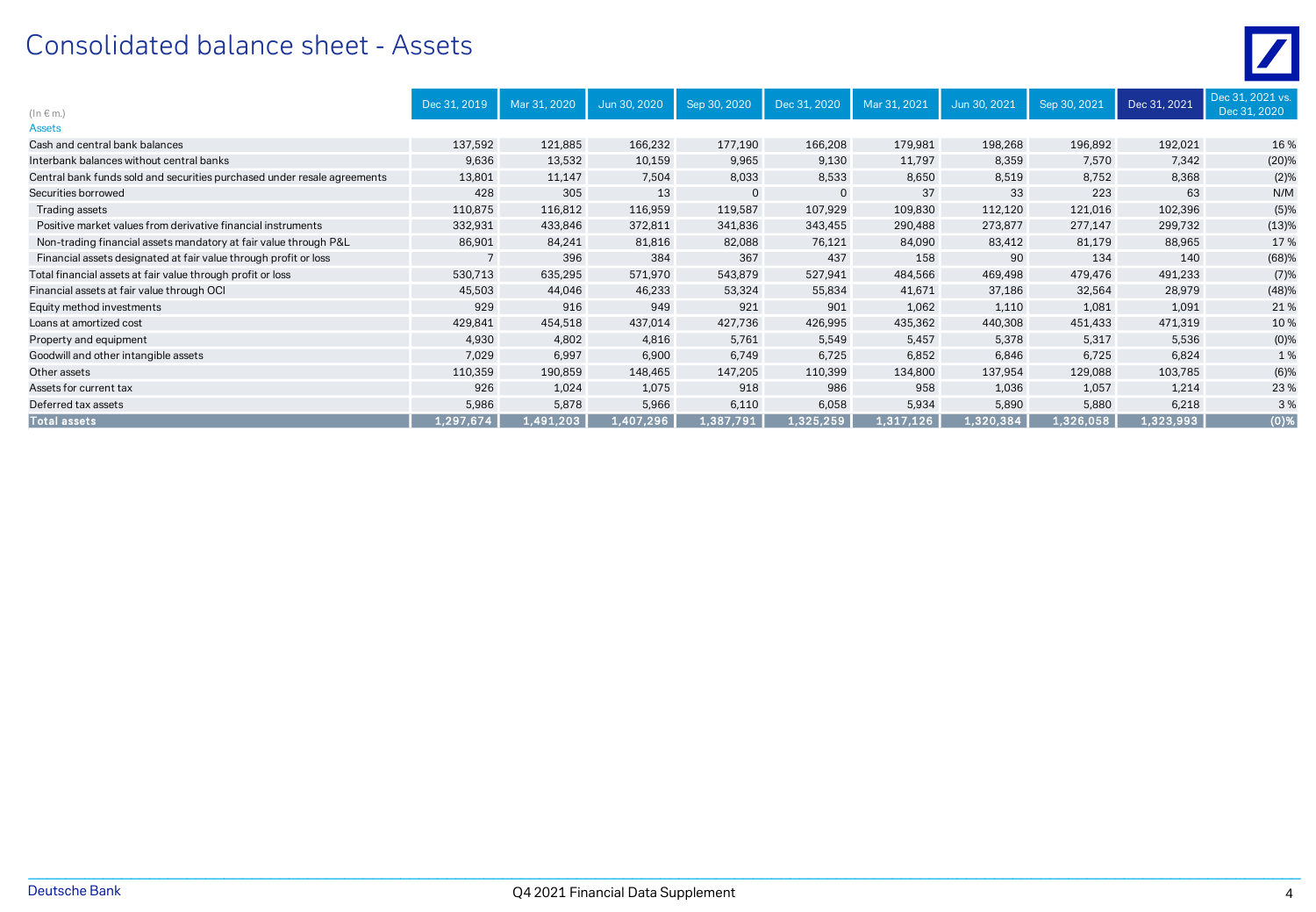# Consolidated balance sheet - Liabilities and total equity

| $(ln \in m.)$                                                                   | Dec 31, 2019 | Mar 31, 2020 | Jun 30, 2020 | Sep 30, 2020 | Dec 31, 2020 | Mar 31, 2021 | Jun 30, 2021 | Sep 30, 2021 | Dec 31, 2021 | Dec 31, 2021 vs.<br>Dec 31, 2020 |
|---------------------------------------------------------------------------------|--------------|--------------|--------------|--------------|--------------|--------------|--------------|--------------|--------------|----------------------------------|
| Liabilities and equity                                                          |              |              |              |              |              |              |              |              |              |                                  |
| Deposits                                                                        | 572,208      | 566,910      | 572,963      | 574,760      | 568,031      | 577.796      | 581,329      | 585,748      | 603,750      | 6 %                              |
| Central bank funds purchased and securities sold under repurchase<br>agreements | 3,115        | 9,342        | 6,959        | 3,839        | 2,325        | 3,022        | 3,144        | 2,077        | 747          | (68)%                            |
| Securities loaned                                                               | 259          | 466          | 1,156        | 1,523        | 1,697        | 1,536        | 1,123        | 1,166        | 24           | (99)%                            |
| <b>Trading liabilities</b>                                                      | 37,065       | 42,384       | 43,503       | 50,299       | 44,316       | 51,521       | 56,121       | 56,272       | 54,718       | 23%                              |
| Negative market values from derivative financial instruments                    | 316,506      | 418,025      | 355,666      | 329,736      | 327,775      | 275,572      | 264,556      | 264,168      | 287,108      | (12)%                            |
| Financial liabilities designated at fair value through profit or loss           | 50,332       | 61,441       | 54,060       | 57,407       | 46,582       | 47.911       | 52,921       | 59,389       | 58,468       | 26%                              |
| Investment contract liabilities                                                 | 544          | 464          | 506          | 515          | 526          | 547          | 560          | 557          | 562          | 7%                               |
| Financial liabilities at fair value through profit or loss                      | 404,448      | 522,314      | 453,736      | 437,957      | 419,199      | 375,552      | 374,158      | 380,386      | 400,857      | (4)%                             |
| Other short-term borrowings                                                     | 5,218        | 4,531        | 4,116        | 4,383        | 3,553        | 4,723        | 3,428        | 3,128        | 4,034        | 14%                              |
| Other liabilities                                                               | 107.964      | 182,009      | 147,148      | 148.014      | 114,208      | 136,244      | 137,855      | 134,798      | 97.796       | (14)%                            |
| Provisions                                                                      | 2,622        | 2,615        | 2,552        | 2,514        | 2,430        | 2,734        | 2,556        | 2,507        | 2,641        | 9%                               |
| Liabilities for current tax                                                     | 651          | 652          | 767          | 688          | 574          | 771          | 871          | 794          | 600          | 5 %                              |
| Deferred tax liabilities                                                        | 545          | 786          | 654          | 627          | 561          | 560          | 509          | 526          | 501          | (11)%                            |
| Long-term debt                                                                  | 136,473      | 136,168      | 153,080      | 149,922      | 149,163      | 149,296      | 149,139      | 147,961      | 144,485      | (3)%                             |
| Trust preferred securities                                                      | 2,013        | 2,052        | 1,348        | 1,338        | 1,321        | 1,334        | 1,044        | 1,034        | 528          | (60)%                            |
| <b>Total liabilities</b>                                                        | 1,235,515    | 1,427,843    | 1,344,479    | 1,325,563    | 1,263,063    | 1,253,569    | 1,255,156    | 1,260,123    | 1,255,962    | (1)%                             |
|                                                                                 |              |              |              |              |              |              |              |              |              |                                  |
| Total shareholders' equity                                                      | 55,857       | 55,908       | 55,343       | 54,767       | 54,786       | 56,089       | 56,569       | 57,235       | 58,027       | 6 %                              |
| Additional equity components <sup>10</sup>                                      | 4,665        | 5,817        | 5,826        | 5,825        | 5,824        | 5,825        | 7,068        | 7,067        | 8,305        | 43%                              |
| Noncontrolling interests                                                        | 1,638        | 1,635        | 1,648        | 1,636        | 1,587        | 1,642        | 1,591        | 1,634        | 1,698        | 7 %                              |
| Total equity                                                                    | 62,160       | 63,360       | 62,817       | 62,228       | 62,196       | 63,557       | 65,228       | 65,935       | 68,030       | 9%                               |
| <b>Total liabilities and equity</b>                                             | 1,297,674    | 1,491,203    | 1,407,296    | 1,387,791    | 1,325,259    | 1,317,126    | 1,320,384    | 1,326,058    | 1,323,993    | (0)%                             |

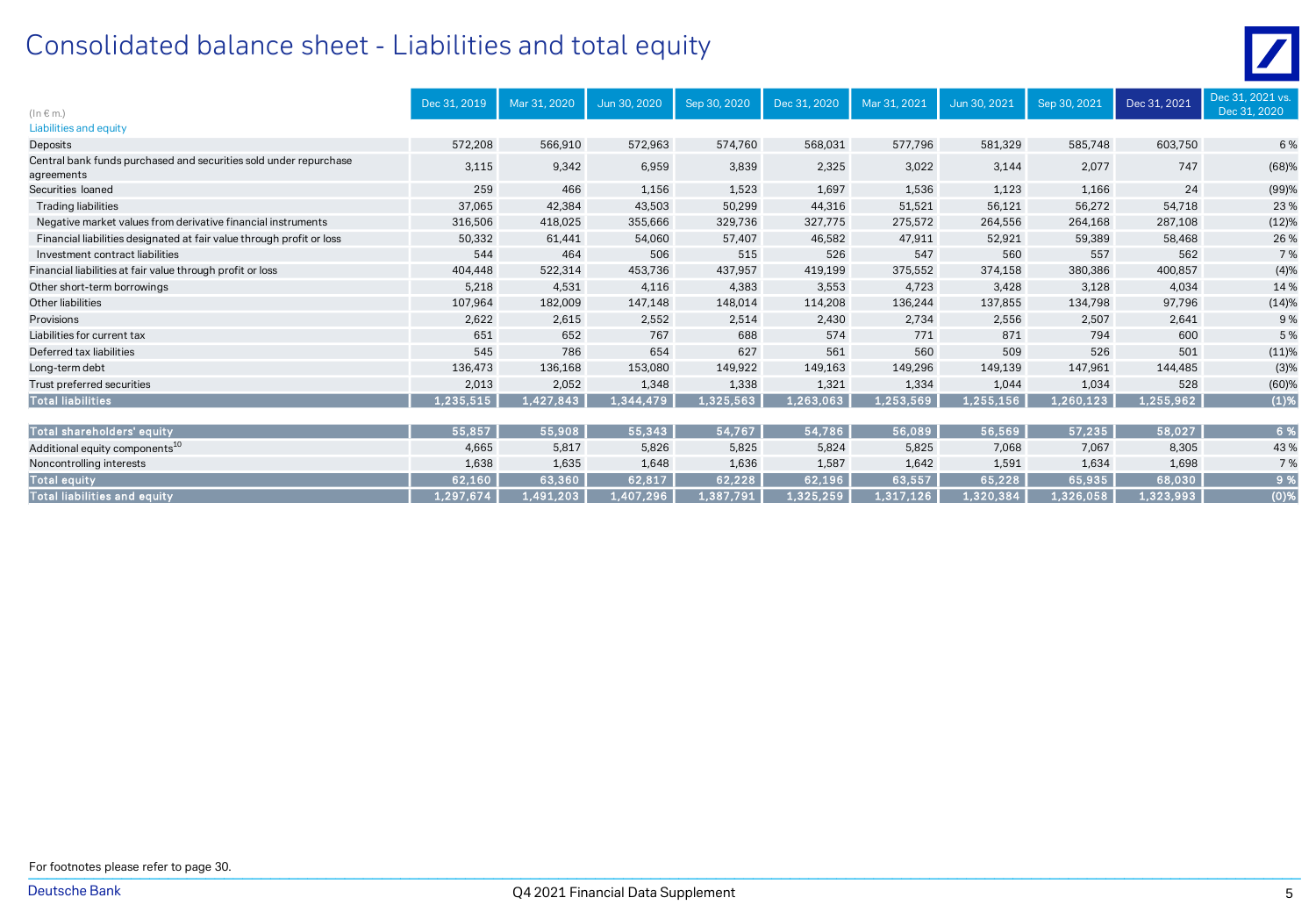#### Net revenues - segment view<sup>11</sup>



|                                                         | FY 2019 | Q1 2020 | Q2 2020 | Q3 2020 | Q4 2020 | FY 2020 | Q1 2021 | Q2 2021 | Q3 2021 | Q4 2021 | FY 2021 | O4 2021 vs. | O4 2021 vs. | FY 2021 vs. |
|---------------------------------------------------------|---------|---------|---------|---------|---------|---------|---------|---------|---------|---------|---------|-------------|-------------|-------------|
| $(ln \in m.)$                                           |         |         |         |         |         |         |         |         |         |         |         | Q4 2020     | Q3 2021     | FY 2020     |
| <b>Corporate Bank</b>                                   |         |         |         |         |         |         |         |         |         |         |         |             |             |             |
| Corporate Treasury Services                             | 3,077   | 811     | 826     | 750     | 738     | 3,125   | 807     | 739     | 755     | 828     | 3,130   | 12%         | 10%         | 0%          |
| <b>Institutional Client Services</b>                    | 1,405   | 325     | 325     | 320     | 304     | 1.274   | 314     | 311     | 326     | 343     | 1,294   | 12%         | 5 %         | 2%          |
| <b>Business Banking</b>                                 | 765     | 189     | 190     | 185     | 183     | 747     | 192     | 179     | 174     | 181     | 726     | (1)%        | 4 %         | (3)%        |
| <b>Total Corporate Bank</b>                             | 5,247   | 1.324   | 1.342   | 1.255   | 1.226   | 5,146   | 1,313   | 1,230   | 1,255   | 1,352   | 5,150   | 10 %        | 8 %         | 0%          |
| of which:                                               |         |         |         |         |         |         |         |         |         |         |         |             |             |             |
| Net interest income                                     | 2,635   | 703     | 822     | 705     | 654     | 2,883   | 707     | 543     | 645     | 710     | 2,605   | 9%          | 10%         | (10)%       |
| Commission and fee income                               | 2,192   | 531     | 511     | 506     | 530     | 2,078   | 548     | 533     | 550     | 572     | 2,203   | 8%          | 4 %         | 6%          |
| Remaining income                                        | 420     | 91      | 8       | 44      | 42      | 185     | 59      | 154     | 61      | 69      | 343     | 65%         | 14%         | 85%         |
| <b>Investment Bank</b>                                  |         |         |         |         |         |         |         |         |         |         |         |             |             |             |
| Fixed Income, Currency (FIC) Sales & Trading            | 5,524   | 1,854   | 2,027   | 1,805   | 1,388   | 7,074   | 2,469   | 1,811   | 1,585   | 1,198   | 7,063   | (14)%       | (24)%       | (0)%        |
| Origination & Advisory                                  | 1,635   | 441     | 613     | 531     | 529     | 2,114   | 655     | 623     | 648     | 681     | 2,608   | 29%         | 5 %         | 23%         |
| Other                                                   | (136)   | 58      | 37      | 29      | (25)    | 99      | (28)    | (40)    | (5)     | 33      | (40)    | N/M         | N/M         | N/M         |
| <b>Total Investment Bank</b>                            | 7,023   | 2.353   | 2.677   | 2.364   | 1.892   | 9.286   | 3,097   | 2.394   | 2.227   | 1.913   | 9,631   | 1 %         | (14)%       | 4 %         |
| <b>Private Bank</b>                                     |         |         |         |         |         |         |         |         |         |         |         |             |             |             |
| Private Bank Germany                                    | 5,109   | 1,331   | 1,210   | 1,276   | 1,171   | 4,989   | 1,346   | 1,198   | 1,196   | 1,268   | 5,008   | 8%          | 6 %         | 0%          |
| International Private Bank                              | 3,130   | 836     | 750     | 759     | 792     | 3,136   | 831     | 820     | 803     | 772     | 3,226   | (2)%        | (4)%        | 3%          |
| IPB Personal Banking <sup>12</sup>                      | 905     | 227     | 194     | 228     | 220     | 870     | 236     | 221     | 224     | 227     | 908     | 3%          | 1%          | 4 %         |
| IPB Private Banking and Wealth Management <sup>12</sup> | 2,225   | 608     | 555     | 531     | 572     | 2,266   | 595     | 599     | 579     | 545     | 2,318   | (5)%        | (6)%        | 2%          |
| <b>Total Private Bank</b>                               | 8,239   | 2,167   | 1,960   | 2.036   | 1,963   | 8,126   | 2,178   | 2,018   | 1,999   | 2,040   | 8,234   | 4 %         | 2 %         | 1%          |
| of which:                                               |         |         |         |         |         |         |         |         |         |         |         |             |             |             |
| Net interest income                                     | 4,838   | 1,190   | 1,129   | 1,186   | 994     | 4,499   | 1,172   | 1,147   | 1,149   | 1,133   | 4,601   | 14%         | (1)%        | 2 %         |
| Commission and fee income                               | 2,866   | 846     | 679     | 741     | 787     | 3,052   | 889     | 737     | 735     | 846     | 3,207   | 8%          | 15%         | 5 %         |
| Remaining income                                        | 534     | 131     | 152     | 109     | 182     | 574     | 117     | 134     | 114     | 61      | 426     | (67)%       | (47)%       | (26)%       |
| <b>Asset Management</b>                                 |         |         |         |         |         |         |         |         |         |         |         |             |             |             |
| Management Fees                                         | 2,141   | 553     | 508     | 524     | 551     | 2,136   | 547     | 584     | 609     | 629     | 2,370   | 14%         | 3%          | 11%         |
| Performance & Transaction Fees                          | 201     | 17      | 20      | 20      | 33      | 90      | 40      | 19      | 27      | 126     | 212     | N/M         | N/M         | 135%        |
| Other                                                   | (10)    | (51)    | 21      | 18      | 15      | 3       | 50      | 23      | 20      | 33      | 126     | 125%        | 72%         | N/M         |
| <b>Total Asset Management</b>                           | 2,332   | 519     | 549     | 563     | 599     | 2.229   | 637     | 626     | 656     | 789     | 2,708   | 32 %        | 20 %        | 21 %        |
| <b>Corporate &amp; Other</b>                            | 107     | 44      | (174)   | (243)   | (161)   | (534)   | (73)    | (6)     | (61)    | (199)   | (339)   | 23 %        | N/M         | (36)%       |
| Core Bank $^1$                                          | 22,948  | 6,407   | 6,353   | 5,974   | 5,518   | 24,253  | 7.152   | 6,262   | 6,076   | 5,895   | 25,384  | 7%          | $(3)$ %     | 5 %         |
| <b>Capital Release Unit</b>                             | 217     | (57)    | (66)    | (36)    | (65)    | (225)   | 81      | (24)    | (36)    |         | 26      | N/M         | N/M         | N/M         |
| <b>Net revenues</b>                                     | 23.165  | 6.350   | 6.287   | 5.938   | 5.453   | 24.028  | 7.233   | 6.238   | 6.040   | 5.900   | 25,410  | 8 %         | (2)%        | 6%          |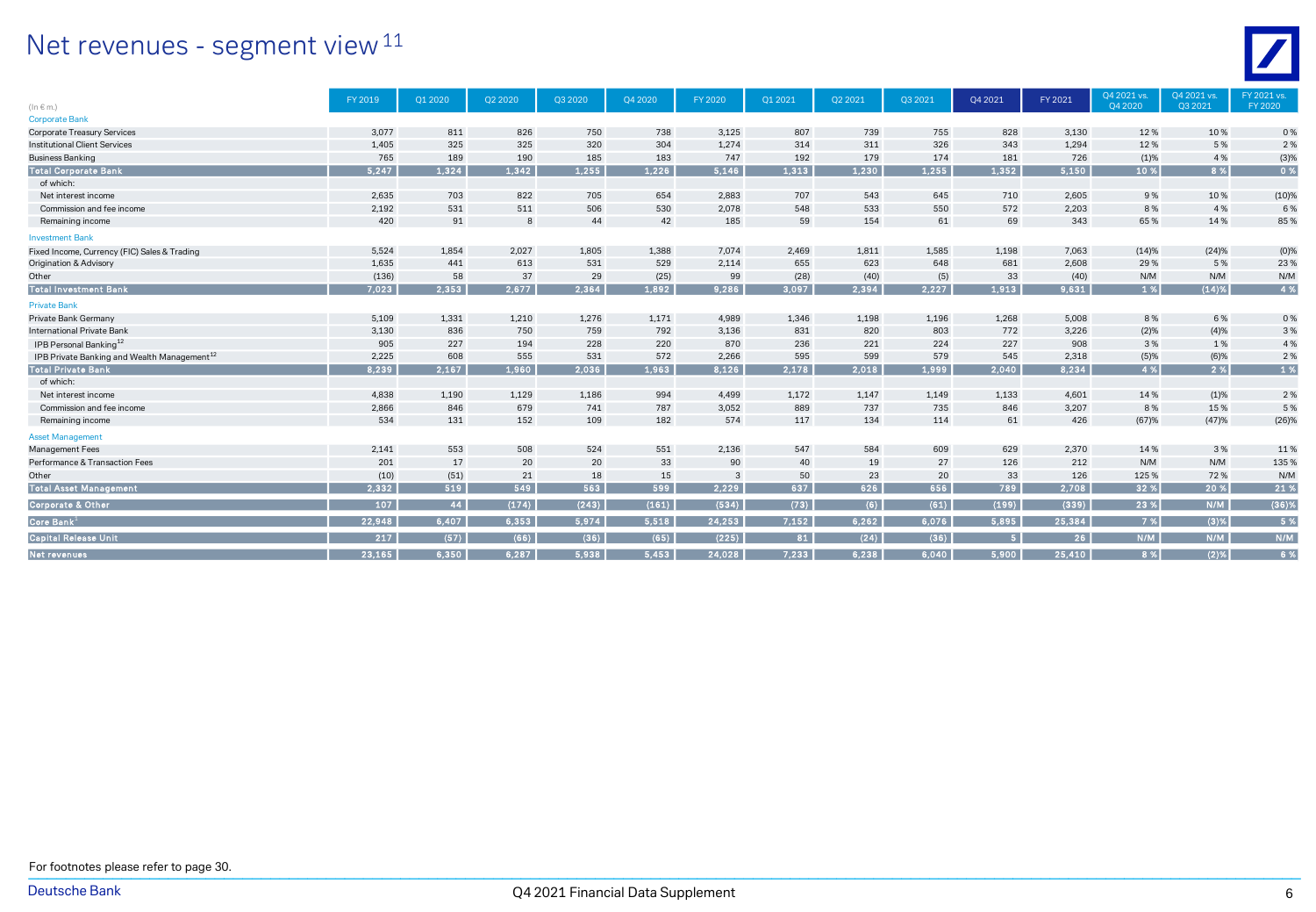# Corporate Bank



|                                                                            | FY 2019   | Q1 2020      | Q2 2020        | Q3 2020        | Q4 2020        | FY 2020  | Q1 2021        | Q2 2021        | Q3 2021       | Q4 2021  | FY 2021       | Q4 2021 vs. | Q4 2021 vs. | FY 2021 vs. |
|----------------------------------------------------------------------------|-----------|--------------|----------------|----------------|----------------|----------|----------------|----------------|---------------|----------|---------------|-------------|-------------|-------------|
| (In € m., unless stated otherwise)                                         |           |              |                |                |                |          |                |                |               |          |               | O4 2020     | 03 20 21    | FY 2020     |
| Corporate Treasury Services                                                | 3,077     | 811          | 826            | 750            | 738            | 3,125    | 807            | 739            | 755           | 828      | 3,130         | 12%         | 10%         | 0%          |
| <b>Institutional Client Services</b>                                       | 1,405     | 325          | 325            | 320            | 304            | 1,274    | 314            | 311            | 326           | 343      | 1,294         | 12%         | 5 %         | 2 %         |
| <b>Business Banking</b>                                                    | 765       | 189          | 190            | 185            | 183            | 747      | 192            | 179            | 174           | 181      | 726           | (1)%        | 4 %         | (3)%        |
| Total net revenues                                                         | 5.247     | 1,324        | 1.342          | 1,255          | 1.226          | 5,146    | 1,313          | 1,230          | 1,255         | 1.352    | 5,150         | 10 %        | 8%          | 0%          |
| of which:                                                                  |           |              |                |                |                |          |                |                |               |          |               |             |             |             |
| Net interest income                                                        | 2,635     | 703          | 822            | 705            | 654            | 2,883    | 707            | 543            | 645           | 710      | 2,605         | 9%          | 10%         | (10)%       |
| Commission and fee income                                                  | 2,192     | 531          | 511            | 506            | 530            | 2,078    | 548            | 533            | 550           | 572      | 2,203         | 8%          | 4 %         | 6%          |
| Remaining income                                                           | 420       | 91           | $\mathbf{8}$   | 44             | 42             | 185      | 59             | 154            | 61            | 69       | 343           | 65%         | 14%         | 85%         |
| Provision for credit losses                                                | 284       | 107          | 143            | 41             | 73             | 364      | (21)           | (20)           | (10)          | 47       | (3)           | (35)%       | N/M         | N/M         |
| Compensation and benefits                                                  | 1,419     | 362          | 340            | 353            | 347            | 1,402    | 360            | 355            | 352           | 381      | 1,447         | 10%         | 8%          | 3%          |
| General and administrative expenses                                        | 2,829     | 729          | 779            | 651            | 655            | 2.813    | 729            | 643            | 614           | 674      | 2,659         | 3%          | 10%         | (5)%        |
| Impairment of goodwill and other intangible assets <sup>13</sup>           | 492       | $\mathbf{0}$ | $\Omega$       | $\overline{0}$ | $\mathbf{0}$   | $\Omega$ | $\Omega$       | $\Omega$       | 3             |          | 5             | N/M         | (47)%       | N/M         |
| Restructuring activities                                                   | 137       | 5            | $\overline{0}$ | 25             | (1)            | 28       | 12             | 5              |               | 21       | 42            | N/M         | N/M         | 47%         |
| Noninterest expenses                                                       | 4.877     | 1.095        | 1.119          | 1.028          | 1.001          | 4.243    | 1.100          | 1.003          | 973           | 1.077    | 4.153         | 8 %         | 11 %        | (2)%        |
| Noncontrolling interests                                                   | $\Omega$  | $\Omega$     | $\Omega$       | $\Omega$       | $\Omega$       | $\Omega$ | $\Omega$       | $\Omega$       | $\Omega$      | $\Omega$ | $\Omega$      | N/M         | N/M         | N/M         |
| Profit (loss) before tax                                                   | 86        | 122          | 79             | 185            | 152            | 539      | 233            | 247            | 292           | 228      | 1.000         | 50 %        | (22)%       | 86 %        |
| <b>Balance sheet and resources</b>                                         |           |              |                |                |                |          |                |                |               |          |               |             |             |             |
| Employees (front office, full-time equivalent) <sup>t</sup>                | 8,022     | 7,962        | 7,936          | 7,886          | 7,681          | 7,681    | 7,627          | 7,583          | 7,586         | 7,453    | 7,453         | (3)%        | (2)%        | (3)%        |
| Employees (business-aligned operations, full-time equivalent) <sup>6</sup> | 5,449     | 5,381        | 5,460          | 5,658          | 5,639          | 5,639    | 5,899          | 5,880          | 5,992         | 5,812    | 5,812         | 3%          | (3)%        | 3%          |
| Total employees (directly-managed, full-time equivalent) <sup>6</sup>      | 13,471    | 13,343       | 13,396         | 13,544         | 13,320         | 13,320   | 13,526         | 13,463         | 13,577        | 13,265   | 13,265        | $(0)\%$     | (2)%        | (0)%        |
| Assets <sup>6,14</sup>                                                     | 228,846   | 245,130      | 240,903        | 246,420        | 237,675        | 237,675  | 246,099        | 245,482        | 251,264       | 245,716  | 245,716       | 3%          | (2)%        | 3%          |
| Risk-weighted assets <sup>6</sup>                                          | 58,993    | 61,518       | 58,778         | 57,991         | 57,483         | 57,483   | 61,403         | 61,578         | 62,353        | 65,406   | 65,406        | 14%         | 5 %         | 14%         |
| of which Operational risk RWA <sup>6</sup>                                 | 7,333     | 6,990        | 6,497          | 6,222          | 6,029          | 6,029    | 5,842          | 6,055          | 5,743         | 5,571    | 5,571         | (8)%        | (3)%        | (8)%        |
| Leverage exposure <sup>6,7,8</sup>                                         | 270,836   | 278,772      | 273,380        | 280,764        | 273,959        | 273,959  | 286,728        | 291,867        | 300,761       | 299,892  | 299,892       | 9%          | (0)%        | 9%          |
| Deposits <sup>6</sup>                                                      | 263,202   | 259,185      | 263,865        | 262,344        | 252,369        | 252,369  | 257,985        | 256,679        | 261,644       | 270,177  | 270,177       | 7%          | 3%          | 7 %         |
| Loans (gross of allowance for loan losses) <sup>6</sup>                    | 119,396   | 130,669      | 120,140        | 114,712        | 114,583        | 114,583  | 116,993        | 116,495        | 119,393       | 122,310  | 122,310       | 7%          | 2%          | 7 %         |
| Average loans (gross of allowance for loan losses) <sup>t</sup>            | 119,396   | 119,931      | 125,802        | 115,662        | 113,571        | 118,027  | 114,124        | 115,051        | 116,781       | 120,079  | 116,251       | 6%          | 3%          | (2)%        |
| Allowance for loan losses <sup>6</sup>                                     | 997       | 1,120        | 1,305          | 1,256          | 1,245          | 1.245    | 1,245          | 1,131          | 1,126         | 1,041    | 1,041         | (16)%       | (8)%        | (16)%       |
| Performance measures and ratios <sup>1</sup>                               |           |              |                |                |                |          |                |                |               |          |               |             |             |             |
| Net interest margin                                                        | 2.1%      | 2.2%         | 2.4%           | 2.3%           | 2.2%           | 2.3%     | 2.3%           | 1.8%           | 2.1%          | 2.2%     | 2.1%          | $0.1$ ppt   | $0.2$ ppt   | $(0.2)$ ppt |
| Provision for credit losses (bps of average loans)                         | 24        | 36           | 46             | 14             | 26             | 31       | (7)            | (7)            | (3)           | 16       | (0)           | $(10)$ bps  | 19 bps      | $(31)$ bps  |
| Cost/income ratio                                                          | 93.0%     | 82.7%        | 83.4%          | 82.0%          | 81.7%          | 82.5%    | 83.8%          | 81.5%          | 77.5%         | 79.7%    | 80.6%         | $(2.0)$ ppt | $2.1$ ppt   | $(1.8)$ ppt |
| Post-tax return on average shareholders' equity <sup>3</sup>               | $(0.0)$ % | 2.8%         | 1.5%           | 4.8%           | 3.7%           | 3.2%     | 6.0%           | 6.1%           | 7.3%          | 5.4%     | 6.2%          | $1.7$ ppt   | $(1.9)$ ppt | 3.0 ppt     |
| Post-tax return on average tangible shareholders' equity <sup>2,3</sup>    | $(0.0)$ % | 2.9%         | 1.6%           | 5.1%           | 4.0%           | 3.4%     | 6.4%           | 6.6%           | 7.8%          | 5.8%     | 6.7%          | $1.9$ ppt   | $(2.0)$ ppt | 3.3 ppt     |
| <b>Costs</b>                                                               |           |              |                |                |                |          |                |                |               |          |               |             |             |             |
| Noninterest expenses                                                       | 4.877     | 1.095        | 1.119          | 1.028          | 1.001          | 4.243    | 1.100          | 1.003          | 973           | 1.077    | 4.153         | 8 %         | 11 %        | (2)%        |
| Impairment of goodwill and other intangible assets <sup>13</sup>           | 492       | $\Omega$     | $\Omega$       | $\Omega$       | $\mathbf 0$    | $\Omega$ | $\overline{0}$ | $\overline{0}$ | $\mathcal{A}$ |          | 5             | N/M         | (47)%       | N/M         |
| Litigation charges, net                                                    | (4)       | (0)          | 81             | 15             | $\overline{4}$ | 99       | (0)            | $\mathcal{P}$  |               | (1)      | $\mathcal{P}$ | N/M         | N/M         | (98)%       |
| Restructuring and severance                                                | 150       | 10           | 10             | 39             | 19             | 79       | 25             | 18             | 10            | 59       | 111           | N/M         | N/M         | 42%         |
| <b>Adjusted costs</b>                                                      | 4.239     | 1.085        | 1.028          | 975            | 978            | 4.066    | 1,076          | 983            | 960           | 1,018    | 4.036         | 4 %         | 6 %         | (1)%        |
| Transformation charges <sup>1</sup>                                        | 160       | 26           | $\Delta$       | 15             | 15             | 59       | 11             | 11             | 12            | 23       | 58            | 60%         | 93%         | (2)%        |
| Adjusted costs ex. transformation charges                                  | 4.079     | 1.059        | 1.024          | 960            | 963            | 4,007    | 1.064          | 972            | 947           | 995      | 3,978         | 3 %         | 5 %         | (1)%        |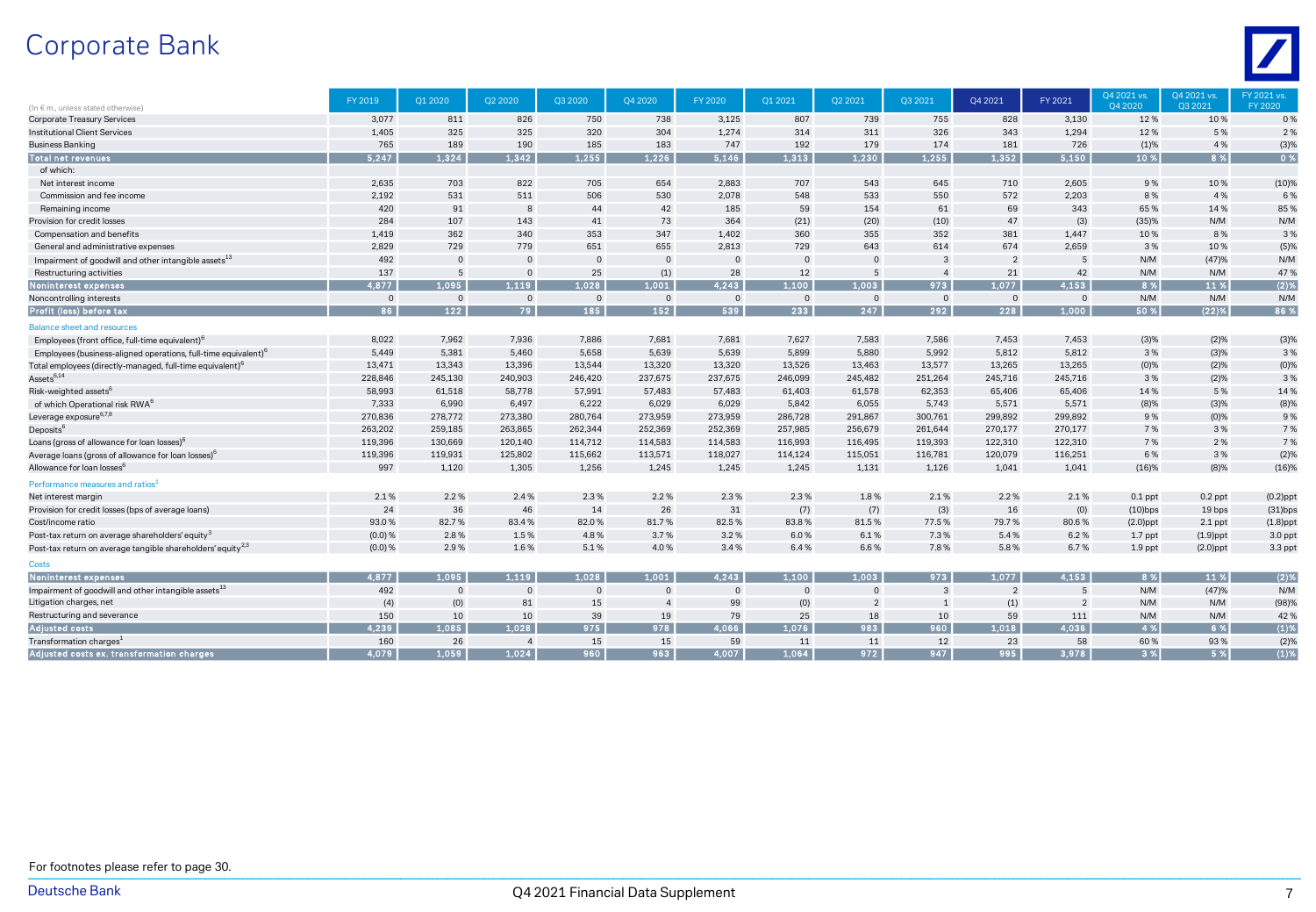## Investment Bank



| (In € m., unless stated otherwise)                                         | FY 2019        | Q1 2020      | Q2 2020  | Q3 2020        | Q4 2020      | FY 2020  | Q1 2021        | Q2 2021        | Q3 2021  | Q4 2021  | FY 2021     | O4 2021 vs.<br>Q4 2020 | O4 2021 vs.<br>Q3 2021 | FY 2021 vs.<br>FY 2020 |
|----------------------------------------------------------------------------|----------------|--------------|----------|----------------|--------------|----------|----------------|----------------|----------|----------|-------------|------------------------|------------------------|------------------------|
| Fixed Income, Currency (FIC) Sales & Trading                               | 5,524          | 1,854        | 2,027    | 1,805          | 1,388        | 7,074    | 2,469          | 1,811          | 1,585    | 1,198    | 7,063       | (14)%                  | (24)%                  | (0)%                   |
| Debt Origination                                                           | 1,117          | 361          | 453      | 372            | 315          | 1,500    | 385            | 399            | 416      | 373      | 1,573       | 19%                    | (10)%                  | 5%                     |
| <b>Equity Origination</b>                                                  | 148            | 17           | 118      | 95             | 139          | 369      | 199            | 114            | 114      | 116      | 544         | (16)%                  | 2 %                    | 47%                    |
| Advisory                                                                   | 370            | 63           | 42       | 65             | 75           | 244      | 71             | 110            | 118      | 192      | 491         | 156%                   | 63%                    | 101%                   |
| Origination & Advisory                                                     | 1,635          | 441          | 613      | 531            | 529          | 2,114    | 655            | 623            | 648      | 681      | 2,608       | 29%                    | 5 %                    | 23%                    |
| Other                                                                      | (136)          | 58           | 37       | 29             | (25)         | 99       | (28)           | (40)           | (5)      | 33       | (40)        | N/M                    | N/M                    | N/M                    |
| <b>Total net revenues</b>                                                  | 7,023          | 2.353        | 2,677    | 2.364          | 1.892        | 9.286    | 3,097          | 2,394          | 2.227    | 1,913    | 9,631       | 1 %                    | (14)%                  | 4 %                    |
| Provision for credit losses                                                | 110            | 243          | 364      | 53             | 30           | 690      | $\overline{0}$ | $\overline{2}$ | 37       | 64       | 104         | 114%                   | 75%                    | (85)%                  |
| Compensation and benefits                                                  | 2,156          | 539          | 507      | 562            | 472          | 2,081    | 533            | 533            | 521      | 612      | 2,199       | 30%                    | 18%                    | 6%                     |
| General and administrative expenses                                        | 4,073          | 933          | 810      | 791            | 789          | 3,323    | 1.073          | 803            | 821      | 886      | 3,583       | 12%                    | 8%                     | 8%                     |
| Impairment of goodwill and other intangible assets                         | $\overline{0}$ | $\Omega$     | $\Omega$ | $\Omega$       | $\Omega$     | $\Omega$ | $\Omega$       | $\Omega$       | $\Omega$ |          |             | N/M                    | N/M                    | N/M                    |
| Restructuring activities                                                   | 169            |              | 11       | $\overline{4}$ | (4)          | 14       | $\mathbf{1}$   | 11             | (0)      | 35       | 47          | N/M                    | N/M                    | N/M                    |
| Noninterest expenses                                                       | 6.397          | 1.476        | 1.329    | 1.357          | 1.256        | 5.418    | 1.607          | 1.347          | 1.342    | 1.534    | 5,830       | 22 %                   | 14 %                   | 8%                     |
| Noncontrolling interests                                                   | 20             | (1)          | 6        | (0)            | 7            | 11       | $\mathbf{1}$   | (2)            | (12)     | (4)      | (17)        | N/M                    | (70)%                  | N/M                    |
| Profit (loss) before tax                                                   | 496            | 635          | 978      | 954            | 599          | 3.166    | 1.489          | 1.046          | 861      | 319      | 3,715       | (47)%                  | $(63)$ %               | 17 %                   |
| <b>Balance sheet and resources</b>                                         |                |              |          |                |              |          |                |                |          |          |             |                        |                        |                        |
| Employees (front office, full-time equivalent) <sup>6</sup>                | 4,387          | 4,326        | 4,270    | 4,167          | 4,317        | 4,317    | 4,278          | 4,211          | 4,325    | 4,290    | 4,290       | (1)%                   | (1)%                   | (1)%                   |
| Employees (business-aligned operations, full-time equivalent) <sup>6</sup> | 3,107          | 3,094        | 3,152    | 3,280          | 3,267        | 3,267    | 3,004          | 2,983          | 3,034    | 2,912    | 2,912       | (11)%                  | (4)%                   | (11)%                  |
| Total employees (directly-managed, full-time equivalent) <sup>6</sup>      | 7,494          | 7,420        | 7,422    | 7,448          | 7,584        | 7,584    | 7,282          | 7,194          | 7,359    | 7,202    | 7,202       | (5)%                   | (2)%                   | (5)%                   |
| Assets <sup>6,14</sup>                                                     | 501,591        | 653,008      | 594,103  | 591,835        | 573,536      | 573,536  | 574,255        | 585,743        | 595,823  | 615,906  | 615,906     | 7%                     | 3%                     | 7%                     |
| Risk-weighted assets <sup>6</sup>                                          | 116,367        | 130,957      | 126,122  | 123,613        | 128,292      | 128,292  | 126,499        | 138,479        | 139,589  | 140,600  | 140,600     | 10%                    | 1%                     | 10%                    |
| of which Operational risk RWA <sup>6</sup>                                 | 26,525         | 27,046       | 27,278   | 27,049         | 27,115       | 27,115   | 25,723         | 25,952         | 25,329   | 25,031   | 25,031      | (8)%                   | (1)%                   | (8)%                   |
| Leverage exposure <sup>6,7,8</sup>                                         | 432,066        | 522,997      | 485,520  | 491,614        | 476,097      | 476,097  | 493,683        | 509,014        | 511,060  | 530,361  | 530,361     | 11%                    | 4 %                    | 11%                    |
| Loans (gross of allowance for loan losses) <sup>t</sup>                    | 75,013         | 87,282       | 79,770   | 72,913         | 69,218       | 69,218   | 71,248         | 74,712         | 80,199   | 92,966   | 92,966      | 34%                    | 16%                    | 34 %                   |
| Average loans (gross of allowance for loan losses) <sup>e</sup>            | 75,013         | 78,840       | 84,773   | 75,108         | 71,075       | 76,863   | 69,952         | 71,723         | 76,820   | 84,979   | 75,980      | 20%                    | 11%                    | (1)%                   |
| Allowance for loan losses <sup>6</sup>                                     | 263            | 456          | 711      | 599            | 533          | 533      | 534            | 544            | 570      | 593      | 593         | 11%                    | 4 %                    | 11%                    |
| Performance measures and ratios <sup>1</sup>                               |                |              |          |                |              |          |                |                |          |          |             |                        |                        |                        |
| Provision for credit losses (bps of average loans)                         | 15             | 123          | 172      | 28             | 17           | 90       | $\Omega$       |                | 19       | 30       | 14          | 13 bps                 | 11 bps                 | $(76)$ bps             |
| Cost/income ratio                                                          | 91.1%          | 62.7%        | 49.6%    | 57.4%          | 66.4%        | 58.3%    | 51.9%          | 56.3%          | 60.3%    | 80.2%    | 60.5%       | 13.8 ppt               | 19.9 ppt               | 2.2 ppt                |
| Post-tax return on average shareholders' equity <sup>3</sup>               | 1.0%           | 7.6%         | 11.4%    | 11.0%          | 6.7%         | 9.2%     | 17.7%          | 11.9%          | 9.3%     | 2.8%     | 10.3%       | $(3.9)$ ppt            | $(6.5)$ ppt            | $1.0$ ppt              |
| Post-tax return on average tangible shareholders' equity <sup>2,3</sup>    | 1.1%           | 8.0%         | 12.0%    | 11.6%          | 7.0%         | 9.7%     | 18.6%          | 12.5%          | 9.7%     | 2.9%     | 10.7%       | $(4.1)$ ppt            | $(6.8)$ ppt            | $1.0$ ppt              |
| <b>Costs</b>                                                               |                |              |          |                |              |          |                |                |          |          |             |                        |                        |                        |
| Noninterest expenses                                                       | 6,397          | 1.476        | 1.329    | 1.357          | 1.256        | 5,418    | 1,607          | 1.347          | 1.342    | 1.534    | 5,830       | 22 %                   | 14 %                   | 8 %                    |
| Impairment of goodwill and other intangible assets                         | $\mathbf 0$    | $\Omega$     | $\Omega$ | $\mathbf{0}$   | $\mathbf{0}$ | $\Omega$ | $\overline{0}$ | $\Omega$       | $\Omega$ | $\Omega$ | $\mathbf 0$ | N/M                    | N/M                    | N/M                    |
| Litigation charges, net                                                    | 135            | $\mathbf{1}$ |          | (5)            | 21           | 20       | 12             |                | 18       | 63       | 99          | 196%                   | N/M                    | N/M                    |
| Restructuring and severance                                                | 218            | (2)          | 16       | 5              | 6            | 26       | $\overline{7}$ | 24             | 11       | 46       | 87          | N/M                    | N/M                    | N/M                    |
| <b>Adjusted costs</b>                                                      | 6.044          | 1,477        | 1.311    | 1.357          | 1.229        | 5.373    | 1.588          | 1.319          | 1.313    | 1.425    | 5,644       | 16 %                   | 9 %                    | 5 %                    |
| Transformation charges <sup>1</sup>                                        | 211            | 14           | 28       | 21             | 22           | 84       | 13             | 12             | 12       | 23       | 60          | 5 %                    | 92%                    | (29)%                  |
| Adjusted costs ex. transformation charges                                  | 5.832          | 1.463        | 1.283    | 1.336          | 1.207        | 5.289    | 1.574          | 1.307          | 1.301    | 1.402    | 5.584       | 16%                    | 8 %                    | 6%                     |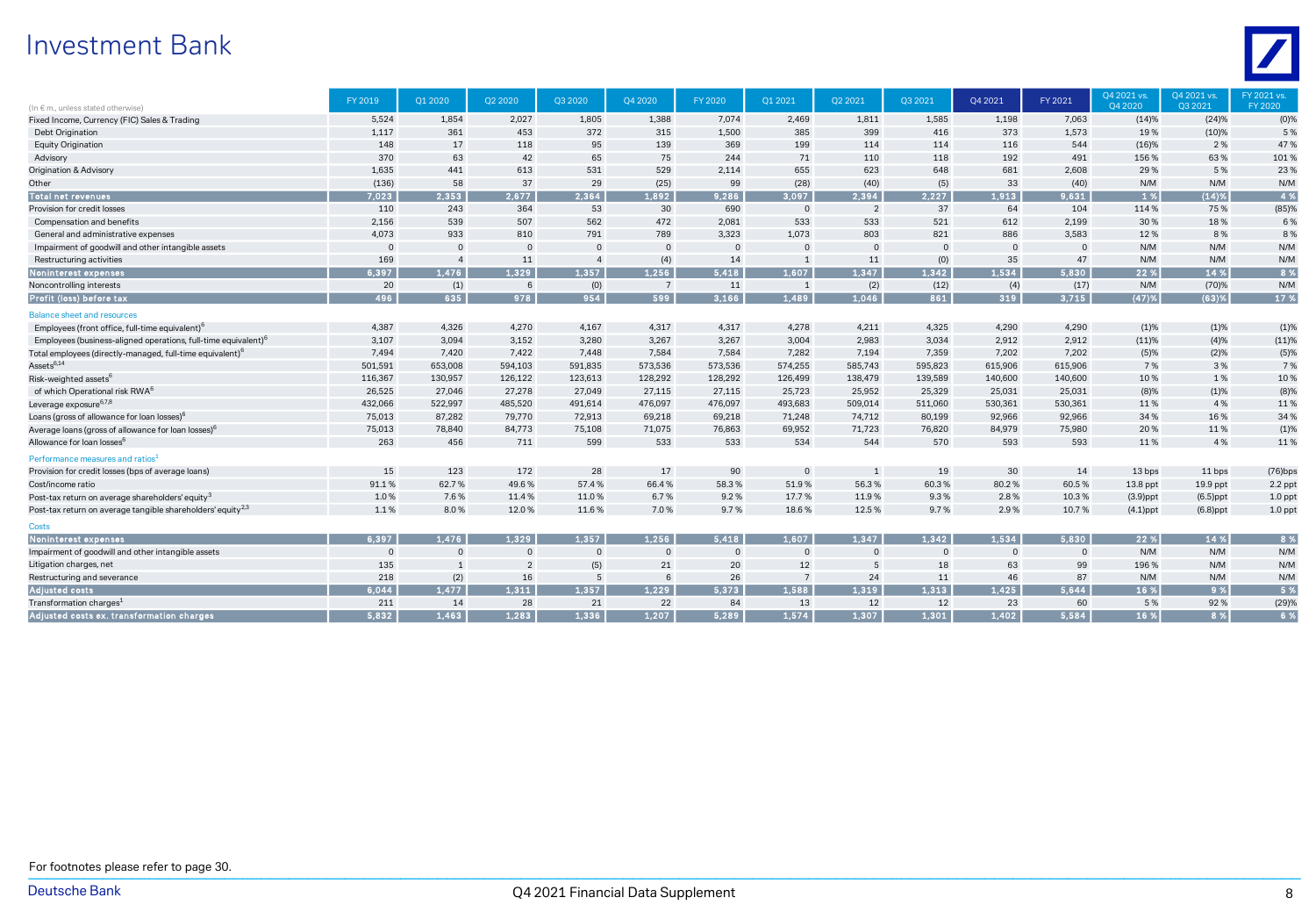## Private Bank



|                                                                         | FY 2019        | Q1 2020        | Q2 2020   | Q3 2020        | Q4 2020        | FY 2020      | Q1 2021        | Q2 2021        | Q3 2021      | Q4 2021   | FY 2021     | Q4 2021 vs. | Q4 2021 vs. | FY 2021 vs. |
|-------------------------------------------------------------------------|----------------|----------------|-----------|----------------|----------------|--------------|----------------|----------------|--------------|-----------|-------------|-------------|-------------|-------------|
| (In € m., unless stated otherwise)                                      |                |                |           |                |                |              |                |                |              |           |             | Q4 2020     | Q3 2021     | FY 2020     |
| Private Bank Germany                                                    | 5,109          | 1,331          | 1,210     | 1,276          | 1,171          | 4,989        | 1,346          | 1,198          | 1,196        | 1,268     | 5,008       | 8%          | 6%          | 0%          |
| <b>International Private Bank</b>                                       | 3,130          | 836            | 750       | 759            | 792            | 3,136        | 831            | 820            | 803          | 772       | 3,226       | (2)%        | (4)%        | 3%          |
| IPB Personal Banking <sup>12</sup>                                      | 905            | 227            | 194       | 228            | 220            | 870          | 236            | 221            | 224          | 227       | 908         | 3%          | 1%          | 4 %         |
| IPB Private Banking and Wealth Management <sup>12</sup>                 | 2,225          | 608            | 555       | 531            | 572            | 2,266        | 595            | 599            | 579          | 545       | 2,318       | (5)%        | (6)%        | 2%          |
| <b>Total net revenues</b>                                               | 8,239          | 2.167          | 1.960     | 2.036          | 1.963          | 8,126        | 2,178          | 2.018          | 1,999        | 2.040     | 8,234       | 4 %         | 2 %         | 1%          |
| of which:                                                               |                |                |           |                |                |              |                |                |              |           |             |             |             |             |
| Net interest income                                                     | 4,838          | 1,190          | 1,129     | 1.186          | 994            | 4.499        | 1,172          | 1,147          | 1,149        | 1,133     | 4,601       | 14%         | (1)%        | 2%          |
| Commission and fee income                                               | 2,866          | 846            | 679       | 741            | 787            | 3.052        | 889            | 737            | 735          | 846       | 3,207       | 8%          | 15%         | 5 %         |
| Remaining income                                                        | 534            | 131            | 152       | 109            | 182            | 574          | 117            | 134            | 114          | 61        | 426         | (67)%       | (47)%       | (26)%       |
| Provision for credit losses                                             | 344            | 139            | 225       | 174            | 173            | 711          | 98             | 117            | 92           | 139       | 446         | (20)%       | 51%         | (37)%       |
| Compensation and benefits                                               | 2,971          | 739            | 728       | 728            | 669            | 2.863        | 719            | 682            | 692          | 717       | 2.810       | 7 %         | 4 %         | (2)%        |
| General and administrative expenses                                     | 4,517          | 1,085          | 1,160     | 982            | 1,011          | 4,238        | 1,087          | 1,163          | 1,053        | 1,137     | 4,440       | 12%         | 8%          | 5 %         |
| Impairment of goodwill and other intangible assets                      | 545            | $\Omega$       | $\Omega$  | $\mathbf{0}$   | $\mathsf{O}$   | $\mathbf{0}$ | $\overline{0}$ | $\Omega$       | $\Omega$     | $\Omega$  | $\Omega$    | N/M         | N/M         | N/M         |
| Restructuring activities                                                | 125            | 62             | 104       | 151            | 95             | 413          | $\overline{2}$ | 69             | 3            | 98        | 173         | 3%          | N/M         | (58)%       |
| Noninterest expenses                                                    | 8.159          | 1,886          | 1,992     | 1.861          | 1,775          | 7,513        | 1.808          | 1.914          | 1,749        | 1,952     | 7,423       | 10 %        | 12 %        | (1)%        |
| Noncontrolling interests                                                | (0)            | (0)            | (0)       | $\mathbf 0$    | $\mathbf{0}$   | $\mathbf{0}$ | $\overline{0}$ | $\overline{0}$ | $\mathbf{0}$ | (0)       | $\mathbf 0$ | N/M         | N/M         | (87)%       |
| Profit (loss) before tax                                                | (263)          | 142            | (257)     | $\Omega$       | 15             | (99)         | 271            | (12)           | 158          | (51)      | 366         | N/M         | N/M         | N/M         |
| <b>Balance sheet and resources</b>                                      |                |                |           |                |                |              |                |                |              |           |             |             |             |             |
| Employees (front office, full-time equivalent) <sup>6</sup>             | 31,421         | 31,088         | 30,942    | 30,684         | 29,764         | 29,764       | 29,497         | 29,132         | 28,927       | 28,100    | 28,100      | (6)%        | (3)%        | (6)%        |
| Assets <sup>6,14</sup>                                                  | 270,334        | 263,115        | 283,613   | 283,164        | 296,596        | 296,596      | 295,688        | 304,578        | 308,216      | 310,496   | 310,496     | 5%          | 1%          | 5 %         |
| Risk-weighted assets <sup>6</sup>                                       | 74,032         | 74,974         | 75,083    | 76,066         | 77,074         | 77,074       | 76,973         | 78,061         | 85,421       | 85,366    | 85,366      | 11%         | (0)%        | 11%         |
| of which Operational risk RWA <sup>6</sup>                              | 8,299          | 7,962          | 7,677     | 7,640          | 8,081          | 8,081        | 8,187          | 8,463          | 8,098        | 7,527     | 7,527       | (7)%        | (7)%        | (7)%        |
| Leverage exposure <sup>6,7,8</sup>                                      | 282,575        | 277,791        | 296,387   | 293,889        | 307,746        | 307,746      | 308,898        | 313,767        | 317,864      | 320,692   | 320,692     | 4 %         | 1%          | 4 %         |
| Deposits <sup>6</sup>                                                   | 285,998        | 286,778        | 291,338   | 296.601        | 301,184        | 301,184      | 306,310        | 310,456        | 308,638      | 313,418   | 313,418     | 4 %         | 2%          | 4 %         |
| Loans (gross of allowance for loan losses) <sup>6</sup>                 | 226,755        | 228,418        | 229,944   | 233,619        | 237,194        | 237,194      | 242,480        | 246,727        | 249.671      | 254,439   | 254,439     | 7 %         | 2%          | 7%          |
| Average loans (gross of allowance for loan losses) <sup>6</sup>         | 226,755        | 228,375        | 228,669   | 231,295        | 235,576        | 231,052      | 239,311        | 244,158        | 248,304      | 252,324   | 245.962     | 7 %         | 2%          | 6%          |
| Allowance for loan losses <sup>6</sup>                                  | 2,501          | 2,551          | 2,656     | 2,755          | 2,851          | 2,851        | 2,905          | 2,962          | 3.002        | 3,017     | 3,017       | 6%          | 0%          | 6%          |
| Assets under management, in € bn. <sup>6,15</sup>                       | 482            | 442            | 471       | 477            | 493            | 493          | 520            | 536            | 541          | 553       | 553         | 12%         | 2%          | 12%         |
| Net flows, in € bn.                                                     | $\overline{4}$ | $\overline{1}$ | 6         | 5              | 5              | 16           | 11             | 10             | 6            |           | 30          | (30)%       | (46)%       | 88%         |
| Performance measures and ratios <sup>1</sup>                            |                |                |           |                |                |              |                |                |              |           |             |             |             |             |
| Net interest margin                                                     | 2.2%           | 2.1%           | 1.9%      | 2.0%           | 1.7%           | 1.9%         | 1.9%           | 1.9%           | 1.8%         | 1.8%      | 1.8%        | $0.1$ ppt   | $(0.1)$ ppt | $(0.1)$ ppt |
| Provision for credit losses (bps of average loans)                      | 15             | 24             | 39        | 30             | 29             | 31           | 16             | 19             | 15           | 22        | 18          | $(7)$ bps   | 7 bps       | $(13)$ bps  |
| Cost/income ratio                                                       | 99.0%          | 87.0%          | 101.6%    | 91.4%          | 90.4%          | 92.5%        | 83.0%          | 94.8%          | 87.5%        | 95.7%     | 90.1%       | 5.3 ppt     | 8.2 ppt     | $(2.3)$ ppt |
| Post-tax return on average shareholders' equity <sup>3</sup>            | $(2.2)$ %      | 3.0%           | $(7.4)$ % | (0.7)%         | (0.3) %        | (1.3) %      | 5.6%           | (1.0)%         | 2.8%         | $(2.0)$ % | 1.3%        | $(1.6)$ ppt | $(4.8)$ ppt | $2.6$ ppt   |
| Post-tax return on average tangible shareholders' equity <sup>2,3</sup> | $(2.4)$ %      | 3.3%           | (8.3) %   | $(0.8)$ %      | (0.4)%         | $(1.5)$ %    | 6.2%           | (1.1)%         | 3.1%         | $(2.2)$ % | 1.5%        | $(1.8)$ ppt | $(5.3)$ ppt | $2.9$ ppt   |
| <b>Costs</b>                                                            |                |                |           |                |                |              |                |                |              |           |             |             |             |             |
| Noninterest expenses                                                    | 8,159          | 1.886          | 1.992     | 1.861          | 1,775          | 7,513        | 1.808          | 1,914          | 1.749        | 1,952     | 7,423       | 10 %        | 12 %        | (1)%        |
| Impairment of goodwill and other intangible assets                      | 545            |                | $\Omega$  | $\Omega$       | $\Omega$       | $\Omega$     | $\Omega$       | $\Omega$       |              | $\Omega$  | $\Omega$    | N/M         | N/M         | N/M         |
| Litigation charges, net                                                 | (21)           | $\overline{2}$ | 75        | $\overline{2}$ | $\overline{4}$ | 83           | $\mathbf{1}$   | 128            | $\mathbf{c}$ | (3)       | 134         | N/M         | N/M         | 62%         |
| Restructuring and severance                                             | 156            | 66             | 136       | 183            | 135            | 520          | 11             | 76             | 16           | 134       | 237         | (0)%        | N/M         | (54)%       |
| <b>Adjusted costs</b>                                                   | 7,479          | 1,817          | 1,781     | 1,676          | 1,636          | 6,911        | 1,795          | 1,710          | 1,724        | 1,822     | 7,051       | 11 %        | 6 %         | 2 %         |
| Transformation charges <sup>1</sup>                                     | 190            | 15             | 51        | 8              | 49             | 122          | 36             | 57             | 48           | 80        | 221         | 62%         | 66%         | 81%         |
| Adiusted costs ex, transformation charges                               | 7.290          | 1.803          | 1.730     | 888.1          | 1.587          | 3.788        | 1.759          | 1.653          | 1,676        | 1.742     | 6.830       | 10 %        | 4 %         | 1%          |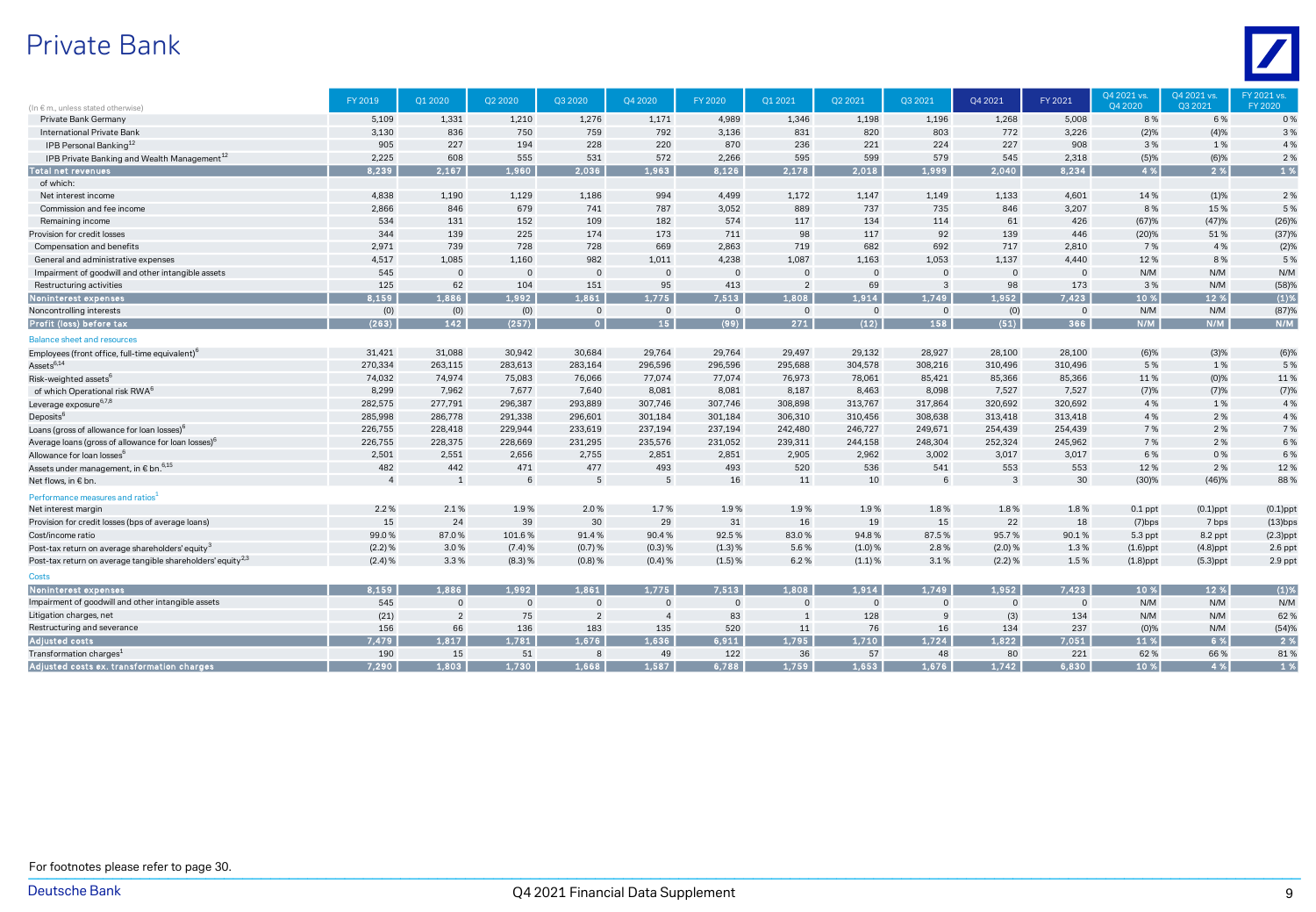# Asset Management



| (In € m., unless stated otherwise)                                      | FY 2019        | Q1 2020        | Q2 2020        | Q3 2020        | Q4 2020        | FY 2020        | Q1 2021      | 02 20 21       | 03 20 21       | Q4 2021        | FY 2021        | 04 2021 vs.<br>04 20 20 | Q4 2021 vs.<br>03 20 21 | FY 2021 vs.<br>FY 2020 |
|-------------------------------------------------------------------------|----------------|----------------|----------------|----------------|----------------|----------------|--------------|----------------|----------------|----------------|----------------|-------------------------|-------------------------|------------------------|
| Management Fees                                                         | 2,141          | 553            | 508            | 524            | 551            | 2,136          | 547          | 584            | 609            | 629            | 2,370          | 14%                     | 3%                      | 11%                    |
| Performance & Transaction Fees                                          | 201            | 17             | 20             | 20             | 33             | 90             | 40           | 19             | 27             | 126            | 212            | N/M                     | N/M                     | 135%                   |
| Other                                                                   | (10)           | (51)           | 21             | 18             | 15             | 3              | 50           | 23             | 20             | 33             | 126            | 125%                    | 72%                     | N/M                    |
| <b>Total net revenues</b>                                               | 2,332          | 519            | 549            | 563            | 599            | 2,229          | 637          | 626            | 656            | 789            | 2,708          | 32 %                    | 20 %                    | 21 %                   |
| Provision for credit losses                                             | $\mathbf{1}$   | $\mathbf{1}$   | (1)            | $\overline{2}$ | $\mathbf{0}$   | $\overline{2}$ | (0)          | $\overline{1}$ | (0)            | $\overline{4}$ | 5              | N/M                     | N/M                     | 148%                   |
| Compensation and benefits                                               | 832            | 173            | 204            | 182            | 182            | 740            | 216          | 202            | 193            | 210            | 822            | 16%                     | 9%                      | 11%                    |
| General and administrative expenses                                     | 851            | 197            | 189            | 173            | 205            | 763            | 188          | 192            | 219            | 241            | 840            | 18%                     | 10%                     | 10%                    |
| Impairment of goodwill and other intangible assets                      | $\overline{0}$ | 0              |                | $\mathbf{0}$   | $\overline{0}$ | $\mathbf 0$    | $\Omega$     |                | $\Omega$       |                |                | N/M                     | N/M                     | N/M                    |
| Restructuring activities                                                | 29             | 3              |                | (1)            | 12             | 22             |              |                | (0)            |                | $\overline{2}$ | (100)%                  | N/M                     | (92)%                  |
| Noninterest expenses                                                    | 1,711          | 373            | 400            | 354            | 399            | 1.526          | 405          | 395            | 412            | 452            | 1,664          | 13 %                    | 10 %                    | 9 %                    |
| Noncontrolling interests                                                | 152            | 35             | 36             | 44             | 43             | 157            | 49           | 49             | 51             | 74             | 223            | 73%                     | 46 %                    | 42 %                   |
| Profit (loss) before tax                                                | 468            | 111            | 114            | 163            | 157            | 544            | 184          | 180            | 193            | 259            | 816            | 65 %                    | 35 %                    | 50 %                   |
| <b>Balance sheet and resources</b>                                      |                |                |                |                |                |                |              |                |                |                |                |                         |                         |                        |
| Employees (front office, full-time equivalent) <sup>6</sup>             | 3,925          | 3,889          | 3,901          | 3,882          | 3,926          | 3,926          | 3,945        | 3,953          | 4,041          | 4,072          | 4,072          | 4 %                     | 1%                      | 4 %                    |
| Assets <sup>6,14</sup>                                                  | 9,936          | 9,595          | 9,977          | 9,738          | 9,453          | 9,453          | 10,274       | 10,257         | 10,141         | 10,387         | 10,387         | 10%                     | 2%                      | 10%                    |
| Risk-weighted assets <sup>6</sup>                                       | 9,527          | 10,034         | 9,199          | 9,283          | 9,997          | 9,997          | 9,773        | 14,662         | 14,495         | 14,415         | 14,415         | 44 %                    | (1)%                    | 44%                    |
| of which Operational risk RWA <sup>6</sup>                              | 4,570          | 4,273          | 3,925          | 3,586          | 3,544          | 3,544          | 3,395        | 3,434          | 3,431          | 3,357          | 3,357          | (5)%                    | (2)%                    | (5)%                   |
| Leverage exposure <sup>6,7,8</sup>                                      | 4,643          | 4,741          | 5,070          | 5,111          | 4,695          | 4,695          | 5,328        | 10,558         | 10,518         | 10,678         | 10,678         | 127%                    | 2 %                     | 127%                   |
| Management fee margin (in bps) <sup>16</sup>                            | 30             | 30             | 28             | 28             | 28             | 28             | 28           | 28             | 28             | 28             | 28             | $(1)$ bps               | $(0)$ bps               | $(0)$ bps              |
| Assets under management, in $\epsilon$ bn. $^{6,15}$                    | 768            | 700            | 745            | 759            | 793            | 793            | 820          | 859            | 880            | 928            | 928            | 17%                     | 5 %                     | 17%                    |
| Net flows, in € bn.                                                     | 25             | (2)            | 9              | 11             | 14             | 30             | 1            | 20             | 12             | 15             | 48             | N/M                     | N/M                     | N/M                    |
| Performance measures and ratios <sup>1</sup>                            |                |                |                |                |                |                |              |                |                |                |                |                         |                         |                        |
| Cost/income ratio                                                       | 73.4%          | 71.9%          | 72.9%          | 62.9%          | 66.6%          | 68.4%          | 63.6%        | 63.1%          | 62.8%          | 57.2%          | 61.4%          | $(9.3)$ ppt             | $(5.6)$ ppt             | $(7.0)$ ppt            |
| Post-tax return on average shareholders' equity <sup>3</sup>            | 6.7%           | 6.3%           | 6.5%           | 9.8%           | 9.4%           | 7.9%           | 11.2%        | 11.1%          | 10.9%          | 14.2%          | 11.9%          | 4.8 ppt                 | 3.3 ppt                 | 3.9 ppt                |
| Post-tax return on average tangible shareholders' equity <sup>2,3</sup> | 17.9%          | 16.8%          | 17.7%          | 26.8%          | 25.1%          | 21.4%          | 29.9%        | 30.1%          | 26.6%          | 32.8%          | 29.7%          | 7.7 ppt                 | 6.3 ppt                 | 8.2 ppt                |
| <b>Costs</b>                                                            |                |                |                |                |                |                |              |                |                |                |                |                         |                         |                        |
| Noninterest expenses                                                    | 1.711          | 373            | 400            | 354            | 399            | 1.526          | 405          | 395            | 412            | 452            | 1.664          | 13 %                    | 10 %                    | 9%                     |
| Impairment of goodwill and other intangible assets                      | $\overline{0}$ | $\mathbf 0$    | $\overline{0}$ | $\mathbf 0$    | $\mathbf 0$    | $\mathbf 0$    | $\Omega$     |                | C              |                |                | N/M                     | N/M                     | N/M                    |
| Litigation charges, net                                                 | (5)            | (0)            | (0)            | (1)            | $\mathbf 0$    | (1)            |              |                |                |                |                | N/M                     | N/M                     | N/M                    |
| Restructuring and severance                                             | 41             | $\overline{7}$ | 18             | $\overline{7}$ | 5              | 37             |              |                |                | 11             | 21             | 142%                    | N/M                     | (43)%                  |
| <b>Adjusted costs</b>                                                   | 1,675          | 366            | 382            | 347            | 394            | 1,490          | 400          | 394            | 408            | 440            | 1,641          | 12 %                    | 8 %                     | 10 %                   |
| Transformation charges <sup>1</sup>                                     | 30             | $\mathbf 0$    | $\mathbf{0}$   | $\overline{1}$ | $\overline{4}$ | 5              | $\mathbf{1}$ | $\overline{0}$ | $\overline{2}$ | $\Omega$       | 3              | (95)%                   | (91)%                   | (44)%                  |
| Adiusted costs ex. transformation charges                               | 1.644          | 366            | 382            | 347            | 390            | 1.485          | 399          | 393            | 406            | 439            | 1.638          | 13 %                    | 8%                      | 10 %                   |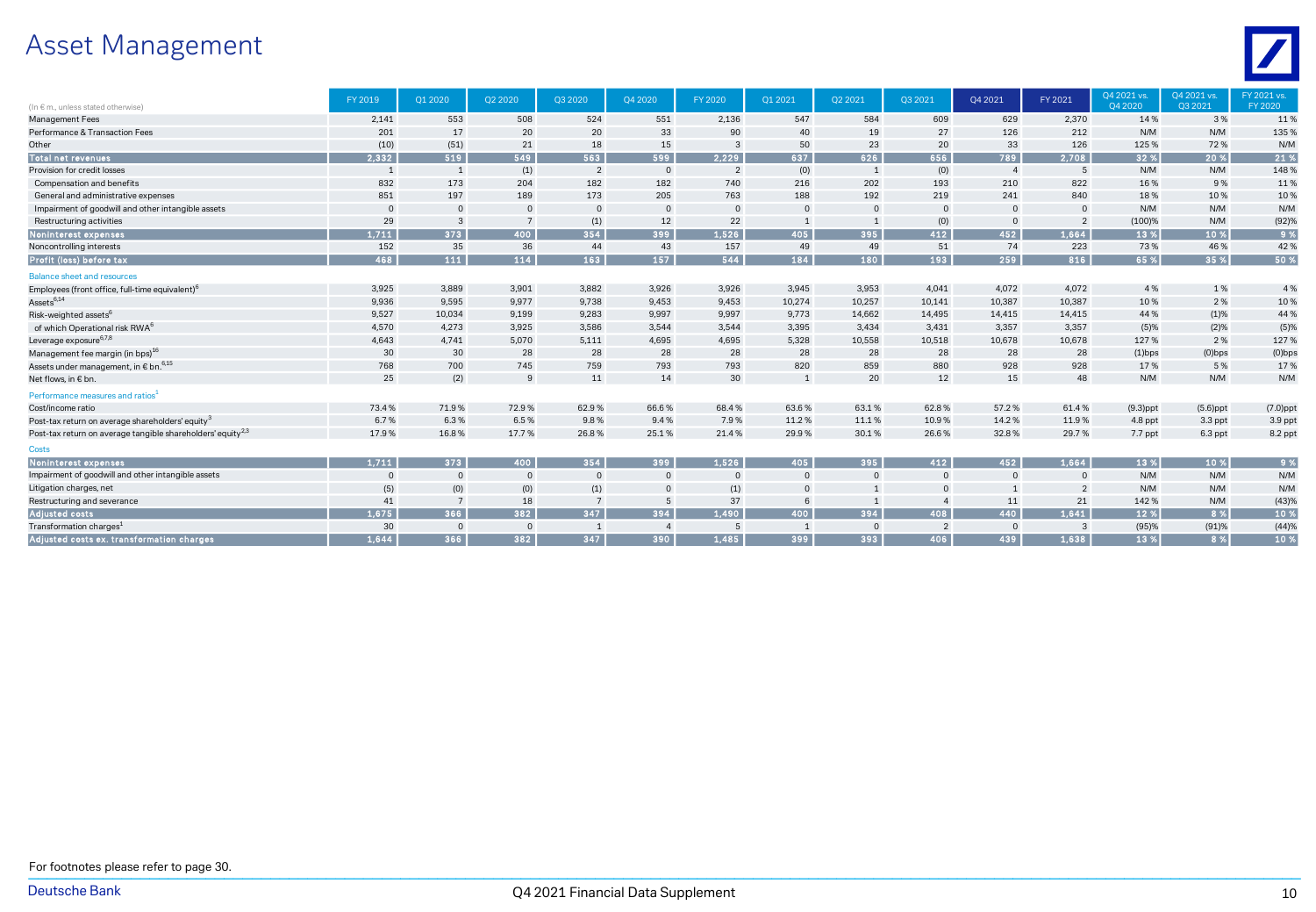# Corporate & Other



| (In $\epsilon$ m., unless stated otherwise)        | FY 2019 | Q1 2020     | Q2 2020         | Q3 2020        | Q4 2020       | FY 2020 | Q1 2021        | Q2 2021  | Q3 2021      | Q4 2021      | FY 2021        | 04 2021 vs.<br>Q4 2020 | O4 2021 vs.<br>Q3 2021 | FY 2021 vs.<br>FY 2020 |
|----------------------------------------------------|---------|-------------|-----------------|----------------|---------------|---------|----------------|----------|--------------|--------------|----------------|------------------------|------------------------|------------------------|
| Total net revenues                                 | 107     | 44          | (174)           | (243)          | (161)         | (534)   | (73)           | (6)      | (61)         | (199)        | (339)          | 23%                    | N/M                    | (36)%                  |
| Provision for credit losses                        | (0)     | 3           |                 | (5)            | (3)           | (4)     | (1)            | (1)      |              |              |                | N/M                    | N/M                    | N/M                    |
| Compensation and benefits                          | 3.406   | 826         | 821             | 795            | 775           | 3.217   | 764            | 743      | 741          | 764          | 3.012          | (1)%                   | 3%                     | (6)%                   |
| General and administrative expenses                | (2,916) | (712)       | (790)           | (599)          | (551)         | (2,652) | (608)          | (661)    | (160)        | (579)        | (2,008)        | 5%                     | N/M                    | (24)%                  |
| Impairment of goodwill and other intangible assets |         | $\Omega$    |                 | $\Omega$       | $\Omega$      | - 0     | $\overline{0}$ | $\Omega$ | $\mathbf{0}$ | $\mathbf{0}$ | $\mathbf{0}$   | N/M                    | N/M                    | N/M                    |
| Restructuring activities                           | 41      | (1)         |                 | 3              | (0)           |         | (0)            | (0)      | (0)          | (0)          | (0)            | (99)%                  | N/M                    | N/M                    |
| Noninterest expenses                               | 531     | 113         | 32 <sup>1</sup> | 199            | 224           | 568     | 156            | 81       | 581          | 185          | 1,004          | (17)%                  | (68)%                  | 77 %                   |
| Noncontrolling interests                           | (173)   | (33)        | (42)            | (44)           | (50)          | (169)   | (50)           | (47)     | (39)         | (71)         | (206)          | 42%                    | 82%                    | 22%                    |
| Profit (loss) before tax                           | (251)   | (39)        | (165)           | (393)          | (332)         | (929)   | (178)          | (39)     | (605)        | (320)        | (1, 143)       | (4)%                   | (47)%                  | 23 %                   |
| Balance sheet and resources                        |         |             |                 |                |               |         |                |          |              |              |                |                        |                        |                        |
| Employees (full-time equivalent) <sup>6</sup>      | 30,672  | 30,357      | 30,632          | 30,928         | 29,587        | 29,587  | 29,699         | 29,638   | 30,219       | 30,064       | 30,064         | 2%                     | (1)%                   | 2%                     |
| Risk-weighted assets <sup>6</sup>                  | 19,223  | 18,852      | 19,142          | 18,253         | 21,690        | 21,690  | 21,520         | 19,932   | 18,389       | 17,783       | 17,783         | (18)%                  | (3)%                   | (18)%                  |
| Leverage exposure <sup>6,7,8</sup>                 | 51,016  | 46,068      | 30,215          | 36,477         | 29,243        | 29,243  | 30,848         | 22,998   | 22,773       | 22,761       | 22,761         | (22)%                  | $(0)\%$                | (22)%                  |
| Costs                                              |         |             |                 |                |               |         |                |          |              |              |                |                        |                        |                        |
| Noninterest expenses                               | 531     | 113         | 32 <sub>1</sub> | 199            | 224           | 568     | 156            | 81       | 581          | 185          | 1,004          | (17)%                  | $(68)$ %               | 77 %                   |
| Impairment of goodwill and other intangible assets |         | $\mathbf 0$ |                 | $\mathbf{0}$   | $\Omega$      | - 0     |                | $\Omega$ | $\Omega$     | $\Omega$     |                | N/M                    | N/M                    | N/M                    |
| Litigation charges, net                            | 238     | 11          | (1)             | $\overline{2}$ | (79)          | (67)    |                | 11       | (0)          | (10)         |                | (87)%                  | N/M                    | N/M                    |
| Restructuring and severance                        | 83      |             | $\mathcal{P}$   |                | $\mathcal{P}$ | 10      | $\mathsf{R}$   | (2)      | (0)          |              | $\overline{ }$ | (57)%                  | N/M                    | (30)%                  |
| Adjusted costs                                     | 209     | 100         | 32 <sup>1</sup> | 192            | 301           | 625     | 147            | 73       | 581          | 195          | 996            | (35)%                  | $(66)$ %               | 59 %                   |
| Transformation charges <sup>1</sup>                | 43      | $\Omega$    | (42)            | 23             | 77            | 58      | 43             |          | 495          | 59           | 603            | (23)%                  | (88)%                  | N/M                    |
| Adjusted costs ex. transformation charges          | 166     | 100         | 73              | 170            | 225           | 567     | 104            | 67       | 86           | 136          | 393            | (39)%                  | 59 %                   | $(31)$ %               |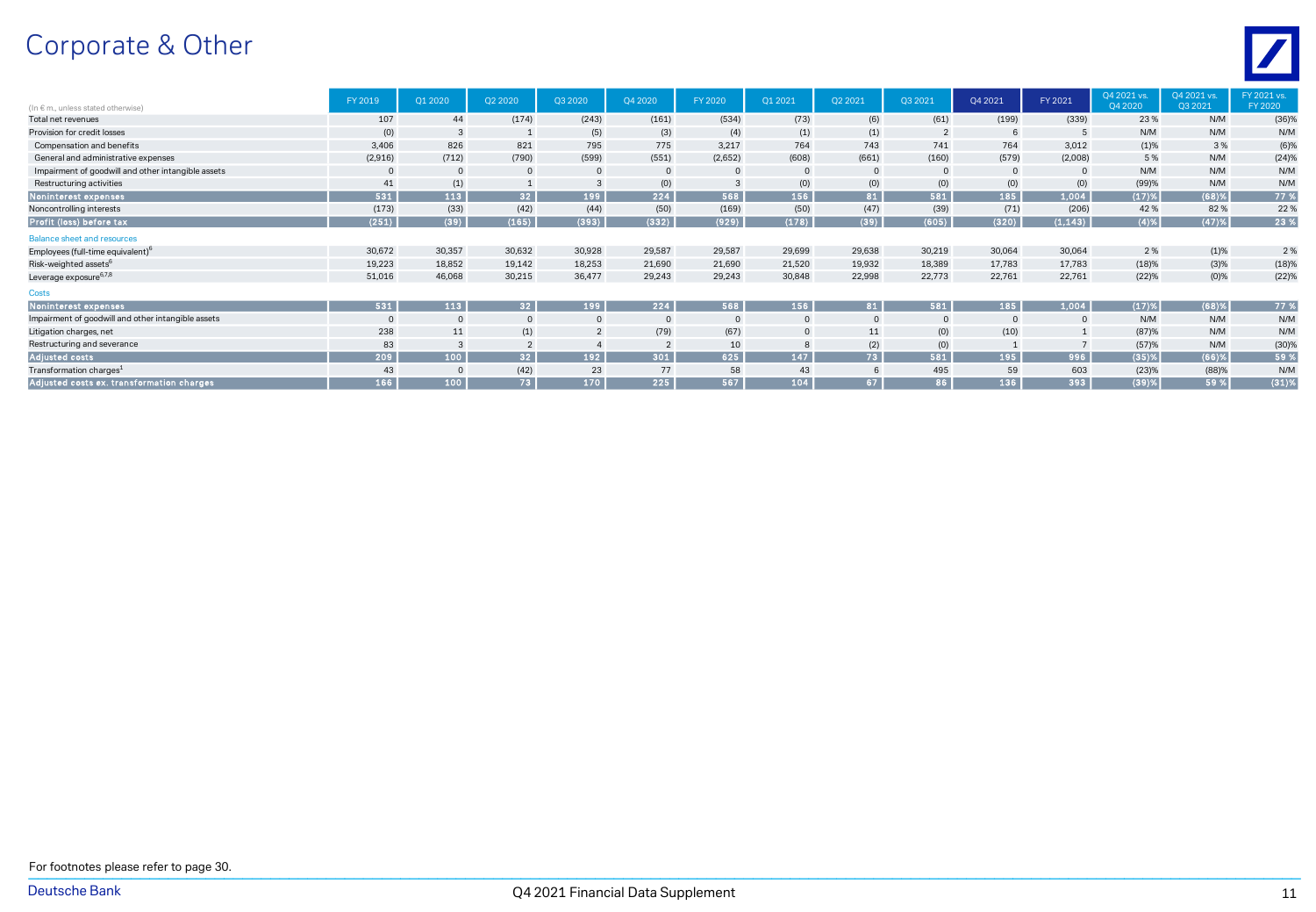# Core Bank 1



| (In € m., unless stated otherwise)                                      | FY 2019   | Q1 2020      | Q2 2020        | Q3 2020        | Q4 2020      | FY 2020        | Q1 2021        | Q2 2021        | Q3 2021      | Q4 2021   | FY 2021     | 04 2021 vs.<br>04 20 20 | Q4 2021 vs.<br>03 20 21 | FY 2021 vs.<br>FY 2020 |
|-------------------------------------------------------------------------|-----------|--------------|----------------|----------------|--------------|----------------|----------------|----------------|--------------|-----------|-------------|-------------------------|-------------------------|------------------------|
| Total net revenues                                                      | 22,948    | 6,407        | 6,353          | 5,974          | 5,518        | 24,253         | 7,152          | 6,262          | 6,076        | 5,895     | 25,384      | 7%                      | (3)%                    | 5%                     |
| Provision for credit losses                                             | 738       | 492          | 733            | 266            | 273          | 1,763          | 77             | 99             | 121          | 260       | 557         | (5)%                    | 116%                    | (68)%                  |
| Compensation and benefits                                               | 10,783    | 2,637        | 2,600          | 2,620          | 2.447        | 10,303         | 2,592          | 2,516          | 2,498        | 2,685     | 10,290      | 10%                     | 7%                      | $(0)\%$                |
| General and administrative expenses                                     | 9,355     | 2,233        | 2,148          | 1,997          | 2,107        | 8,485          | 2,468          | 2,138          | 2,549        | 2,360     | 9,515       | 12%                     | (7)%                    | 12%                    |
| Impairment of goodwill and other intangible assets                      | 1,037     | $\mathbf{0}$ | $\overline{0}$ | $\overline{0}$ | $\mathbf{0}$ | $\overline{0}$ | $\overline{0}$ | $\overline{0}$ | 3            |           | 5           | N/M                     | (47)%                   | N/M                    |
| Restructuring activities                                                | 501       | 73           | 124            | 183            | 101          | 480            | 16             | 85             |              | 154       | 263         | 52%                     | N/M                     | (45)%                  |
| Noninterest expenses                                                    | 21.675    | 4.944        | 4.872          | 4.799          | 4.655        | 19,269         | 5.076          | 4.739          | 5.057        | 5.200     | 20.073      | 12 %                    | 3 %                     | 4 %                    |
| Noncontrolling interests                                                | (1)       | $\mathbf 0$  |                | $\mathbf 0$    | 0            | $\mathbf{0}$   | $\Omega$       | $\overline{0}$ | $\mathbf{0}$ |           | $\mathbf 0$ | N/M                     | N/M                     | N/M                    |
| Profit (loss) before tax                                                | 536       | 971          | 749            | 909            | 591          | 3.221          | 1.999          | 1.423          | 898          | 434       | 4,754       | (27)%                   | (52)%                   | 48 %                   |
| <b>Balance sheet and resources</b>                                      |           |              |                |                |              |                |                |                |              |           |             |                         |                         |                        |
| Employees (full-time equivalent) <sup>6</sup>                           | 86,983    | 86,097       | 86,293         | 86,486         | 84,181       | 84,181         | 83,949         | 83,380         | 84,123       | 82,702    | 82,702      | (2)%                    | (2)%                    | (2)%                   |
| Assets <sup>6,14</sup>                                                  | 1,038,450 | 1,200,427    | 1,142,025      | 1,149,914      | 1,127,592    | 1,127,592      | 1,141,263      | 1,153,078      | 1,173,388    | 1,192,218 | 1,192,218   | 6%                      | 2 %                     | 6 %                    |
| Risk-weighted assets <sup>b</sup>                                       | 278,141   | 296,336      | 288,324        | 285,205        | 294,537      | 294,537        | 296,167        | 312,713        | 320,247      | 323,570   | 323,570     | 10%                     | 1%                      | 10%                    |
| of which Operational risk RWA <sup>6</sup>                              | 46,731    | 46,272       | 45,377         | 44,497         | 44,769       | 44,769         | 43,147         | 43,903         | 42,602       | 41,486    | 41,486      | (7)%                    | (3)%                    | (7)%                   |
| Leverage exposure <sup>6,7,8</sup>                                      | 1,041,135 | 1,130,370    | 1,090,572      | 1,107,856      | 1,091,740    | 1,091,740      | 1,125,484      | 1,148,204      | 1,162,976    | 1,184,384 | 1,184,384   | 8%                      | 2 %                     | 8%                     |
| Deposits <sup>6</sup>                                                   | 571,209   | 566,004      | 572,097        | 573,904        | 567,882      | 567,882        | 577,672        | 581,182        | 585,626      | 603,643   | 603,643     | 6%                      | 3%                      | 6%                     |
| Loans (gross of allowance for loan losses) <sup>t</sup>                 | 430,279   | 455,385      | 438,737        | 429,447        | 429,000      | 429,000        | 437,565        | 442,599        | 453,904      | 473,855   | 473,855     | 10%                     | 4 %                     | 10%                    |
| Average loans (gross of allowance for loan losses) <sup>6</sup>         | 430,279   | 436,259      | 448,291        | 430,486        | 428,395      | 434,627        | 430,741        | 436,316        | 446,790      | 461,728   | 443,710     | 8%                      | 3%                      | 2 %                    |
| Allowance for loan losses <sup>6</sup>                                  | 3,763     | 4,131        | 4,676          | 4,614          | 4,630        | 4,630          | 4,686          | 4,638          | 4,700        | 4,656     | 4,656       | 1%                      | (1)%                    | 1%                     |
| Performance measures and ratios <sup>1</sup>                            |           |              |                |                |              |                |                |                |              |           |             |                         |                         |                        |
| Net interest margin                                                     | 1.6%      | 1.5%         | 1.4%           | 1.1%           | 1.1%         | 1.3%           | 1.3%           | 1.2%           | 1.2%         | 1.2%      | 1.2%        | $0.1$ ppt               | $0.0$ ppt               | $(0.1)$ ppt            |
| Cost/income ratio                                                       | 94.5%     | 77.2%        | 76.7%          | 80.3%          | 84.3%        | 79.4%          | 71.0%          | 75.7%          | 83.2%        | 88.2%     | 79.1%       | 3.9 ppt                 | 5.0 ppt                 | $(0.4)$ ppt            |
| Post-tax return on average shareholders' equity <sup>3</sup>            | (6.4) %   | 4.3%         | 3.0%           | 4.1%           | 2.9%         | 3.5%           | 9.6%           | 6.9%           | 3.4%         | 3.0%      | 5.7%        | $0.1$ ppt               | $(0.4)$ ppt             | $2.1$ ppt              |
| Post-tax return on average tangible shareholders' equity <sup>2,3</sup> | $(7.4)$ % | 4.9%         | 3.4%           | 4.6%           | 3.3%         | 4.0%           | 10.9%          | 7.8%           | 3.9%         | 3.4%      | 6.4%        | $0.1$ ppt               | $(0.5)$ ppt             | 2.4 ppt                |
| Costs                                                                   |           |              |                |                |              |                |                |                |              |           |             |                         |                         |                        |
| Noninterest expenses                                                    | 21,675    | 4,944        | 4.872          | 4.799          | 4.655        | 19.269         | 5,076          | 4,739          | 5.057        | 5,200     | 20,073      | 12 %                    | 3 %                     | 4 %                    |
| Impairment of goodwill and other intangible assets                      | 1,037     | $\mathbf{0}$ | $\Omega$       | $\mathbf 0$    | $\mathbf{0}$ | $\mathbf{0}$   | $\Omega$       | $\Omega$       |              |           | 5           | N/M                     | (47)%                   | N/M                    |
| Litigation charges, net                                                 | 344       | 14           | 156            | 14             | (50)         | 133            | 14             | 146            | 28           | 49        | 236         | N/M                     | 77%                     | 77%                    |
| Restructuring and severance                                             | 649       | 84           | 182            | 239            | 166          | 671            | 57             | 116            | 41           | 250       | 464         | 51%                     | N/M                     | (31)%                  |
| <b>Adjusted costs</b>                                                   | 19.646    | 4,845        | 4,534          | 4,547          | 4,538        | 18,465         | 5,005          | 4,478          | 4,986        | 4,899     | 19,368      | 8 %                     | (2)%                    | 5 %                    |
| Transformation charges <sup>1</sup>                                     | 635       | 55           | 41             | 66             | 166          | 328            | 104            | 86             | 570          | 185       | 945         | 11%                     | (68)%                   | 188%                   |
| Adjusted costs ex. transformation charges                               | 19,011    | 4,791        | 4,493          | 4,481          | 4.372        | 18,137         | 4.901          | 4,392          | 4,417        | 4.714     | 18,423      | 8 %                     | 7%                      | 2%                     |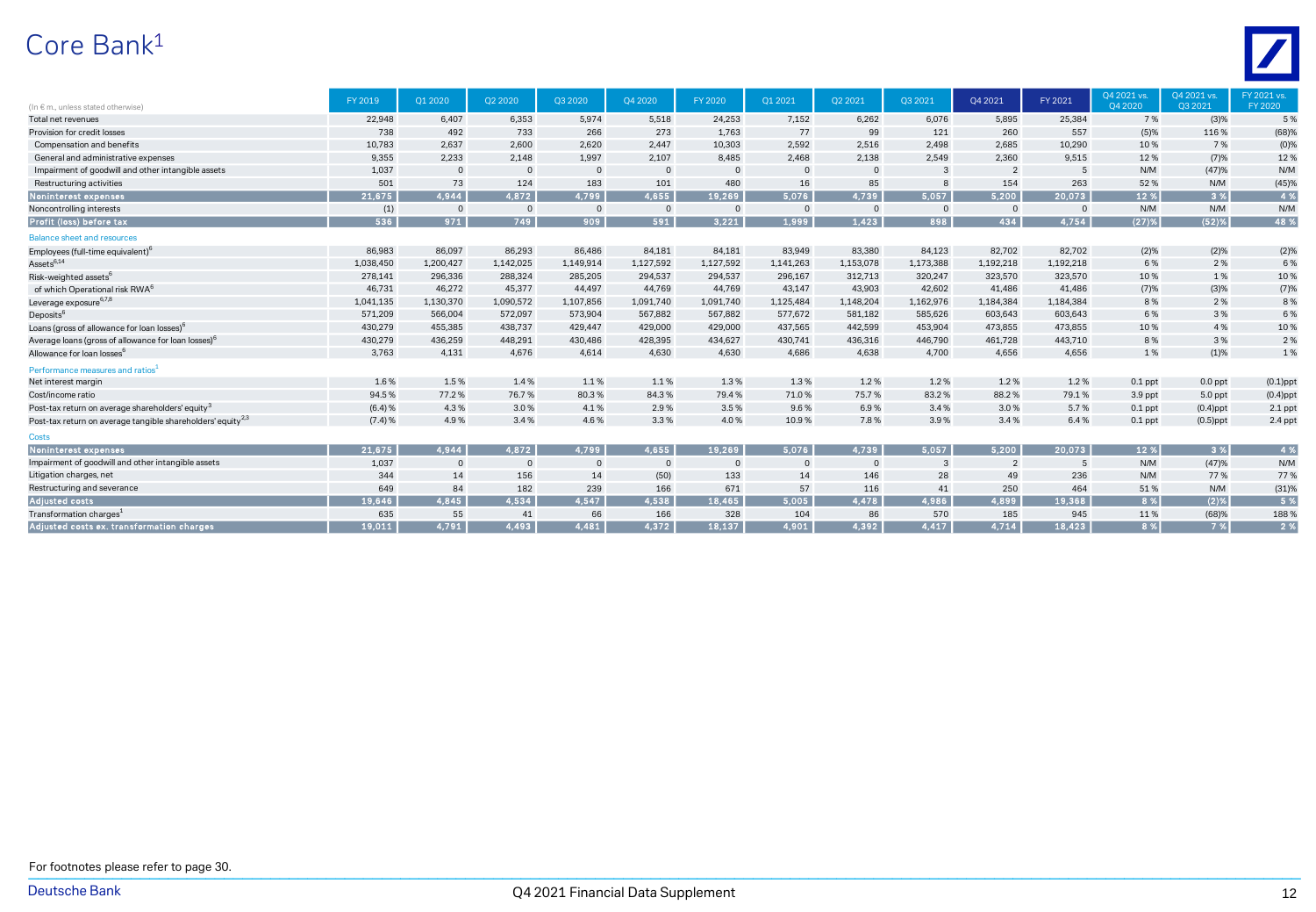# Capital Release Unit



| (In $\epsilon$ m., unless stated otherwise)                             | FY 2019    | Q1 2020      | Q2 2020    | Q3 2020        | Q4 2020        | FY 2020    | Q1 2021        | Q2 2021        | Q3 2021    | Q4 2021    | FY 2021     | 04 2021 vs.<br>04 20 20 | O4 2021 vs.<br>O3 2021 | FY 2021 vs.<br>FY 2020 |
|-------------------------------------------------------------------------|------------|--------------|------------|----------------|----------------|------------|----------------|----------------|------------|------------|-------------|-------------------------|------------------------|------------------------|
| Total net revenues                                                      | 217        | (57)         | (66)       | (36)           | (65)           | (225)      | 81             | (24)           | (36)       | 5          | 26          | N/M                     | N/M                    | N/M                    |
| Provision for credit losses                                             | (14)       | 14           | 29         |                | (21)           | 29         | (7)            | (25)           | (3)        | (6)        | (42)        | (71)%                   | 93%                    | N/M                    |
| Compensation and benefits                                               | 359        | 52           | 45         | 43             | 28             | 168        | 40             | 35             | 23         | 31         | 128         | 9%                      | 35 %                   | (24)%                  |
| General and administrative expenses                                     | 2,898      | 641          | 451        | 339            | 343            | 1,774      | 458            | 223            | 292        | 333        | 1,306       | (3)%                    | 14%                    | (26)%                  |
| Impairment of goodwill and other intangible assets                      |            | $\mathbf{0}$ | $\Omega$   |                | $\mathbf 0$    | $\Omega$   | $\overline{0}$ |                |            | $\Omega$   |             | N/M                     | N/M                    | N/M                    |
| Restructuring activities                                                | 143        |              | (0)        | $\overline{2}$ | $\overline{2}$ | -5         | $\Omega$       |                | (3)        | (0)        | (2)         | N/M                     | (85)%                  | N/M                    |
| Noninterest expenses                                                    | 3.400      | 694          | 496        | 384            | 373            | 1,947      | 498            | 258            | 312        | 363        | 1,432       | $(2)$ %                 | 17 %                   | (26)%                  |
| Noncontrolling interests                                                |            | (0)          | (0)        | $\circ$        | $\mathbf 0$    | (0)        | $\overline{0}$ | $\Omega$       | $\Omega$   | $\Omega$   | $\mathbf 0$ | N/M                     | N/M                    | N/M                    |
| Profit (loss) before tax                                                | (3, 170)   | (765)        | (591)      | (427)          | (417)          | (2, 200)   | (410)          | (257)          | (344)      | (352)      | (1, 364)    | $(15)$ %                | 2%                     | (38)%                  |
| <b>Balance sheet and resources</b>                                      |            |              |            |                |                |            |                |                |            |            |             |                         |                        |                        |
| Employees (full-time equivalent) <sup>t</sup>                           | 614        | 570          | 531        | 498            | 478            | 478        | 440            | 417            | 389        | 267        | 267         | (44)%                   | (31)%                  | (44)%                  |
| Assets <sup>6,14</sup>                                                  | 259,224    | 290,776      | 265,272    | 237,877        | 197,667        | 197,667    | 175,863        | 167,307        | 152,670    | 131,775    | 131,775     | (33)%                   | (14)%                  | (33)%                  |
| Risk-weighted assets <sup>6</sup>                                       | 45,874     | 44,192       | 42,555     | 39,343         | 34,415         | 34,415     | 33,652         | 32,232         | 30,487     | 28,059     | 28,059      | (18)%                   | (8)%                   | (18)%                  |
| of which Operational risk RWA <sup>6</sup>                              | 25,931     | 25,931       | 25,932     | 25,067         | 24,130         | 24,130     | 22,912         | 22,913         | 22,012     | 20,232     | 20,232      | (16)%                   | (8)%                   | (16)%                  |
| Leverage exposure <sup>6,7,8</sup>                                      | 126,905    | 117,790      | 101,836    | 89,832         | 71,726         | 71,726     | 80,707         | 70,993         | 60,991     | 38,830     | 38,830      | (46)%                   | (36)%                  | (46)%                  |
| Performance measures and ratios <sup>1</sup>                            |            |              |            |                |                |            |                |                |            |            |             |                         |                        |                        |
| Post-tax return on average shareholders' equity <sup>3</sup>            | $(32.2)$ % | $(31.5)$ %   | $(26.8)$ % | $(22.2)\%$     | $(23.8)$ %     | $(26.5)$ % | $(25.1)$ %     | (16.7)%        | $(23.6)$ % | $(25.7)$ % | $(22.8)$ %  | $(2.0)$ ppt             | $(2.1)$ ppt            | 3.7 ppt                |
| Post-tax return on average tangible shareholders' equity <sup>2,3</sup> | $(32.8)$ % | $(32.2)$ %   | $(27.5)$ % | $(22.7)$ %     | $(24.3)\%$     | $(27.1)$ % | $(25.7)$ %     | $(17.1)$ %     | $(24.1)\%$ | (26.2)%    | $(23.3)$ %  | $(1.9)$ ppt             | $(2.2)$ ppt            | 3.8 ppt                |
| <b>Costs</b>                                                            |            |              |            |                |                |            |                |                |            |            |             |                         |                        |                        |
| Noninterest expenses,                                                   | 3.400      | 694          | 496        | 384            | 373            | 1.947      | 498            | 258            | 312        | 363        | 1,432       | (2)%                    | 17 %                   | (26)%                  |
| Impairment of goodwill and other intangible assets                      |            | $\Omega$     | $\Omega$   |                | $\Omega$       | $\Omega$   | $\Omega$       |                | $\Omega$   |            |             | N/M                     | N/M                    | N/M                    |
| Litigation charges, net                                                 | 129        | $\mathbf{1}$ | 9          | 6              | 9              | 25         | 64             | $\overline{2}$ | 57         | 106        | 230         | N/M                     | 86%                    | N/M                    |
| Restructuring and severance                                             | 157        |              | 3          |                | 6              | 17         | $\overline{0}$ |                | (3)        |            |             | (81)%                   | N/M                    | (62)%                  |
| <b>Adjusted costs</b>                                                   | 3,115      | 691          | 484        | 374            | 358            | 1,905      | 433            | 249            | 257        | 256        | 1.195       | (28)%                   | $(0)$ %                | (37)%                  |
| Transformation charges <sup>1</sup>                                     | 510        | 29           | 54         | 38             | 41             | 162        | 12             | 13             | 14         | 19         | 57          | (53)%                   | 42 %                   | (65)%                  |
| Adjusted costs ex. transformation charges <sup>5</sup>                  | 2.605      | 661          | 430        | 336            | 317            | 1.743      | 422            | 236            | 244        | 237        | 1.138       | (25)%                   | (3)%                   | (35)%                  |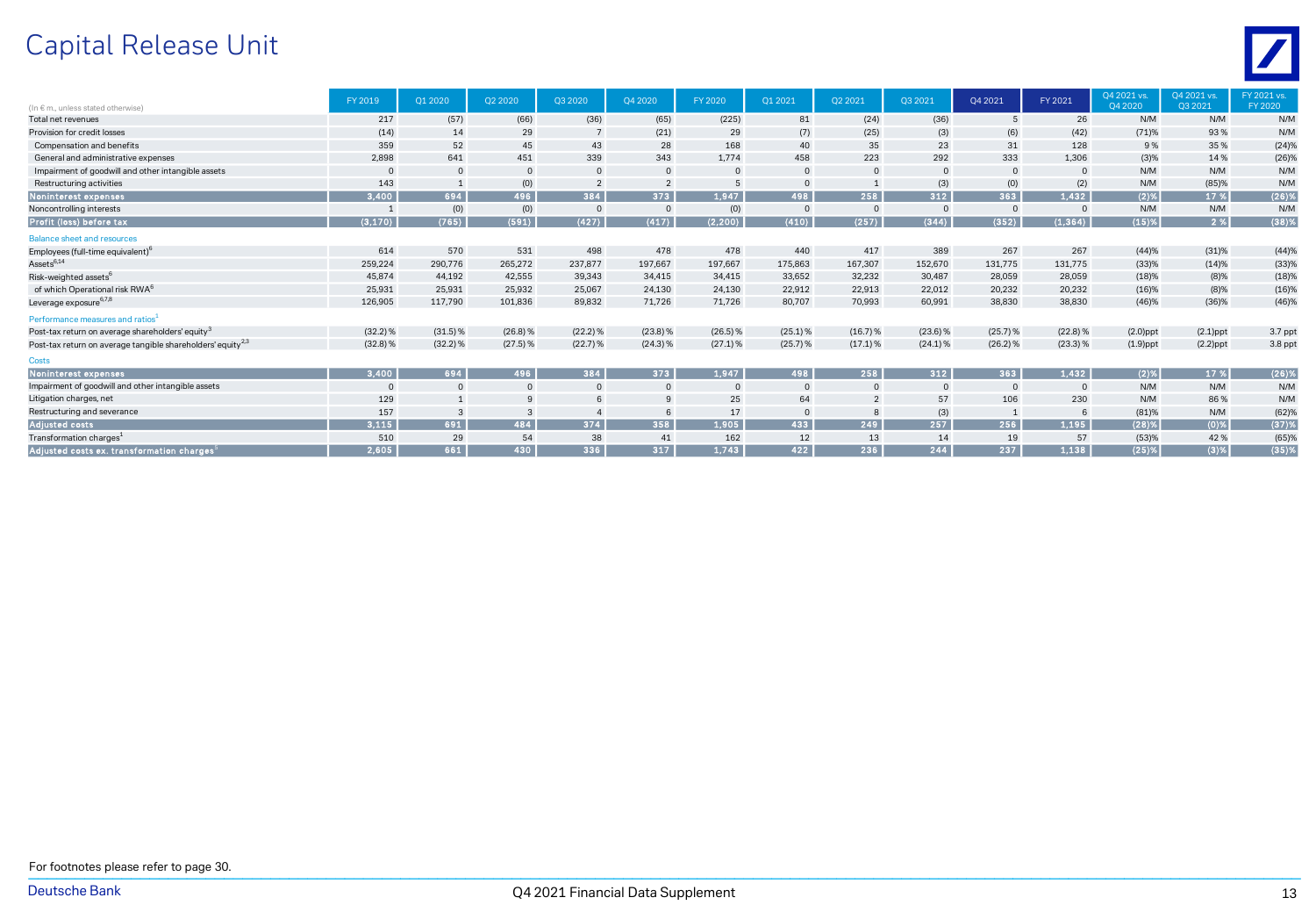## Asset quality<sup>17</sup>

| $(ln \in m)$                 |         |         | Gross carrying amount |                        |              | l Allowance for credit losses <sup>19</sup> <sup>1</sup> |         |         |                        |       |  |  |  |  |
|------------------------------|---------|---------|-----------------------|------------------------|--------------|----------------------------------------------------------|---------|---------|------------------------|-------|--|--|--|--|
| Amortized cost <sup>18</sup> | Stage 1 | Stage 2 | Stage 3               | Stage 3<br><b>POCI</b> | <b>Total</b> | Stage 1                                                  | Stage 2 | Stage 3 | Stage 3<br><b>POCI</b> | Total |  |  |  |  |
| Dec 31, 2021                 | 710,271 | 40,653  | 11,326                | 1,297                  | 763,548      | 440                                                      | 532     | 3,740   | 182                    | 4,895 |  |  |  |  |
| Sep 30, 2021                 | 693,895 | 39,690  | 11,350                | 1,339                  | 746.273      | 411                                                      | 550     | 3,786   | 180                    | 4,928 |  |  |  |  |
| Jun 30, 2021                 | 685,310 | 42,211  | 10,661                | 1,439                  | 739,621      | 448                                                      | 634     | 3,638   | 166                    | 4,886 |  |  |  |  |
| Mar 31, 2021                 | 672,883 | 38,413  | 10,886                | 1,641                  | 723.824      | 478                                                      | 633     | 3,686   | 153                    | 4,950 |  |  |  |  |
| Dec 31, 2020                 | 651,941 | 35,372  | 10,655                | 1,729                  | 699.697      | 544                                                      | 648     | 3,614   | 139                    | 4,946 |  |  |  |  |
| Sep 30, 2020                 | 667,456 | 40,992  | 10,606                | 2,034                  | 721.087      | 564                                                      | 720     | 3,550   | 114                    | 4,948 |  |  |  |  |
| Jun 30, 2020                 | 661.175 | 51,795  | 10,419                | 1,981                  | 725,369      | 683                                                      | 796     | 3,438   | 121                    | 5,037 |  |  |  |  |
| Mar 31, 2020                 | 670.377 | 43,656  | 8,040                 | 2.062                  | 724.135      | 669                                                      | 586     | 3.132   | 78                     | 4,466 |  |  |  |  |
| Dec 31, 2019                 | 645.967 | 24,680  | 7,531                 | 2,150                  | 680.328      | 549                                                      | 492     | 3,015   | 36                     | 4,093 |  |  |  |  |
|                              |         |         |                       |                        |              |                                                          |         |         |                        |       |  |  |  |  |

|                        |         |         | <b>Fair value</b> |                        |              | Allowance for credit losses <b>b</b> |                 |         |                        |              |  |  |  |  |
|------------------------|---------|---------|-------------------|------------------------|--------------|--------------------------------------|-----------------|---------|------------------------|--------------|--|--|--|--|
| Fair value through OCI | Stage 1 | Stage 2 | Stage 3           | Stage 3<br><b>POCI</b> | <b>Total</b> | Stage 1                              | Stage 2         | Stage 3 | Stage 3<br><b>POCI</b> | <b>Total</b> |  |  |  |  |
| Dec 31, 2021           | 28,609  | 326     | 44                | $\mathbf{0}$           | 28,979       | 15                                   | 10              | 16      | $\mathbf{0}$           | 41           |  |  |  |  |
| Sep 30, 2021           | 32,101  | 354     | 109               | $\mathbf{0}$           | 32,564       | 15                                   | 11              | 8       | $\mathbf{0}$           | 34           |  |  |  |  |
| Jun 30, 2021           | 36,794  | 282     | 110               | $\mathbf{0}$           | 37.186       | 15                                   |                 |         | $\mathbf{0}$           | 30           |  |  |  |  |
| Mar 31, 2021           | 41,295  | 265     | 111               | $\mathbf{0}$           | 41,671       | 14                                   |                 |         | 0                      | 27           |  |  |  |  |
| Dec 31, 2020           | 55,566  | 163     | 105               | $\mathbf{0}$           | 55.834       | 12                                   |                 |         | 0                      | 20           |  |  |  |  |
| Sep 30, 2020           | 52,227  | 1,015   | 82                | $\mathbf{0}$           | 53,324       | 13                                   | 10 <sup>°</sup> | 6       | 0                      | 29           |  |  |  |  |
| Jun 30, 2020           | 44,832  | 1,309   | 92                | $\overline{0}$         | 46,233       | 9                                    | 12 <sup>2</sup> | 6       | $\mathbf{0}$           | 27           |  |  |  |  |
| Mar 31, 2020           | 43,571  | 373     | 102               | $\mathbf{0}$           | 44,046       | 16                                   |                 | 21      | $\Omega$               | 44           |  |  |  |  |
| Dec 31, 2019           | 45,083  | 397     | 23                | $\mathbf{0}$           | 45,503       | 16                                   |                 | 10      | 0                      | 35           |  |  |  |  |

|                   |         |         | <b>Notional amount</b> |                        |         | Allowance for credit losses <sup>19</sup> |         |         |                        |       |  |  |  |
|-------------------|---------|---------|------------------------|------------------------|---------|-------------------------------------------|---------|---------|------------------------|-------|--|--|--|
| Off-balance sheet | Stage 1 | Stage 2 | Stage 3                | Stage 3<br><b>POCI</b> | Total   | Stage 1                                   | Stage 2 | Stage 3 | Stage 3<br><b>POCI</b> | Total |  |  |  |
| Dec 31, 2021      | 268,857 | 14,498  | 2,582                  | 11                     | 285,948 | 108                                       | 111     | 225     | $\mathbf{o}$           | 443   |  |  |  |
| Sep 30, 2021      | 269,921 | 15,759  | 2,512                  | 11                     | 288,202 | 95                                        | 137     | 184     | 0                      | 415   |  |  |  |
| Jun 30, 2021      | 265,165 | 14,272  | 2,164                  | 18                     | 281,619 | 100                                       | 101     | 199     | 0                      | 400   |  |  |  |
| Mar 31, 2021      | 263,202 | 8,873   | 2,066                  | 22                     | 274,164 | 138                                       | 67      | 200     | 0                      | 405   |  |  |  |
| Dec 31, 2020      | 251,545 | 8,723   | 2,587                  |                        | 262,856 | 144                                       | 74      | 200     | 0                      | 419   |  |  |  |
| Sep 30, 2020      | 245,844 | 9,655   | 1,898                  | $\overline{2}$         | 257,398 | 150                                       | 92      | 181     | $\mathbf{0}$           | 423   |  |  |  |
| Jun 30, 2020      | 236,658 | 12,889  | 1,470                  | $\mathbf{0}$           | 251.018 | 134                                       | 89      | 180     | $\mathbf{0}$           | 403   |  |  |  |
| Mar 31, 2020      | 233,521 | 8,810   | 1,411                  | $\mathbf{0}$           | 243.742 | 132                                       | 69      | 140     | 0                      | 341   |  |  |  |
| Dec 31, 2019      | 251,930 | 5,864   | 1,424                  | $\mathbf{0}$           | 259,218 | 128                                       | 48      | 166     | $\mathbf{0}$           | 342   |  |  |  |

| Memo         | Gross charge-offs | <b>Recoveries</b> | Net charge-offs | Net charge-offs / Average loans (at<br>amortized cost) |
|--------------|-------------------|-------------------|-----------------|--------------------------------------------------------|
| Dec 31, 2021 | 566               | (78)              | 488             | 0.11%                                                  |
| Sep 30, 2021 | 305               | (55)              | 250             | 0.05%                                                  |
| Jun 30, 2021 | 226               | (33)              | 193             | 0.04%                                                  |
| Mar 31, 2021 | 115               | (14)              | 101             | 0.02%                                                  |
| Dec 31, 2020 | 781               | (58)              | 724             | 0.17%                                                  |
| Sep 30, 2020 | 539               | (41)              | 498             | 0.12%                                                  |
| Jun 30, 2020 | 280               | (23)              | 257             | 0.06%                                                  |
| Mar 31, 2020 | 136               | (11)              | 125             | 0.03%                                                  |
| Dec 31, 2019 | 898               | (96)              | 802             | 0.18%                                                  |

\_\_\_\_\_\_\_\_\_\_\_\_\_\_\_\_\_\_\_\_\_\_\_\_\_\_\_\_\_\_\_\_\_\_\_\_\_\_\_\_\_\_\_\_\_\_\_\_\_\_\_\_\_\_\_\_\_\_\_\_\_\_\_\_\_\_\_\_\_\_\_\_\_\_\_\_\_\_\_\_\_\_\_\_\_\_\_\_\_\_\_\_\_\_\_\_\_\_\_\_\_\_\_\_\_\_\_\_\_\_\_\_\_\_\_\_\_\_\_\_\_\_\_\_\_\_\_\_\_\_\_\_\_\_\_\_\_ For footnotes please refer to page 30.

 $\mathbf{Z}$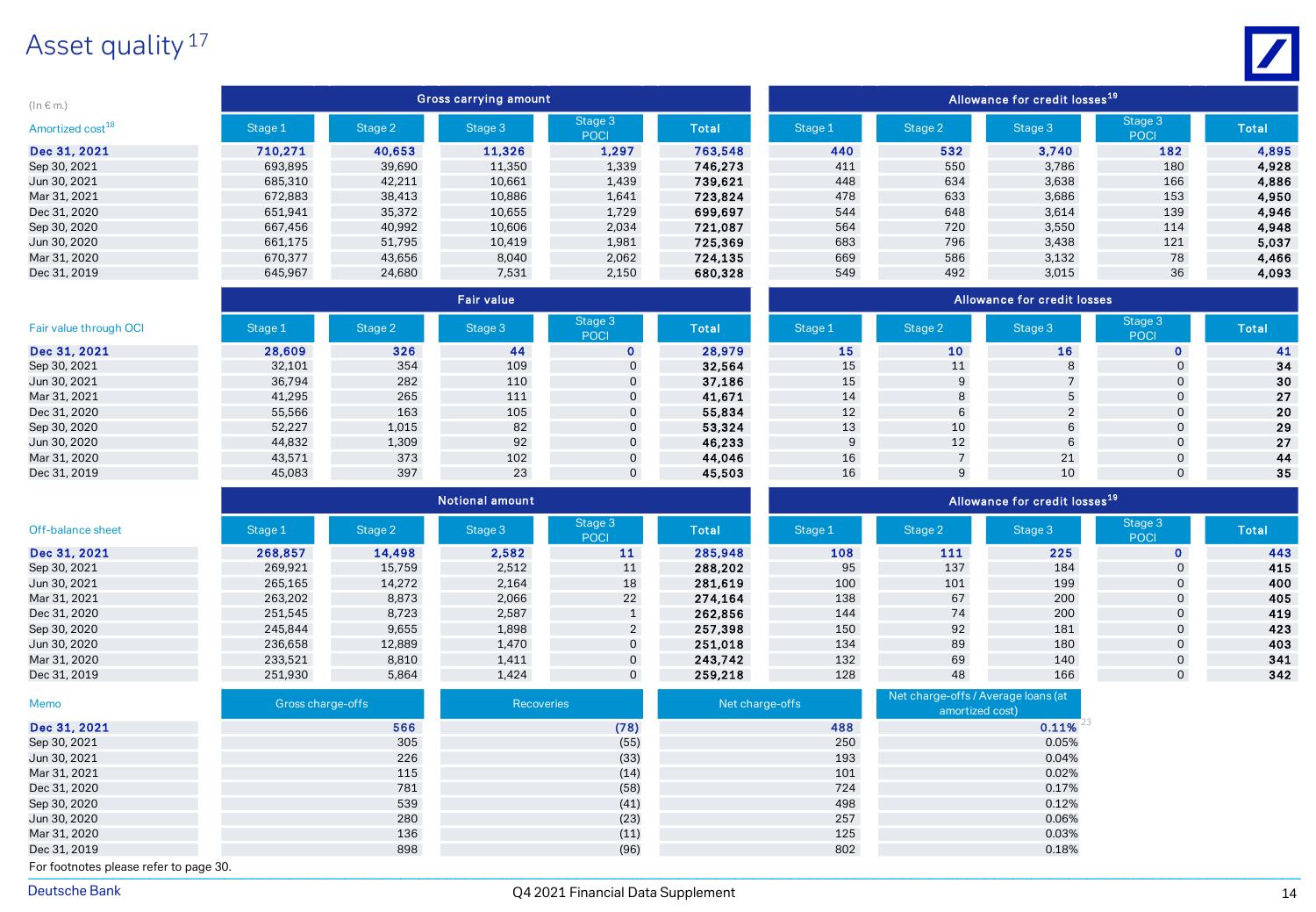# Regulatory capital 21,22



|                                                                 | Dec 31, 2019 | Mar 31, 2020 | Jun 30, 2020 | Sep 30, 2020 | Dec 31, 2020 | Mar 31, 2021 | Jun 30, 2021 | Sep 30, 2021 | Dec 31, 2021 | Dec 31, 2021 vs. |
|-----------------------------------------------------------------|--------------|--------------|--------------|--------------|--------------|--------------|--------------|--------------|--------------|------------------|
| (In $\epsilon$ m., unless stated otherwise)                     |              |              |              |              |              |              |              |              |              | Dec 31, 2020     |
| Regulatory capital (fully loaded) <sup>6</sup>                  |              |              |              |              |              |              |              |              |              |                  |
| Common Equity Tier 1 capital                                    | 44,148       | 43,702       | 43,863       | 43,089       | 44,885       | 45,294       | 45,476       | 45,633       | 46,506       | 4 %              |
| Tier 1 capital                                                  | 48,733       | 49,451       | 49,612       | 48,837       | 50,634       | 51,042       | 52,495       | 52,651       | 54,775       | 8%               |
| Tier 2 capital                                                  | 7,770        | 7,046        | 6,787        | 6,909        | 6,623        | 7,684        | 7,504        | 7,421        | 7,328        | 11%              |
| <b>Total capital</b>                                            | 56,503       | 56,497       | 56,398       | 55,746       | 57,257       | 58,726       | 59,998       | 60,073       | 62,102       | 8 %              |
| Regulatory capital (phase-in) <sup>6</sup>                      |              |              |              |              |              |              |              |              |              |                  |
| Common Equity Tier 1 capital                                    | 44,148       | 43,702       | 43,863       | 43,089       | 44,885       | 45,294       | 45,476       | 45,633       | 46,506       | 4 %              |
| Tier 1 capital                                                  | 50,546       | 50,551       | 50,712       | 49,937       | 51,734       | 52,142       | 53,595       | 53,751       | 55,375       | 7%               |
| Tier 2 capital                                                  | 5,957        | 5,946        | 7,095        | 7,229        | 6,944        | 8,005        | 7,534        | 7,451        | 7,358        | 6 %              |
| Total capital                                                   | 56,503       | 56,497       | 57,807       | 57,166       | 58,677       | 60,147       | 61,128       | 61,203       | 62,732       | 7 %              |
| Risk-weighted assets and capital adequacy ratios <sup>1,6</sup> |              |              |              |              |              |              |              |              |              |                  |
| Risk-weighted assets                                            | 324,015      | 340,527      | 330,879      | 324,548      | 328,951      | 329,819      | 344,945      | 350,733      | 351,629      | 7%               |
| Common Equity Tier 1 capital ratio                              | 13.6%        | 12.8%        | 13.3%        | 13.3%        | 13.6%        | 13.7%        | 13.2%        | 13.0%        | 13.2%        | $(0.4)$ ppt      |
| Tier 1 capital ratio (fully loaded)                             | 15.0%        | 14.5%        | 15.0%        | 15.0%        | 15.4%        | 15.5%        | 15.2%        | 15.0%        | 15.6%        | $0.2$ ppt        |
| Tier 1 capital ratio (phase-in)                                 | 15.6%        | 14.8%        | 15.3%        | 15.4%        | 15.7%        | 15.8%        | 15.5%        | 15.3%        | 15.7%        | $0.0$ ppt        |
| Total capital ratio (fully loaded)                              | 17.4%        | 16.6%        | 17.0%        | 17.2%        | 17.4%        | 17.8%        | 17.4%        | 17.1%        | 17.7%        | $0.3$ ppt        |
| Total capital ratio (phase-in)                                  | 17.4%        | 16.6%        | 17.5%        | 17.6%        | 17.8%        | 18.2%        | 17.7%        | 17.4%        | 17.8%        | $0.0$ ppt        |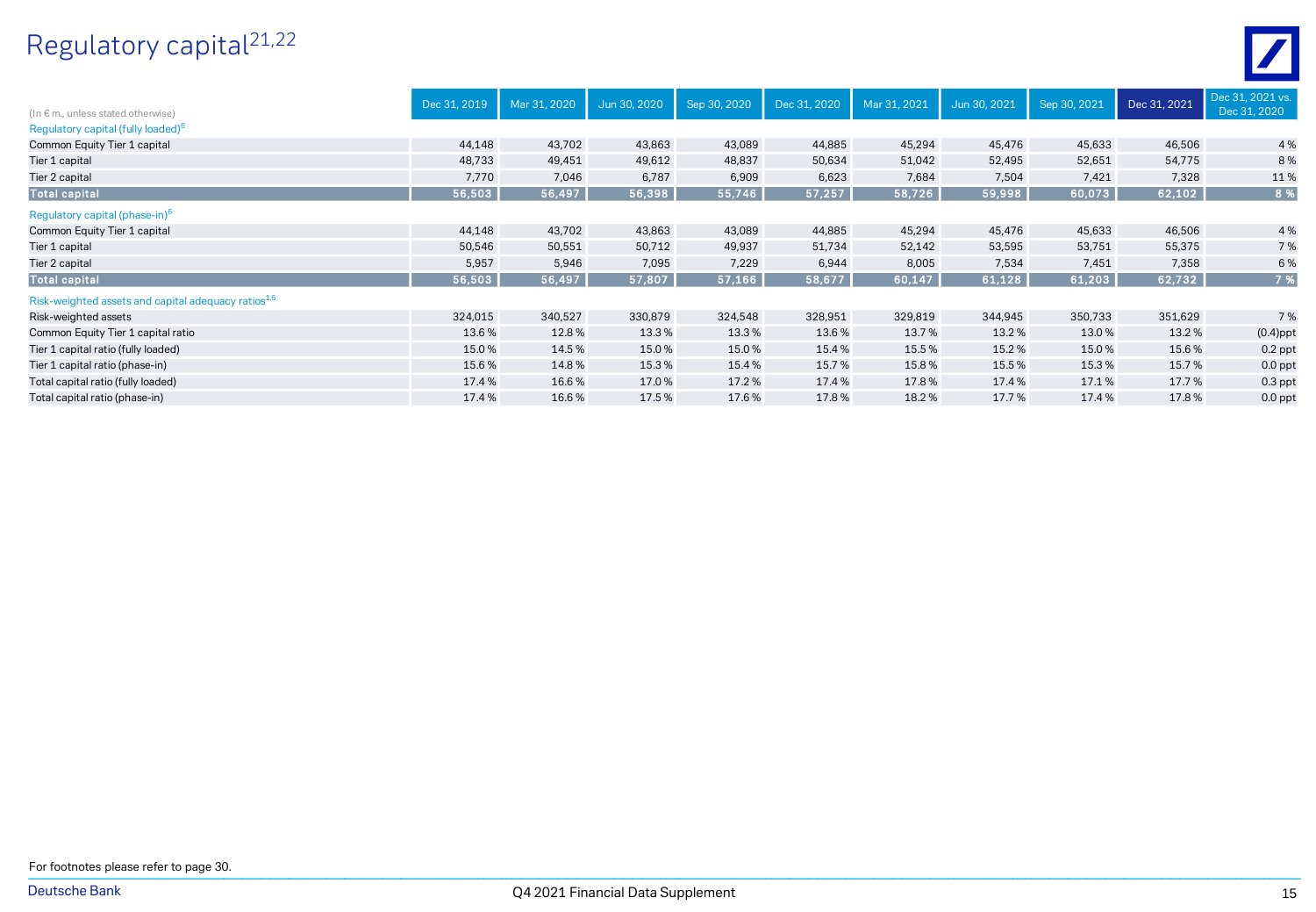## Leverage ratio<sup>6,7,22</sup>



| (In $\epsilon$ bn., unless stated otherwise)                              | Dec 31, 2019 | Mar 31, 2020    | Jun 30, 2020 | Sep 30, 2020 | Dec 31, 2020 | Mar 31, 2021 | Jun 30, 2021 | Sep 30, 2021 | Dec 31, 2021 | Dec 31, 2021 vs.<br>Dec 31, 2020 |
|---------------------------------------------------------------------------|--------------|-----------------|--------------|--------------|--------------|--------------|--------------|--------------|--------------|----------------------------------|
| <b>Total assets</b>                                                       | 1.298        | 1,491           | 1.407        | 1,388        | 1.325        | 1,317        | 1.320        | 1,326        | 1,324        | $(0)$ %                          |
| Changes from IFRS to CRR/CRD                                              | (130)        | (243)           | (215)        | (287)        | (247)        | (212)        | (209)        | (207)        | (199)        | (19)%                            |
| Derivatives netting                                                       | (305)        | (393)           | (339)        | (310)        | (308)        | (258)        | (232)        | (237)        | (256)        | (17)%                            |
| Derivatives add-on                                                        | 109          | 109             | 101          | 97           | 93           | 102          | 84           | 76           | 78           | (17)%                            |
| Written credit derivatives                                                | 9            | 9               | 9            | 11           | 9            | 11           | 18           | 16           | 16           | 67%                              |
| Securities Financing Transactions                                         | 6            | $7\overline{ }$ | 8            | 8            | 10           | 8            | $7^{\circ}$  | 6            | $2^{\circ}$  | (75)%                            |
| Off-balance sheet exposure after application of credit conversion factors | 103          | 95              | 97           | 102          | 101          | 109          | 112          | 115          | 115          | 13%                              |
| Consolidation, regulatory and other adjustments                           | (51)         | (69)            | (90)         | (194)        | (152)        | (184)        | (198)        | (183)        | (153)        | 1%                               |
| Leverage exposure                                                         | 1,168        | 1,248           | 1,192        | 1,101        | 1,078        | 1,105        | 1,111        | 1,119        | 1,125        | 4 %                              |
| Tier 1 capital (fully loaded)                                             | 48.7         | 49.5            | 49.6         | 48.8         | 50.6         | 51.0         | 52.5         | 52.7         | 54.8         | 8%                               |
| Leverage ratio (fully loaded) $1$                                         | 4.2%         | 4.0%            | 4.2%         | 4.4%         | 4.7%         | 4.6%         | 4.7%         | 4.7%         | 4.9%         | $0.2$ ppt                        |
| Tier 1 capital (phase-in)                                                 | 50.5         | 50.6            | 50.7         | 49.9         | 51.7         | 52.1         | 53.6         | 53.8         | 55.4         | 7 %                              |
| Leverage ratio (phase-in) $1$                                             | 4.3%         | 4.1%            | 4.3%         | 4.5%         | 4.8%         | 4.7%         | 4.8%         | 4.8%         | 4.9%         | $0.1$ ppt                        |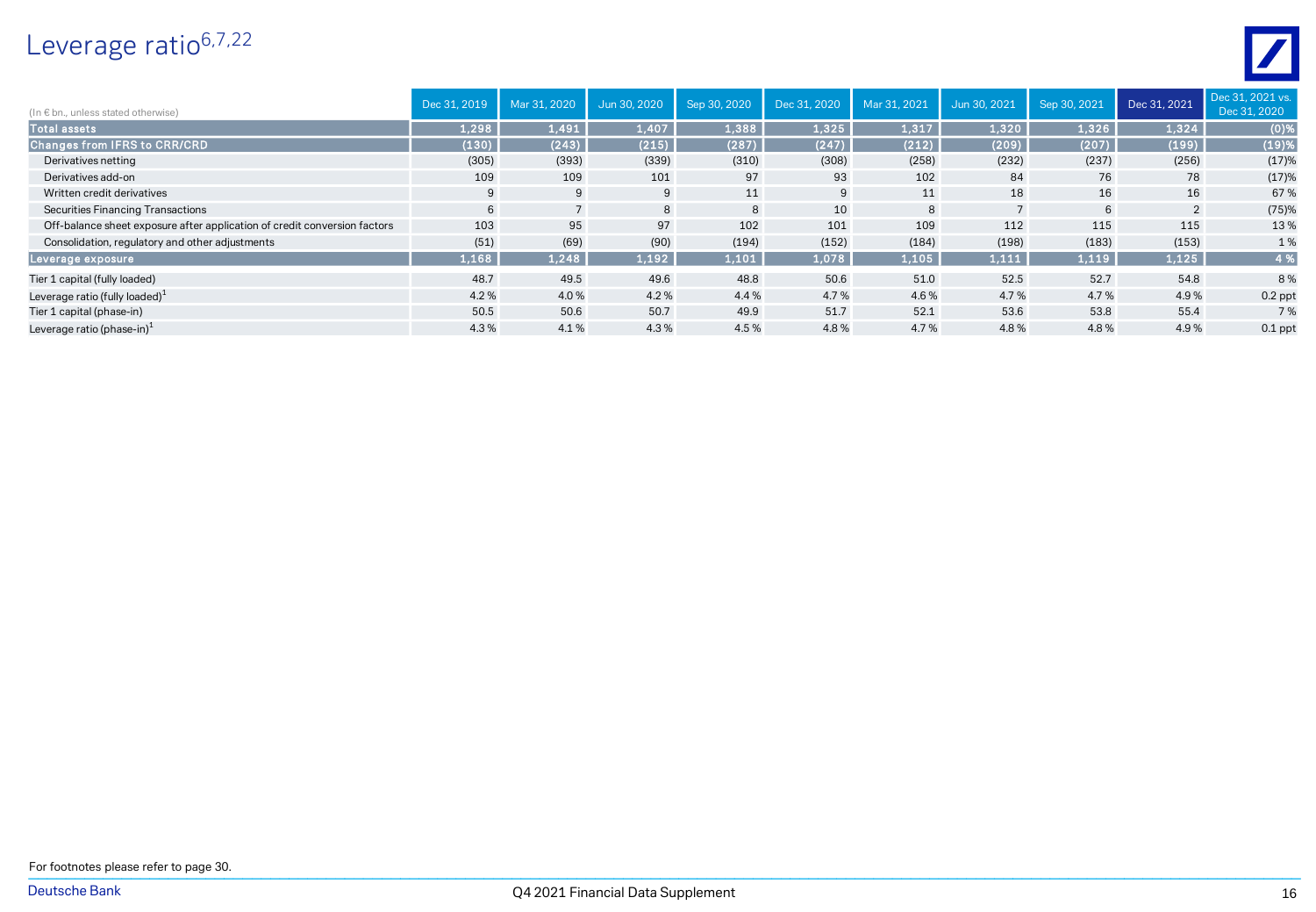#### Return Ratios and Adjusted profit (loss) before tax - Group Non-GAAP financial measures (1/9)

|                                                                              | FY 2019     | Q1 2020      | Q2 2020        | Q3 2020        | Q4 2020        | FY 2020  | Q1 2021        | Q2 2021        | Q3 2021        | Q4 2021        | FY 2021        | Q4 2021 vs. Q4<br>2020 | Q4 2021 vs. Q3<br>2021 | FY 2021 vs.<br>FY 2020 |
|------------------------------------------------------------------------------|-------------|--------------|----------------|----------------|----------------|----------|----------------|----------------|----------------|----------------|----------------|------------------------|------------------------|------------------------|
| (In $\epsilon$ m., unless stated otherwise)<br><b>Return ratios</b>          |             |              |                |                |                |          |                |                |                |                |                |                        |                        |                        |
| Profit (loss) before tax                                                     | (2,634)     | 206          | 158            | 482            | 175            | 1,021    | 1,589          | 1,165          | 554            | 82             | 3,390          | (53)%                  | (85)%                  | N/M                    |
| Profit (loss)                                                                | (5, 265)    | 66           | 61             | 309            | 189            | 624      | 1,037          | 828            | 329            | 315            | 2,510          | 67 %                   | (4)%                   | N/M                    |
| Profit (loss) attributable to noncontrolling interests                       | 125         | 23           | 32             | 31             | 42             | 129      | 36             | 33             | 23             | 52             | 144            | 24%                    | 126%                   | 12%                    |
| Profit (loss) attributable to Deutsche Bank shareholders and                 |             |              |                |                |                |          |                |                |                |                |                |                        |                        |                        |
| additional equity components                                                 | (5, 390)    | 43           | 28             | 278            | 147            | 495      | 1,002          | 795            | 306            | 263            | 2,365          | 80%                    | (14)%                  | N/M                    |
| Profit (loss) attributable to additional equity components                   | 328         | 86           | 105            | 96             | 96             | 382      | 94             | 102            | 112            | 118            | 426            | 24 %                   | 6%                     | 12%                    |
| Profit (loss) attributable to Deutsche Bank shareholders                     | (5,718)     | (43)         | (77)           | 182            | 51             | 113      | 908            | 692            | 194            | 145            | 1.940          | 184 %                  | (25)%                  | N/M                    |
| Average allocated shareholders' equity                                       | 60,170      | 55,924       | 55,617         | 54,889         | 54,904         | 55,332   | 55,320         | 55,998         | 56,832         | 57,733         | 56,434         | 5%                     | 2%                     | 2 %                    |
| Deduct: Average allocated goodwill and other intangible assets <sup>20</sup> | 7,528       | 6,242        | 6,187          | 6,026          | 6,044          | 6,127    | 6,021          | 6,066          | 6,082          | 6,038          | 6,049          | (0)%                   | (1)%                   | (1)%                   |
| Average allocated tangible shareholders' equity                              | 52,643      | 49,681       | 49,429         | 48,863         | 48,861         | 49,205   | 49,298         | 49.932         | 50,750         | 51.695         | 50.385         | 6%                     | 2 %                    | 2%                     |
| Post-tax return on average shareholders' equity <sup>1,3</sup>               | (9.5)%      | (0.3)%       | (0.6)%         | 1.3%           | 0.4%           | 0.2%     | 6.6%           | 4.9%           | 1.4%           | 1.0%           | 3.4%           | $0.6$ ppt              | $(0.4)$ ppt            | 3.2 ppt                |
| Post-tax return on average tangible shareholders' equity <sup>1,2,3</sup>    | (10.9)%     | (0.3)%       | (0.6)%         | 1.5%           | 0.4%           | 0.2%     | 7.4%           | 5.5%           | 1.5%           | 1.1%           | 3.8%           | $0.7$ ppt              | $(0.4)$ ppt            | 3.6 ppt                |
| Specific revenue items                                                       |             |              |                |                |                |          |                |                |                |                |                |                        |                        |                        |
| Revenues                                                                     | 23,165      | 6,350        | 6,287          | 5,938          | 5,453          | 24,028   | 7,233          | 6,238          | 6,040          | 5,900          | 25,410         | 8 %                    | $(2)$ %                | 6%                     |
| Specific revenue items (for details see divisional pages)                    | 8           | (76)         | (18)           | (3)            | 67             | (30)     | (11)           | (24)           | (26)           | (12)           | (73)           | N/M                    | (54)%                  | 141%                   |
| Revenues ex. specific items                                                  | 23.173      | 6,275        | 6.269          | 5,935          | 5,520          | 23.998   | 7,222          | 6,214          | 6.014          | 5.888          | 25,337         | 7%                     | (2)%                   | 6%                     |
| Transformation charges <sup>1</sup>                                          |             |              |                |                |                |          |                |                |                |                |                |                        |                        |                        |
| Compensation and benefits                                                    | $\mathbf 0$ | $\circ$      | $\overline{4}$ | $\overline{2}$ | $\overline{2}$ |          | $\overline{2}$ | $\overline{2}$ | $\overline{2}$ | $\overline{2}$ | 8              | 3%                     | 2 %                    | (3)%                   |
| <b>Information Technology</b>                                                | 977         | 72           | 70             | 46             | 69             | 257      | 44             | 47             | 537            | 61             | 689            | (12)%                  | (89)%                  | 168%                   |
| Professional services                                                        | 12          | 3            | $\overline{4}$ | 6              | $\overline{4}$ | 18       | $\overline{7}$ | 10             | 9              | 10             | 35             | 129%                   | 15%                    | 100%                   |
| Occupancy                                                                    | 137         | 8            | 11             | 47             | 130            | 196      | 62             | 40             | 33             | 124            | 258            | (5)%                   | N/M                    | 32%                    |
| Communication, data services, marketing                                      | $\Omega$    | $\mathbf 0$  | 5              | $\mathbf{1}$   | $\overline{1}$ | 7        | $\mathbf{1}$   | 1              | $\mathbf{1}$   | $\overline{2}$ | $\overline{4}$ | N/M                    | 165%                   | (38)%                  |
| Other                                                                        | 18          | $\mathbf{1}$ | $\Omega$       | $\overline{2}$ |                |          | $\Omega$       | $\mathbf 0$    | $\overline{2}$ | 6              | $\mathcal{B}$  | N/M                    | N/M                    | 106%                   |
| Transformation charges <sup>1</sup>                                          | 1.145       | 84           | 95             | 104            | 207            | 490      | 116            | $99-1$         | 583            | 204            | 1,003          | (1)%                   | $(65)$ %               | 105 %                  |
| Adjusted profit (loss) before tax                                            |             |              |                |                |                |          |                |                |                |                |                |                        |                        |                        |
| Profit (loss) before tax                                                     | (2.634)     | 206          | 158            | 482            | 175            | 1.021    | 1.589          | 1.165          | 554            | 82             | 3,390          | (53)%                  | (85)%                  | N/M                    |
| Specific revenue items                                                       | 8           | (76)         | (18)           | (3)            | 67             | (30)     | (11)           | (24)           | (26)           | (12)           | (73)           | N/M                    | (54)%                  | 141%                   |
| Transformation charges <sup>1</sup>                                          | 1.145       | 84           | 95             | 104            | 207            | 490      | 116            | 99             | 583            | 204            | 1,003          | (1)%                   | (65)%                  | 105%                   |
| Impairment of goodwill / other intangibles                                   | 1,037       | $\mathbf 0$  | $\mathbf{0}$   | $\mathbf{0}$   | $\overline{0}$ | $\Omega$ | $\mathbf 0$    | $\mathbf 0$    | 3              | $\overline{2}$ | - 5            | N/M                    | (47)%                  | N/M                    |
| Restructuring & severance                                                    | 805         | 88           | 185            | 243            | 172            | 688      | 58             | 123            | 38             | 251            | 470            | 46%                    | N/M                    | (32)%                  |
| Adjusted profit (loss) before tax                                            | 361         | 303          | 419            | 826            | 621            | 2,169    | 1,752          | 1,364          | 1.152          | 527            | 4,795          | (15)%                  | (54)%                  | 121 %                  |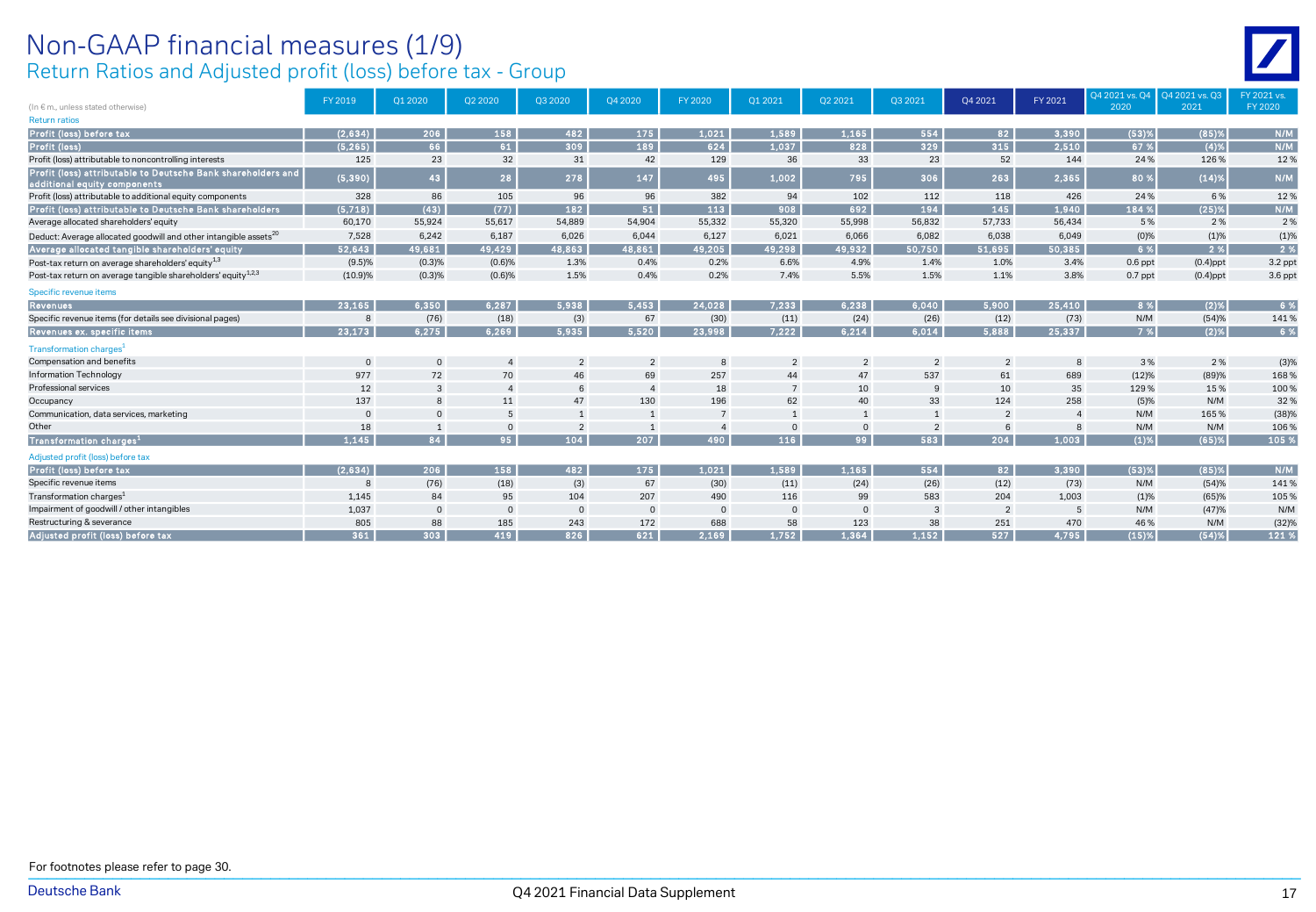#### Return Ratios and Adjusted profit (loss) before tax - Corporate Bank Non-GAAP financial measures (2/9)

|                                                                                              | FY 2019     | 01 20 20       | Q2 2020        | Q3 2020      | O4 2020         | FY 2020         | Q1 2021     | 02 20 21       | Q3 2021      | Q4 2021        | FY 2021        | Q4 2021 vs. Q4<br>2020 | Q4 2021 vs. Q3<br>2021 | FY 2021 vs.<br>FY 2020 |
|----------------------------------------------------------------------------------------------|-------------|----------------|----------------|--------------|-----------------|-----------------|-------------|----------------|--------------|----------------|----------------|------------------------|------------------------|------------------------|
| (In $\epsilon$ m., unless stated otherwise)                                                  |             |                |                |              |                 |                 |             |                |              |                |                |                        |                        |                        |
| <b>Return ratios</b>                                                                         | 86          | 122            |                | 185          |                 |                 | 233         | 247            | 292          | 228            |                | 50 %                   |                        | 86 %                   |
| Profit (loss) before tax                                                                     |             |                | 79             |              | 152             | 539             |             |                |              |                | 1,000          |                        | (22)%                  |                        |
| <b>Profit (loss)</b>                                                                         | 62          | 88             | 57             | 133          | 110             | 388             | 168         | 178            | 210          | 164            | 720            | 50 %                   | $(22)$ %               | 86 %                   |
| Profit (loss) attributable to noncontrolling interests                                       | $\mathbf 0$ | $\mathbf 0$    | $\circ$        | $\mathbf 0$  | $\overline{0}$  |                 |             | $\overline{0}$ | $\Omega$     |                | $\Omega$       | N/M                    | N/M                    | N/M                    |
| Profit (loss) attributable to Deutsche Bank shareholders and<br>additional equity components | 62          | 88             | 57             | 133          | 110             | 388             | 168         | 178            | 210          | 164            | 720            | 50 %                   | (22)%                  | 86 %                   |
| Profit (loss) attributable to additional equity components                                   | 62          | 17             | 20             | 18           | 18              | 72              | 18          | 20             | 21           | 22             | 81             | 23%                    | 5 %                    | 12%                    |
| Profit (loss) attributable to Deutsche Bank shareholders                                     | (0)         | 71             | 37             | 116          | 92              | 315             | 150         | 158            | 189          | 142            | 639            | 55 %                   | $(25)$ %               | 103 %                  |
| Average allocated shareholders' equity                                                       | 10,340      | 10,169         | 9,936          | 9,692        | 9,898           | 9,945           | 10,083      | 10,340         | 10,365       | 10,442         | 10,301         | 6%                     | 1%                     | 4 %                    |
| Deduct: Average allocated goodwill and other intangible assets                               | 491         | 511            | 615            | 630          | 673             | 603             | 693         | 722            | 739          | 737            | 721            | 10%                    | $(0)$ %                | 20%                    |
| Average allocated tangible shareholders' equity                                              | 9,849       | 9,658          | 9,321          | 9,062        | 9,225           | 9,341           | 9,390       | 9,618          | 9.627        | 9,705          | 9,580          | 5 %                    | 1%                     | 3%                     |
| Post-tax return on average shareholders' equity <sup>1,3</sup>                               | (0.0)%      | 2.8%           | 1.5%           | 4.8%         | 3.7%            | 3.2%            | 6.0%        | 6.1%           | 7.3%         | 5.4%           | 6.2%           | $1.7$ ppt              | $(1.9)$ ppt            | 3.0 ppt                |
| Post-tax return on average tangible shareholders' equity <sup>1,2,3</sup>                    | (0.0)%      | 2.9%           | 1.6%           | 5.1%         | 4.0%            | 3.4%            | 6.4%        | 6.6%           | 7.8%         | 5.8%           | 6.7%           | $1.9$ ppt              | $(2.0)$ ppt            | 3.3 ppt                |
|                                                                                              |             |                |                |              |                 |                 |             |                |              |                |                |                        |                        |                        |
| Specific revenue items                                                                       |             |                |                |              |                 |                 |             |                |              |                |                |                        |                        |                        |
| <b>Revenues</b>                                                                              | 5,247       | 1,324          | 1,342          | 1,255        | 1,226           | 5,146           | 1,313       | 1,230          | 1,255        | 1,352          | 5.150          | 10 %                   | 8 %                    | 0%                     |
| Sale of PB systems to TCS                                                                    | $\Omega$    | $\overline{0}$ | $\mathbf{0}$   | $\mathbf 0$  | 16              | 16              | $\mathbf 0$ | $\mathbf{0}$   | $\mathbf{0}$ | $\mathbf 0$    | $\overline{0}$ | N/M                    | N/M                    | N/M                    |
| Specific revenue items                                                                       |             | $\bullet$      | $\overline{0}$ | $\bullet$    | 16 <sub>1</sub> | 16 <sub>1</sub> | $\Omega$    | $\overline{0}$ |              | $\overline{0}$ |                | N/M                    | N/M                    | N/M                    |
| Revenues ex. specific items                                                                  | 5,247       | 1,324          | 1,342          | 1,255        | 1,241           | 5,161           | 1,313       | 1,230          | 1,255        | 1,352          | 5,150          | 9%                     | 8 %                    | $(0)$ %                |
| Adjusted profit (loss) before tax                                                            |             |                |                |              |                 |                 |             |                |              |                |                |                        |                        |                        |
| Profit (loss) before tax                                                                     | 86          | 122            | 79             | 185          | 152             | 539             | 233         | 247            | 292          | 228            | 1,000          | 50 %                   | $(22)$ %               | 86 %                   |
| Specific revenue items                                                                       | $\Omega$    | $\overline{0}$ | $\mathbf{0}$   | $\mathbf 0$  | 16              | 16              | $\Omega$    | $\mathbf{0}$   | $\mathbf{0}$ | $\mathbf 0$    | $\overline{0}$ | N/M                    | N/M                    | N/M                    |
| Transformation charges <sup>1</sup>                                                          | 160         | 26             | $\overline{4}$ | 15           | 15              | 59              | 11          | 11             | 12           | 23             | 58             | 60%                    | 93%                    | (2)%                   |
| Impairment of goodwill / other intangibles                                                   | 492         | $\overline{0}$ | $\circ$        | $\mathbf{0}$ | $\overline{0}$  | $\Omega$        | $\Omega$    | $\overline{0}$ | $\mathbf{3}$ | $\overline{2}$ | $\overline{5}$ | N/M                    | (47)%                  | N/M                    |
| Restructuring & severance                                                                    | 150         | 10             | 10             | 39           | 19              | 79              | 25          | 18             | 10           | 59             | 111            | N/M                    | N/M                    | 42%                    |
| Adjusted profit (loss) before tax                                                            | 888         | 158            | 94             | 239          | 202             | 692             | 270         | 276            | 317          | 312            | 1,174          | 55 %                   | (2)%                   | 70 %                   |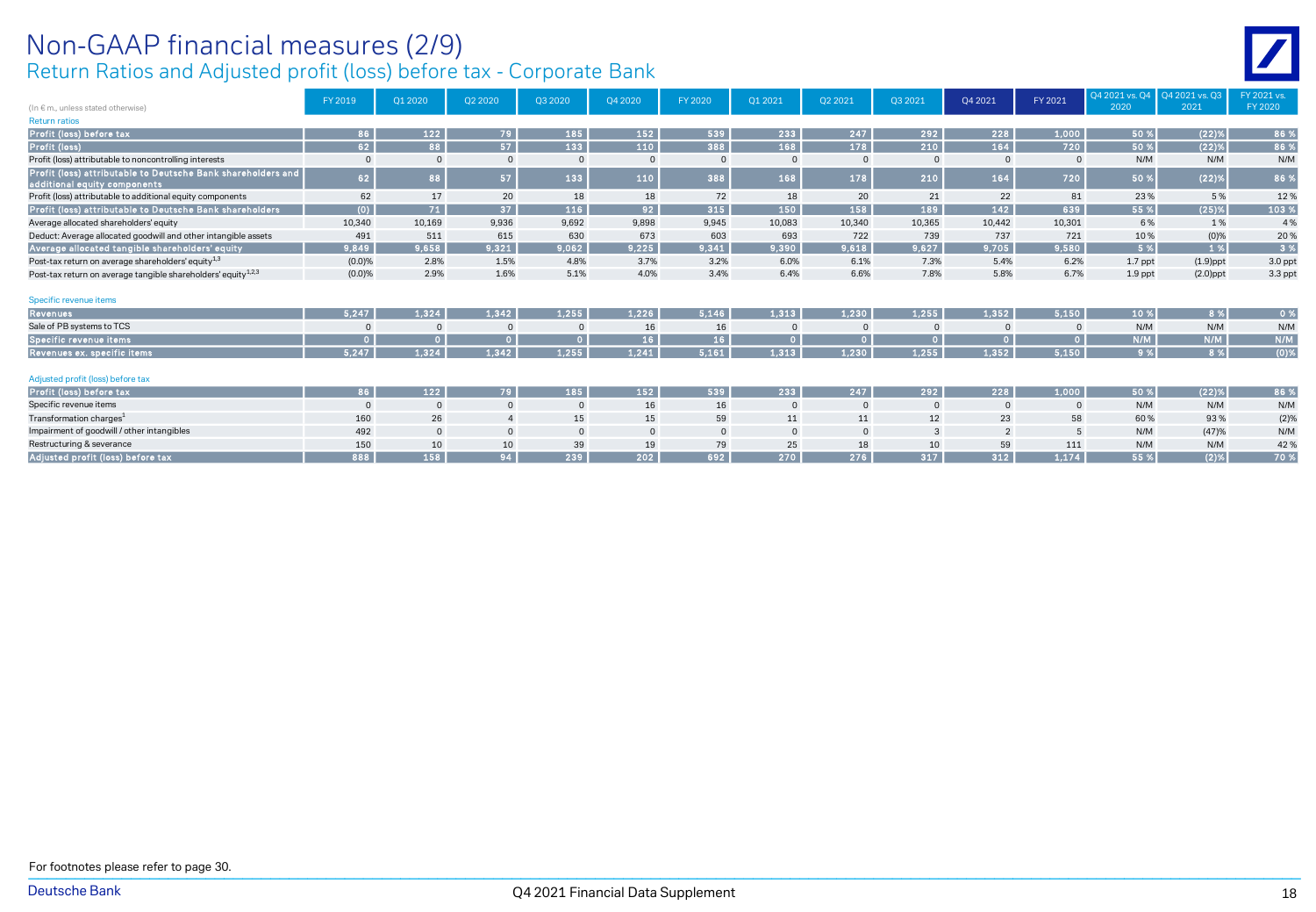# Non-GAAP financial measures (3/9)

Return Ratios and Adjusted profit (loss) before tax - Investment Bank



| (In $\epsilon$ m., unless stated otherwise)                                                  | FY 2019  | Q1 2020      | Q2 2020      | Q3 2020      | Q4 2020      | FY 2020  | Q1 2021     | Q2 2021  | Q3 2021  | Q4 2021     | FY 2021  | 2020        | 24 2021 vs. Q4 204 2021 vs. Q3<br>2021 | Y 2021 vs.<br>FY 2020 |
|----------------------------------------------------------------------------------------------|----------|--------------|--------------|--------------|--------------|----------|-------------|----------|----------|-------------|----------|-------------|----------------------------------------|-----------------------|
| <b>Return ratios</b>                                                                         |          |              |              |              |              |          |             |          |          |             |          |             |                                        |                       |
| Profit (loss) before tax                                                                     | 496      | 635          | 978          | 954          | 599          | 3,166    | 1,489       | 1,046    | 861      | 319         | 3,715    | (47)%       | (63)%                                  | 17 %                  |
| <b>Profit (loss)</b>                                                                         | 357      | 457          | 704          | 687          | 432          | 2,280    | 1,072       | 753      | 620      | 230         | 2,675    | (47)%       | (63)%                                  | 17 %                  |
| Profit (loss) attributable to noncontrolling interests                                       |          | $\Omega$     | $\mathbf{0}$ |              | $\Omega$     | $\Omega$ |             | $\Omega$ |          | $\mathbf 0$ | - 0      | N/M         | N/M                                    | N/M                   |
| Profit (loss) attributable to Deutsche Bank shareholders and<br>additional equity components | 357      | 457          | 704          | 687          | 432          | 2,280    | 1,072       | 753      | 620      | 230         | 2,675    | (47)%       | $(63)$ %                               | 17 %                  |
| Profit (loss) attributable to additional equity components                                   | 137      | 36           | 46           | 44           | 43           | 169      | 42          | 46       | 51       | 55          | 195      | 27%         | 7%                                     | 16%                   |
| Profit (loss) attributable to Deutsche Bank shareholders                                     | 221      | 422          | 658          | 643          | 388          | 2,111    | 1,030       | 707      | 569      | 175         | 2,480    | (55)%       | (69)%                                  | 17 %                  |
| Average allocated shareholders' equity                                                       | 21,736   | 22,270       | 23,108       | 23,293       | 23,171       | 22,911   | 23,282      | 23,786   | 24,536   | 25,167      | 24.181   | 9%          | 3%                                     | 6 %                   |
| Deduct: Average allocated goodwill and other intangible assets                               | 1,277    | 1,257        | 1,100        | 1,062        | 1,087        | 1,133    | 1,084       | 1,094    | 1,108    | 1,072       | 1,087    | (1)%        | (3)%                                   | (4)%                  |
| Average allocated tangible shareholders' equity                                              | 20,458   | 21,013       | 22,008       | 22,231       | 22,083       | 21,777   | 22,198      | 22,692   | 23,428   | 24.094      | 23,094   | 9%          | 3 %                                    | 6 %                   |
| Post-tax return on average shareholders' equity <sup>1,3</sup>                               | 1.0%     | 7.6%         | 11.4%        | 11.0%        | 6.7%         | 9.2%     | 17.7%       | 11.9%    | 9.3%     | 2.8%        | 10.3%    | $(3.9)$ ppt | $(6.5)$ ppt                            | $1.0$ ppt             |
| Post-tax return on average tangible shareholders' equity <sup>1,2,3</sup>                    | 1.1%     | 8.0%         | 12.0%        | 11.6%        | 7.0%         | 9.7%     | 18.6%       | 12.5%    | 9.7%     | 2.9%        | 10.7%    | $(4.1)$ ppt | $(6.8)$ ppt                            | $1.0$ ppt             |
| Specific revenue items                                                                       |          |              |              |              |              |          |             |          |          |             |          |             |                                        |                       |
| <b>Revenues</b>                                                                              | 7,023    | 2,353        | 2,677        | 2,364        | 1,892        | 9,286    | 3,097       | 2,394    | 2,227    | 1,913       | 9,631    | 1%          | (14)%                                  | 4 %                   |
| <b>DVA</b>                                                                                   | 140      | (46)         | 27           | (10)         | 23           | (6)      | 15          | 9        | 12       | (8)         | 28       | N/M         | N/M                                    | N/M                   |
| Change in valuation of an investment - FIC S&T                                               | (143)    | 10           | (42)         | 10           | (1)          | (22)     | $\mathbf 0$ | $\Omega$ | $\Omega$ | $\mathbf 0$ | $\Omega$ | N/M         | N/M                                    | N/M                   |
| Specific revenue items                                                                       | (3)      | (36)         | (16)         | $\mathbf{1}$ | 22           | (28)     | 15          | 9        | 12       | (8)         | 28       | N/M         | N/M                                    | N/M                   |
| Revenues ex. specific items                                                                  | 7,020    | 2,317        | 2,661        | 2,365        | 1,915        | 9,258    | 3,112       | 2,403    | 2,239    | 1,905       | 9,659    | (1)%        | $(15)$ %                               | 4 %                   |
| Adjusted profit (loss) before tax                                                            |          |              |              |              |              |          |             |          |          |             |          |             |                                        |                       |
| Profit (loss) before tax                                                                     | 496      | 635          | 978          | 954          | 599          | 3.166    | 1.489       | 1.046    | 861      | 319         | 3.715    | (47)%       | (63)%                                  | 17 %                  |
| Specific revenue items                                                                       | (3)      | (36)         | (16)         | $\mathbf{1}$ | 22           | (28)     | 15          | 9        | 12       | (8)         | 28       | N/M         | N/M                                    | N/M                   |
| Transformation charges <sup>1</sup>                                                          | 211      | 14           | 28           | 21           | 22           | 84       | 13          | 12       | 12       | 23          | 60       | 5%          | 92%                                    | (29)%                 |
| Impairment of goodwill / other intangibles                                                   | $\Omega$ | $\mathbf{0}$ | $\mathbf{0}$ | $\mathbf{0}$ | $\mathbf{0}$ | $\Omega$ | $\Omega$    | $\Omega$ | $\Omega$ | $\Omega$    | $\Omega$ | N/M         | N/M                                    | N/M                   |
| Restructuring & severance                                                                    | 218      | (2)          | 16           | 5            | -6           | 26       |             | 24       | 11       | 46          | 87       | N/M         | N/M                                    | N/M                   |
| Adjusted profit (loss) before tax                                                            | 924      | 612          | 1,006        | 981          | 650          | 3,247    | 1,524       | 1,091    | 896      | 379         | 3,891    | (42)%       | (58)%                                  | 20 %                  |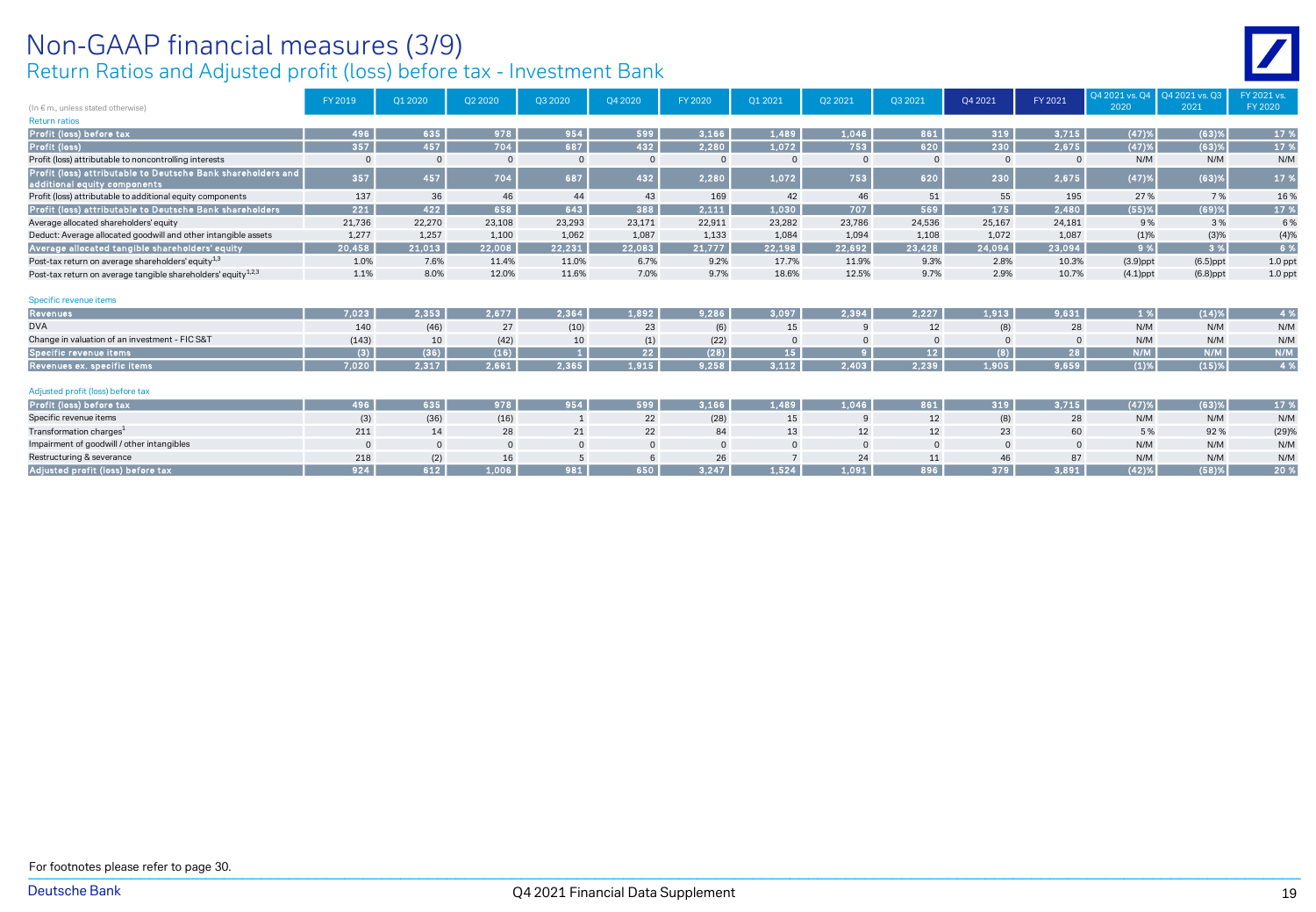#### Return Ratios and Adjusted profit (loss) before tax - Private Bank Non-GAAP financial measures (4/9)



|                                                                                                                                               | FY 2019      | Q1 2020        | Q2 2020          | Q3 2020        | Q4 2020         | FY 2020              | Q1 2021              | Q2 2021        | Q3 2021        | Q4 2021      | FY 2021        | Q4 2021 vs. Q4 | Q4 2021 vs. Q3 | FY 2021 vs.   |
|-----------------------------------------------------------------------------------------------------------------------------------------------|--------------|----------------|------------------|----------------|-----------------|----------------------|----------------------|----------------|----------------|--------------|----------------|----------------|----------------|---------------|
| (In € m., unless stated otherwise)                                                                                                            |              |                |                  |                |                 |                      |                      |                |                |              |                | 2020           | 2021           | FY 2020       |
| <b>Return ratios</b>                                                                                                                          |              |                |                  |                |                 |                      |                      |                |                |              |                |                |                |               |
| Profit (loss) before tax                                                                                                                      | (263)        | 142            | (257)            | $\bullet$      | 15              | (99)                 | 271                  | (12)           | 158            | (51)         | 366            | N/M            | N/M            | N/M           |
| <b>Profit (loss</b>                                                                                                                           | (189)        | 103            | (185)            | $\overline{0}$ | 11              | (71)                 | 195                  | (9)            | 114            | (37)         | 263            | N/M            | N/M            | N/M           |
| Profit (loss) attributable to noncontrolling interests                                                                                        | $\Omega$     | $\Omega$       | $\Omega$         | $\Omega$       | $\overline{0}$  | $\mathbf{0}$         | $\overline{0}$       | $\mathbf{0}$   | $\mathbf{0}$   | $\mathsf 0$  | $\overline{0}$ | N/M            | N/M            | N/M           |
| Profit (loss) attributable to Deutsche Bank shareholders and<br>additional equity components                                                  | (189)        | 103            | (185)            | $\overline{0}$ | 11              | (71)                 | 195                  | (9)            | 114            | (37)         | 263            | N/M            | N/M            | N/M           |
| Profit (loss) attributable to additional equity components                                                                                    | 64           | 18             | 21               | 20             | 21              | 79                   | 21                   | 23             | 25             | 27           | 97             | 29%            | 7 %            | 22%           |
| Profit (loss) attributable to Deutsche Bank shareholders                                                                                      | (253)        | 85             | (206)            | (20)           | (10)            | (151)                | 174                  | (32)           | 88             | (64)         | 167            | N/M            | N/M            | N/M           |
| Average allocated shareholders' equity                                                                                                        | 11,663       | 11,461         | 11,190           | 11,499         | 11,956          | 11,553               | 12,526               | 12,648         | 12,648         | 12,911       | 12,663         | 8%             | 2%             | 10%           |
| Deduct: Average allocated goodwill and other intangible assets                                                                                | 1,318        | 1,277          | 1,258            | 1,235          | 1,247           | 1,255                | 1,266                | 1,270          | 1,251          | 1,241        | 1,256          | (0)%           | (1)%           | 0%            |
| Average allocated tangible shareholders' equity                                                                                               | 10.345       | 10,184         | 9.932            | 10,265         | 10,709          | 10,298               | 11,259               | 11,378         | 11.397         | 11.670       | 11.408         | 9 %            | 2 %            | 11 %          |
| Post-tax return on average shareholders' equity <sup>1,3</sup>                                                                                | (2.2)%       | 3.0%           | (7.4)%           | (0.7)%         | (0.3)%          | (1.3)%               | 5.6%                 | (1.0)%         | 2.8%           | $(2.0)\%$    | 1.3%           | $(1.6)$ ppt    | $(4.8)$ ppt    | $2.6$ ppt     |
| Post-tax return on average tangible shareholders' equity <sup>1,2,3</sup>                                                                     | (2.4)%       | 3.3%           | (8.3)%           | (0.8)%         | (0.4)%          | (1.5)%               | 6.2%                 | (1.1)%         | 3.1%           | (2.2)%       | 1.5%           | $(1.8)$ ppt    | $(5.3)$ ppt    | $2.9$ ppt     |
| Specific revenue items                                                                                                                        |              |                |                  |                |                 |                      |                      |                |                |              |                |                |                |               |
| <b>Revenues</b>                                                                                                                               | 8.239        | 2.167          | 1.960            | 2.036          | 1.963           | 8.126                | 2.178                | 2.018          | 1.999          | 2.040        | 8,234          | 4 %            | 2 %            | 1%            |
| BGH ruling on pricing agreements - impact of forgone revenues, net                                                                            | $\Omega$     | $\Omega$       | $\mathbf 0$      | $\Omega$       | $\Omega$        | $\Omega$             | $\Omega$             | 94             | 94             | (34)         | 154            | N/M            | N/M            | N/M           |
| Revenues ex BGH ruling                                                                                                                        | 8.239        | 2,167          | 1,960            | 2,036          | 1,963           | 8,126                | 2,178                | 2.112          | 2.092          | 2.006        | 8.388          | 2 %            | (4)%           | 3%            |
| Sale of PB systems to TCS - Private Bank Germany                                                                                              | $\Omega$     | $\Omega$       | $\Omega$         | $\Omega$       | 88              | 88                   | $\Omega$             | $\Omega$       | $\Omega$       | $\Omega$     | $\Omega$       | N/M            | N/M            | N/M           |
| Gain from property sale - Private Bank Germany                                                                                                | $\Omega$     | $\mathbf{0}$   | $\overline{0}$   | $\Omega$       | $\Omega$        | $\Omega$             | $\Omega$             | $\overline{0}$ | $\Omega$       | $\Omega$     | $\Omega$       | N/M            | N/M            | N/M           |
| Sal. Oppenheim workout - International Private Bank (IPB)                                                                                     | (105)        | (16)           | (25)             | (6)            | (66)            | (114)                | (24)                 | (35)           | (41)           | (3)          | (103)          | (96)%          | (93)%          | (9)%          |
| Gain from property sale in IPB / Sal. Oppenheim                                                                                               | $\Omega$     | $\Omega$       | $\mathbf{0}$     | $\mathbf{0}$   | $\mathbf{0}$    | $\Omega$             | $\Omega$             | $\mathbf{0}$   | $\mathbf{0}$   | $\mathbf{0}$ | $\overline{0}$ | N/M            | N/M            | N/M           |
| Specific revenue items                                                                                                                        | (105)        | (16)           | (25)             | (6)            | 22              | (26)                 | (24)                 | (35)           | (41)           | (3)          | (103)          | N/M            | (93)%          | N/M           |
| Revenues ex. specific items                                                                                                                   | 8,134        | 2.151          | 1,934            | 2,029          | 1,986           | 8,100                | 2,153                | 1,984          | 1,958          | 2,037        | 8.132          | 3 %            | 4 %            | 0%            |
| Revenues ex. specific items ex. BGH ruling on pricing<br>agreements                                                                           | 8,134        | 2,151          | 1,934            | 2,029          | 1,986           | 8,100                | 2,153                | 2,077          | 2,052          | 2,003        | 8,285          | 1 %            | (2)%           | 2%            |
| therein: PB Germany - revenues ex. specific items ex. BGH ruling on<br>pricing agreements                                                     | 5.109        | 1,331          | 1.210            | 1.276          | 1,259           | 5,077                | 1,346                | 1,292          | 1,289          | 1,234        | 5,160          | (2)%           | (4)%           | 2%            |
| Adjusted profit (loss)                                                                                                                        |              |                |                  |                |                 |                      |                      |                |                |              |                |                |                |               |
| Profit (loss) before tax                                                                                                                      | (263)        | 142            | (257)            | $\Omega$       | 15 <sub>1</sub> | (99)                 | 271                  | (12)           | 158            | (51)         | 366            | N/M            | N/M            | N/M           |
| Specific revenue items                                                                                                                        |              |                | (25)             | (6)            | 22              | (26)                 |                      |                |                | (3)          | (103)          | N/M            |                | N/M           |
| Transformation charges <sup>1</sup>                                                                                                           | (105)<br>190 | (16)<br>15     | 51               | 8              | 49              | 122                  | (24)<br>36           | (35)<br>57     | (41)<br>48     | 80           | 221            | 62%            | (93)%<br>66%   | 81%           |
| Impairment of goodwill / other intangibles                                                                                                    | 545          | $\overline{0}$ | $\Omega$         | $\Omega$       | $\Omega$        | $\Omega$             | $\Omega$             | $\Omega$       | $\Omega$       | $\Omega$     | $\Omega$       |                |                | N/M           |
|                                                                                                                                               |              |                |                  |                |                 |                      |                      |                |                |              |                | N/M            | N/M            |               |
| Restructuring & severance                                                                                                                     | 156<br>522   | 66<br>207      | 136              | 183<br>185     | 135<br>222      | 520<br>518           | 11<br>294            | 76<br>86       | 16<br>181      | 134<br>160   | 237<br>721     | (0)%           | N/M<br>(12)%   | (54)%<br>39 % |
| Adjusted profit (loss) before tax                                                                                                             |              |                | (95)<br>$\Omega$ | $\Omega$       |                 |                      |                      | 94             | 94             |              |                | (28)%          |                |               |
| BGH ruling on pricing agreements - impact of forgone revenues, net                                                                            | - 0          | $\Omega$       | $\Omega$         | $\Omega$       | $\Omega$        | $\Omega$<br>$\Omega$ | $\Omega$<br>$\Omega$ |                |                | (34)         | 154            | N/M            | N/M            | N/M           |
| BGH ruling on pricing agreements - litigation charges                                                                                         | $\Omega$     | $\Omega$       |                  |                | $\Omega$        |                      |                      | 128            | $\overline{1}$ | $\mathbf{1}$ | 130            | N/M            | (61)%          | N/M           |
| Adjusted profit (loss) before tax ex. BGH ruling on pricing<br>agreements                                                                     | 522          | 207            | (95)             | 185            | 222             | 518                  | 294                  | 308            | 276            | 126          | 1.005          | (43)%          | (54)%          | 94 %          |
| Adjusted profit (loss) ex. BGH ruling on pricing agreements                                                                                   | 376          | 149            | (69)             | 133            | 160             | 373                  | 212                  | 222            | 199            | 91           | 724            | (43)%          | (54)%          | 94%           |
| Profit (loss) attributable to noncontrolling interests                                                                                        | $\Omega$     | $\Omega$       | $\Omega$         | $\mathbf 0$    | $\overline{0}$  | $\Omega$             | $\Omega$             | $\overline{0}$ | $\mathbf{0}$   | $\mathbf{0}$ | $\overline{0}$ | N/M            | N/M            | N/M           |
| Adiusted profit (loss) attributable to Deutsche Bank<br>shareholders and additional equity components ex. BGH<br>ruling on pricing agreements | 376          | 149            | (69)             | 133            | 160             | 373                  | 212                  | 222            | 199            | 91           | 724            | (43)%          | (54)%          | 94 %          |
| Profit (loss) attributable to additional equity components                                                                                    | 64           | 18             | 21               | 20             | 21              | 79                   | 21                   | 23             | 25             | 27           | 97             | 29%            | 7%             | 22%           |
| Adjusted profit (loss) attributable to Deutsche Bank<br>shareholders ex. BGH ruling on pricing agreements                                     | 312          | 131            | (90)             | 113            | 139             | 293                  | 190                  | 198            | 174            | 64           | 627            | (54)%          | (63)%          | 114 %         |
| Average allocated tangible shareholders' equity                                                                                               | 10,345       | 10,184         | 9,932            | 10,265         | 10,709          | 10,298               | 11,259               | 11,378         | 11,397         | 11,670       | 11,408         | 9%             | 2%             | 11%           |
| Adjusted post-tax return on average tangible shareholders' equity ex.<br>BGH ruling on pricing agreements <sup>1,2,3</sup>                    | 3.0%         | 5.2%           | $(3.6)$ %        | 4.4%           | 5.2%            | 2.8%                 | 6.8%                 | 7.0%           | 6.1%           | 2.2%         | 5.5%           | $(3.0)$ ppt    | $(3.9)$ ppt    | $2.6$ ppt     |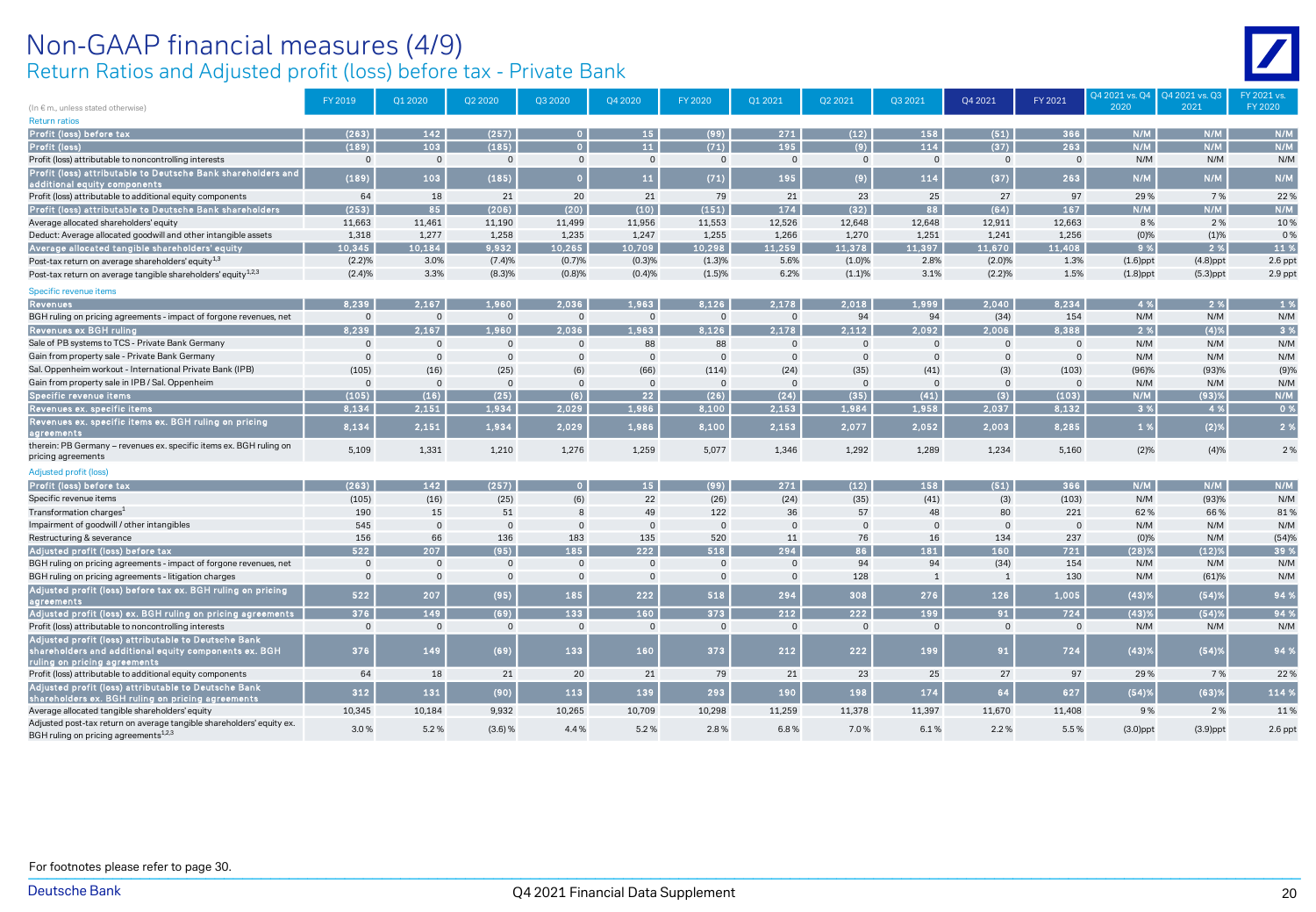# Non-GAAP financial measures (5/9)

Return Ratios and Adjusted profit (loss) before tax - Asset Management

|                                                                                              | FY 2019 | Q1 2020        | Q2 2020      | Q3 2020        | 04 20 20             | FY 2020 | Q1 2021 | Q2 2021     | Q3 2021       | Q4 2021     | FY 2021        | 2020    | Q4 2021 vs. Q4 Q4 2021 vs. Q3<br>2021 | FY 2021 vs.<br>FY 2020 |
|----------------------------------------------------------------------------------------------|---------|----------------|--------------|----------------|----------------------|---------|---------|-------------|---------------|-------------|----------------|---------|---------------------------------------|------------------------|
| (In $\epsilon$ m., unless stated otherwise)                                                  |         |                |              |                |                      |         |         |             |               |             |                |         |                                       |                        |
| <b>Return ratios</b>                                                                         |         |                |              |                |                      |         |         |             |               |             |                |         |                                       |                        |
| Profit (loss) before tax,                                                                    | 468     | 111            | 114          | 163            | 157                  | 544     | 184     | 180         | 193           | 259         | 816            | 65 %    | 35 %                                  | 50 %                   |
| Profit (loss)                                                                                | 337     | 80             | 82           | 117            | 113                  | 392     | 132     | 130         | 139           | 187         | 587            | 65 %    | 35 %                                  | 50 %                   |
| Profit (loss) attributable to noncontrolling interests                                       |         |                | $\mathbf{0}$ | $\mathbf 0$    |                      |         |         | $\mathbf 0$ |               | $\mathbf 0$ | $\overline{0}$ | N/M     | N/M                                   | N/M                    |
| Profit (loss) attributable to Deutsche Bank shareholders and<br>additional equity components | 337     |                | 82           | 117            | 113                  | 392     | 132     | 130         | 139           | 187         | 587            | 65 %    | 35 %                                  | 50 %                   |
| Profit (loss) attributable to additional equity components                                   | 11      | $\mathcal{E}$  |              | 3              | $\cdot$ <sub>3</sub> | 14      |         |             |               |             | 16             | 47%     | 15%                                   | 18%                    |
| Profit (loss) attributable to Deutsche Bank shareholders                                     | 325     | 77             | 78           | 114            | 110                  | 378     | 129     | 126         | 134           | 182         | 571            | 66 %    | 35 %                                  | 51 %                   |
| Average allocated shareholders' equity                                                       | 4.865   | 4,876          | 4,820        | 4,657          | 4,657                | 4.757   | 4,593   | 4,554       | 4.914         | 5.119       | 4.815          | 10%     | 4 %                                   | 1%                     |
| Deduct: Average allocated goodwill and other intangible assets <sup>20</sup>                 | 3,050   | 3,045          | 3,054        | 2,961          | 2,912                | 2,993   | 2,869   | 2,878       | 2,893         | 2,905       | 2,889          | (0)%    | 0%                                    | (3)%                   |
| Average allocated tangible shareholders' equity                                              | 1,815   | 1,831          | 1,765        | 1,696          | 1,745                | 1,764   | 1,724   | 1,676       | 2,021         | 2,214       | 1,926          | 27 %    | 10 %                                  | 9%                     |
| Post-tax return on average shareholders' equity <sup>1,3</sup>                               | 6.7%    | 6.3%           | 6.5%         | 9.8%           | 9.4%                 | 7.9%    | 11.2%   | 11.1%       | 10.9%         | 14.2%       | 11.9%          | 4.8 ppt | 3.3 ppt                               | 3.9 ppt                |
| Post-tax return on average tangible shareholders' equity <sup>1,2,3</sup>                    | 17.9%   | 16.8%          | 17.7%        | 26.8%          | 25.1%                | 21.4%   | 29.9%   | 30.1%       | 26.6%         | 32.8%       | 29.7%          | 7.7 ppt | 6.3 ppt                               | 8.2 ppt                |
| Adjusted profit (loss) before tax                                                            |         |                |              |                |                      |         |         |             |               |             |                |         |                                       |                        |
| Profit (loss) before tax                                                                     | 468     | 111            | 114          | 163            | 157                  | 544     | 184     | 180         | 193           | 259         | 816            | 65 %    | 35 %                                  | 50 %                   |
| Transformation charges <sup>1</sup>                                                          | 30      |                | $\mathbf{0}$ |                |                      |         |         | $\Omega$    | $\mathcal{P}$ | $\Omega$    | $\mathcal{B}$  | (95)%   | (91)%                                 | (44)%                  |
| Impairment of goodwill / other intangibles                                                   |         | $\overline{0}$ | $\mathbf 0$  | $\mathbf{0}$   | $\mathbf{0}$         |         |         | $\Omega$    | $\mathbf{0}$  | $\mathbf 0$ | $\Omega$       | N/M     | N/M                                   | N/M                    |
| Restructuring & severance                                                                    | 41      | $\overline{7}$ | 18           | $\overline{ }$ |                      | 37      |         |             |               | 11          | 21             | 142%    | N/M                                   | (43)%                  |
| Adjusted profit (loss) before tax                                                            | 540     | 118            | 132          | $171$          | 166                  | 586     | 190     | 181         | 198           | 271         | 840            | 64 %    | 37 %                                  | 43 %                   |

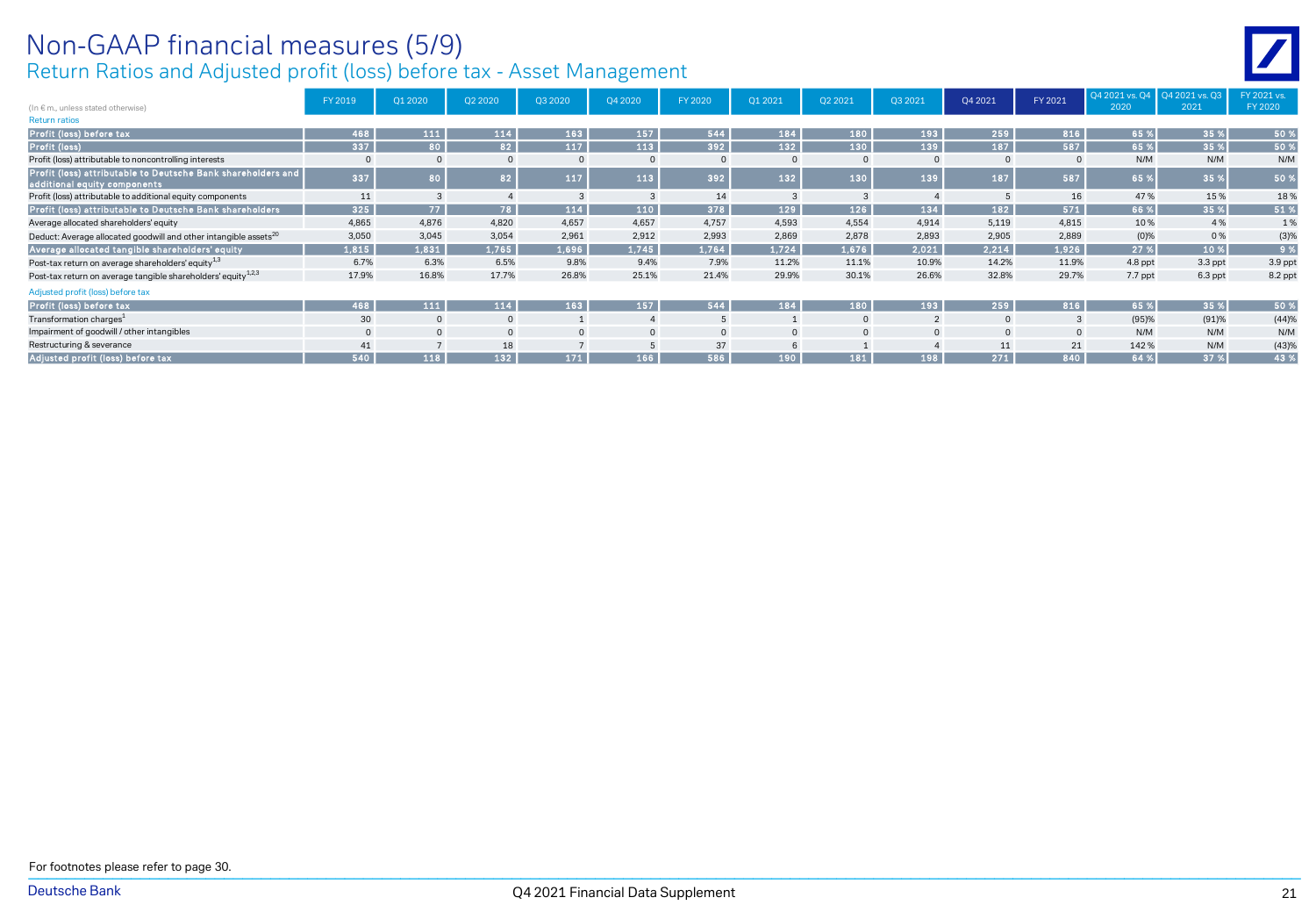#### Return Ratios and Adjusted profit (loss) before tax - Corporate & Other Non-GAAP financial measures (6/9)

| (In € m., unless stated otherwise)                                                           | FY 2019   | Q1 2020        | Q2 2020        | Q3 2020        | 04 20 20     | FY 2020  | Q1 2021  | Q2 2021      | Q3 2021        | Q4 2021 | FY 2021     | 2020     | Q4 2021 vs. Q4 Q4 2021 vs. Q3<br>2021 | FY 2021 vs.<br>FY 2020 |
|----------------------------------------------------------------------------------------------|-----------|----------------|----------------|----------------|--------------|----------|----------|--------------|----------------|---------|-------------|----------|---------------------------------------|------------------------|
| <b>Return ratios</b>                                                                         |           |                |                |                |              |          |          |              |                |         |             |          |                                       |                        |
| Profit (loss) before tax                                                                     | (251)     | (39)           | (165)          | (393)          | (332)        | (929)    | (178)    | (39)         | (605)          | (320)   | (1, 143)    | (4)%     | (47)%                                 | 23 %                   |
| Profit (loss)                                                                                | (3,549)   | (111)          | (172)          | (321)          | (176)        | (780)    | (235)    | (39)         | (506)          | 26      | (754)       | N/M      | N/M                                   | (3)%                   |
| Profit (loss) attributable to noncontrolling interests                                       | 125       | 23             | 32             | 31             | 42           | 129      | 36       | 33           | 23             | 52      | 144         | 24 %     | 126%                                  | 12%                    |
| Profit (loss) attributable to Deutsche Bank shareholders and<br>additional equity components | (3,673)   | (134)          | (204)          | (352)          | (218)        | (909)    | (271)    | (72)         | (529)          | (26)    | (898)       | $(88)$ % | $(95)$ %                              | $(1)$ %                |
| Profit (loss) attributable to additional equity components                                   |           | (0)            | (0)            | $\mathbf 0$    | (0)          | (0)      | 0        | (0)          |                | (0)     | (0)         | (36)%    | N/M                                   | (43)%                  |
| Profit (loss) attributable to Deutsche Bank shareholders                                     | (3,673)   | (134)          | (204)          | (352)          | (218)        | (909)    | (271)    | (72)         | (529)          | (26)    | (898)       | (88)%    | (95)%                                 | (1)%                   |
| Average allocated shareholders' equity                                                       | 4.314     | (0)            | $\mathbb O$    | $\mathbf{0}$   | $\mathbf{0}$ | $\Omega$ | $\Omega$ |              | $\Omega$       |         | $\mathbf 0$ | (64)%    | (78)%                                 | 121%                   |
| Deduct: Average allocated goodwill and other intangible assets                               | 1,274     | (0)            | $\mathbf{0}$   | $\mathbf{0}$   | $\mathbf{0}$ | (0)      | (0)      | (0)          | $\Omega$       |         |             | (46)%    | (81)%                                 | N/M                    |
| Average allocated tangible shareholders' equity                                              | 3,039     | $\overline{0}$ | $\bullet$      | $\overline{0}$ | $\bullet$    |          |          | $\mathbf{O}$ | $\overline{0}$ |         | $\Omega$    | (74)%    | $(74)$ %                              | 27 %                   |
| Post-tax return on average shareholders' equity <sup>1,3</sup>                               | (85.2) %  | N/M            | N/M            | N/M            | N/M          | N/M      | N/M      | N/M          | N/M            | N/M     | N/M         | N/M      | N/M                                   | N/M                    |
| Post-tax return on average tangible shareholders' equity <sup>1,2,3</sup>                    | (120.9) % | N/M            | N/M            | N/M            | N/M          | N/M      | N/M      | N/M          | N/M            | N/M     | N/M         | N/M      | N/M                                   | N/M                    |
| Adjusted profit (loss) before tax                                                            |           |                |                |                |              |          |          |              |                |         |             |          |                                       |                        |
| Profit (loss) before tax                                                                     | (251)     | (39)           | (165)          | (393)          | (332)        | (929)    | (178)    | (39)         | (605)          | (320)   | (1, 143)    | (4)%     | (47)%                                 | 23%                    |
| Transformation charges <sup>1</sup>                                                          | 43        |                | (42)           | 23             | 77           | 58       | 43       |              | 495            | 59      | 603         | (23)%    | (88)%                                 | N/M                    |
| Impairment of goodwill / other intangibles                                                   |           |                | $\mathbf{0}$   | $\mathbf 0$    | $\mathbf{0}$ | $\Omega$ | $\Omega$ |              | $\Omega$       |         |             | N/M      | N/M                                   | N/M                    |
| Restructuring & severance                                                                    | 83        | 3              | $\mathfrak{p}$ | $\overline{4}$ | 2            | 10       |          | (2)          | (0)            |         |             | (57)%    | N/M                                   | (30)%                  |
| Adjusted profit (loss) before tax                                                            | (124)     | (37)           | (205)          | (366)          | (254)        | (861)    | (126)    | (35)         | (110)          | (261)   | (532)       | 3 %      | 137 %                                 | $(38)$ %               |

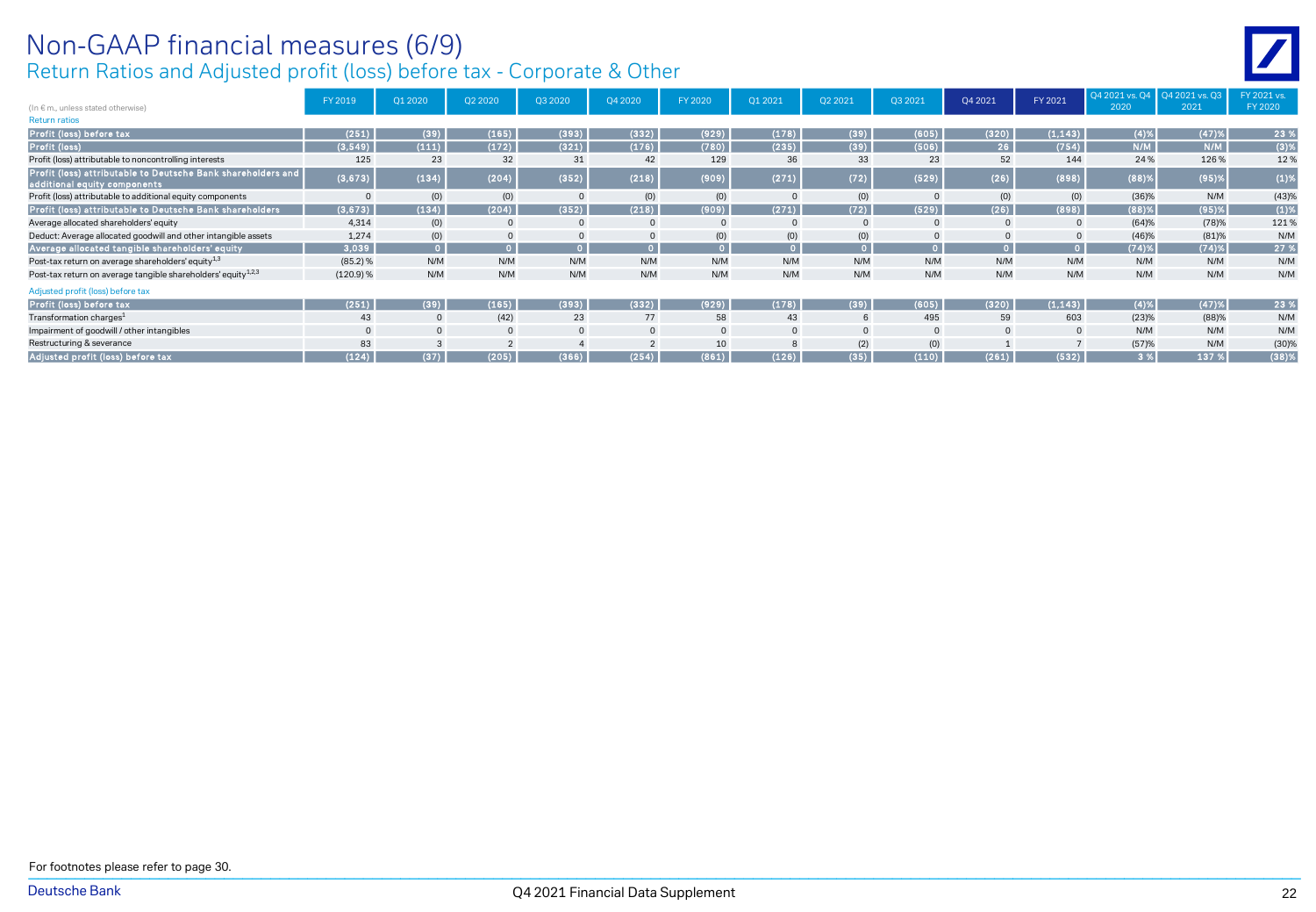#### Return Ratios and Adjusted profit (loss) before tax - Core Bank Non-GAAP financial measures (7/9)

|--|

| (In $\epsilon$ m., unless stated otherwise)                                                  | FY 2019  | Q1 2020     | Q2 2020     | 03 20 20     | O4 2020        | FY 2020      | Q1 2021      | Q2 2021     | Q3 2021 | Q4 2021        | FY 2021 | Q4 2021 vs. Q4<br>2020 | 04 2021 vs. 03<br>2021 | FY 2021 vs.<br>FY 2020 |
|----------------------------------------------------------------------------------------------|----------|-------------|-------------|--------------|----------------|--------------|--------------|-------------|---------|----------------|---------|------------------------|------------------------|------------------------|
| <b>Return ratios</b>                                                                         |          |             |             |              |                |              |              |             |         |                |         |                        |                        |                        |
| Profit (loss) before tax                                                                     | 536      | 971         | 749         | 909          | 591            | 3,221        | 1,999        | 1,423       | 898     | 434            | 4,754   | (27)%                  | (52)%                  | 48 %                   |
| Profit (loss)                                                                                | (2,982)  | 616         | 486         | 617          | 489            | 2,208        | 1,332        | 1,013       | 577     | 569            | 3,491   | 16 %                   | (1)%                   | 58 %                   |
| Profit (loss) attributable to noncontrolling interests                                       | 125      | 23          | 32          | 31           | 42             | 129          | 36           | 33          | 23      | 52             | 144     | 24%                    | 126%                   | 12%                    |
| Profit (loss) attributable to Deutsche Bank shareholders and<br>additional equity components | (3, 107) | 593         | 454         | 586          | 447            | 2,079        | 1,297        | 980         | 554     | 517            | 3,347   | 16 %                   | $(7)$ %                | 61 %                   |
| Profit (loss) attributable to additional equity components                                   | 274      | 73          | 91          | 85           | 85             | 334          | 85           | 93          | 102     | 109            | 388     | 28%                    | 7%                     | 16%                    |
| Profit (loss) attributable to Deutsche Bank shareholders                                     | (3, 381) | 520         | 363         | 501          | 361            | 1,745        | 1,212        | 887         | 451     | 408            | 2,959   | 13 %                   | (10)%                  | 70 %                   |
| Average allocated shareholders' equity                                                       | 52,918   | 48,777      | 49,054      | 49,141       | 49,682         | 49,166       | 50,483       | 51,327      | 52,463  | 53,639         | 51,961  | 8%                     | 2 %                    | 6 %                    |
| Deduct: Average allocated goodwill and other intangible assets <sup>20</sup>                 | 7,411    | 6,091       | 6,027       | 5,888        | 5,919          | 5,985        | 5,912        | 5,963       | 5,990   | 5,957          | 5,953   | 1%                     | (1)%                   | (1)%                   |
| Average allocated tangible shareholders' equity                                              | 45,507   | 42,685      | 43,027      | 43,253       | 43,763         | 43,181       | 44,571       | 45,364      | 46,473  | 47,683         | 46,008  | 9%                     | 3 %                    | 7%                     |
| Post-tax return on average shareholders' equity <sup>1,3</sup>                               | (6.4)%   | 4.3%        | 3.0%        | 4.1%         | 2.9%           | 3.5%         | 9.6%         | 6.9%        | 3.4%    | 3.0%           | 5.7%    | $0.1$ ppt              | $(0.4)$ ppt            | $2.1$ ppt              |
| Post-tax return on average tangible shareholders' equity <sup>1,2,3</sup>                    | (7.4)%   | 4.9%        | 3.4%        | 4.6%         | 3.3%           | 4.0%         | 10.9%        | 7.8%        | 3.9%    | 3.4%           | 6.4%    | $0.1$ ppt              | $(0.5)$ ppt            | 2.4 ppt                |
| Specific revenue items                                                                       |          |             |             |              |                |              |              |             |         |                |         |                        |                        |                        |
| Revenues                                                                                     | 22.948   | 6,407       | 6,353       | 5,974        | 5,518          | 24,253       | 7,152        | 6,262       | 6,076   | 5,895          | 25,384  | 7 %                    | (3)%                   | 5 %                    |
| Specific revenue items (for details see divisional pages)                                    | (108)    | (52)        | (41)        | (6)          | 61             | (38)         | (9)          | (25)        | (29)    | (11)           | (74)    | N/M                    | (62)%                  | 95%                    |
| Revenues ex. specific items                                                                  | 22,840   | 6,355       | 6,312       | 5,968        | 5,579          | 24,215       | 7,142        | 6,236       | 6,047   | 5,884          | 25,309  | 5 %                    | (3)%                   | 5 %                    |
| Adjusted profit (loss) before tax                                                            |          |             |             |              |                |              |              |             |         |                |         |                        |                        |                        |
| Profit (loss) before tax                                                                     | 536      | 971         | 749         | 909          | 591            | 3,221        | 1,999        | 1,423       | 898     | 434            | 4,754   | (27)%                  | (52)%                  | 48 %                   |
| Specific revenue items                                                                       | (108)    | (52)        | (41)        | (6)          | 61             | (38)         | (9)          | (25)        | (29)    | (11)           | (74)    | N/M                    | (62)%                  | 95%                    |
| Transformation charges <sup>1</sup>                                                          | 635      | 55          | 41          | 66           | 166            | 328          | 104          | 86          | 570     | 185            | 945     | 11%                    | (68)%                  | 188%                   |
| Impairment of goodwill / other intangibles                                                   | 1,037    | $\mathbf 0$ | $\mathbb O$ | $\mathbf{0}$ | $\overline{0}$ | $\mathbf{0}$ | $\mathbf{0}$ | $\mathbf 0$ | 3       | $\overline{2}$ | - 5     | N/M                    | (47)%                  | N/M                    |
| Restructuring & severance                                                                    | 649      | 84          | 182         | 239          | 166            | 671          | 57           | 116         | 41      | 250            | 464     | 51%                    | N/M                    | (31)%                  |
| Adjusted profit (loss) before tax                                                            | 2.749    | 1.059       | 931         | 1.208        | 984            | 4.182        | 2,151        | 1,599       | 1,482   | 860            | 6,093   | (13)%                  | (42)%                  | 46 %                   |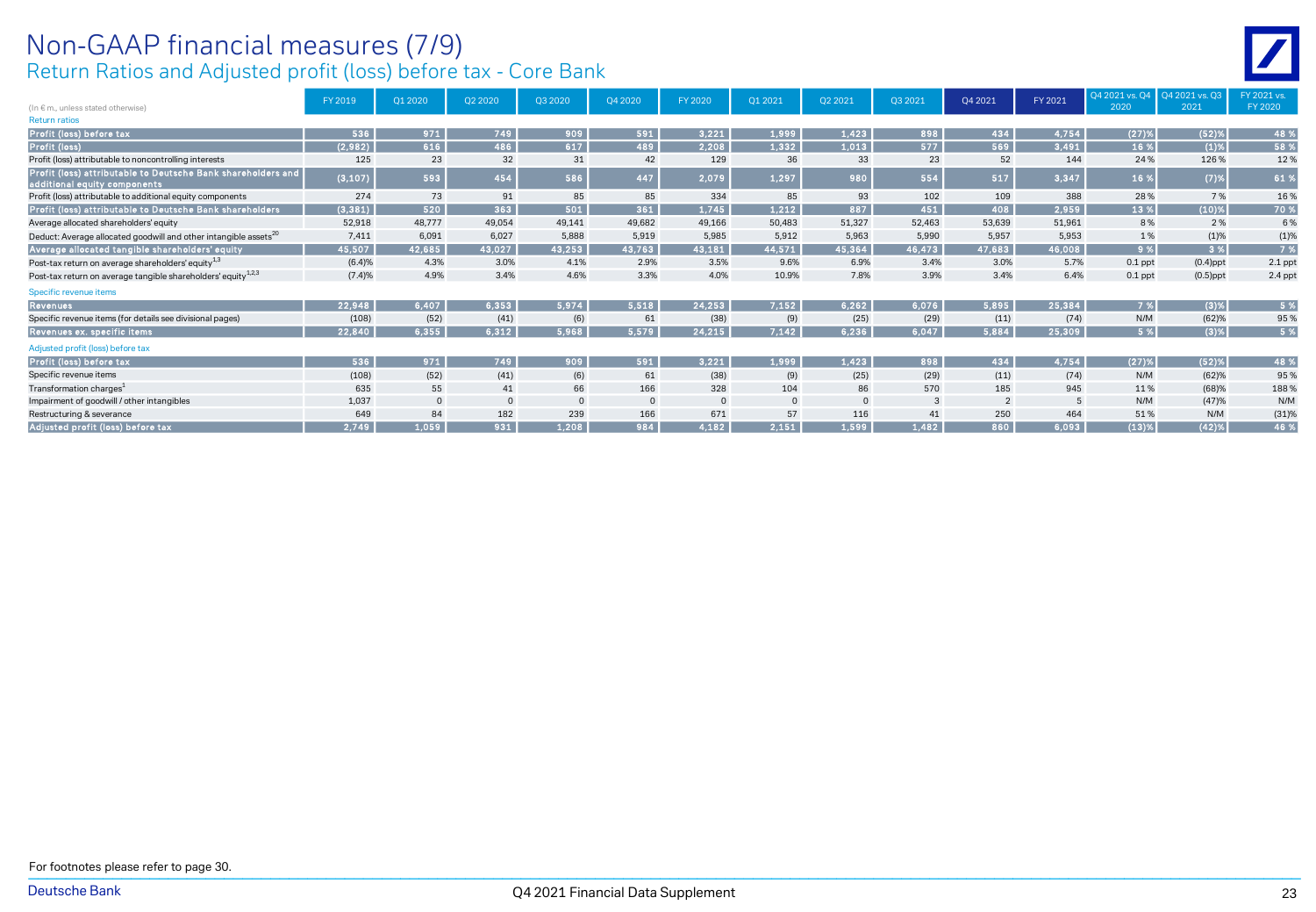# Non-GAAP financial measures (8/9)

Return Ratios and Adjusted profit (loss) before tax - Capital Release Unit

| (In € m., unless stated otherwise)                                                           | FY 2019    | Q1 2020     | Q2 2020         | Q3 2020        | Q4 2020        | FY 2020        | Q1 2021    | Q2 2021     | Q3 2021    | Q4 2021    | FY 2021        | 2020        | Q4 2021 vs. Q4   Q4 2021 vs. Q3<br>2021 | FY 2021 vs.<br>FY 2020 |
|----------------------------------------------------------------------------------------------|------------|-------------|-----------------|----------------|----------------|----------------|------------|-------------|------------|------------|----------------|-------------|-----------------------------------------|------------------------|
| <b>Return ratios</b>                                                                         |            |             |                 |                |                |                |            |             |            |            |                |             |                                         |                        |
| Profit (loss) before tax                                                                     | (3, 170)   | (765)       | (591)           | (427)          | (417)          | (2, 200)       | (410)      | (257)       | (344)      | (352)      | (1, 364)       | (15)%       | 2 %                                     | (38)%                  |
| Profit (loss)                                                                                | (2, 283)   | (551)       | (426)           | (308)          | (300)          | (1,584)        | (295)      | (185)       | (248)      | (254)      | (982)          | (15)%       | 2 %                                     | (38)%                  |
| Profit (loss) attributable to noncontrolling interests                                       |            | $\mathbf 0$ | $\circ$         | $\mathbf 0$    | $\mathbf 0$    |                | 0          | $\mathbf 0$ | 0          |            |                | N/M         | N/M                                     | N/M                    |
| Profit (loss) attributable to Deutsche Bank shareholders and<br>additional equity components | (2, 283)   | (551)       | (426)           | (308)          | (300)          | (1,584)        | (295)      | (185)       | (248)      | (254)      | (982)          | (15)%       | 2 %                                     | $(38)$ %               |
| Profit (loss) attributable to additional equity components                                   | 54         | 12          | 14              | 11             | 10             | 48             | 9          | 9           | 10         | 9          | 37             | (8)%        | (1)%                                    | (21)%                  |
| Profit (loss) attributable to Deutsche Bank shareholders                                     | (2, 337)   | (563)       | (440)           | (319)          | (310)          | (1,632)        | (304)      | (195)       | (257)      | (263)      | (1,019)        | (15)%       | 2 %                                     | $(38)$ %               |
| Average allocated shareholders' equity                                                       | 7,253      | 7.147       | 6,563           | 5,748          | 5,222          | 6,166          | 4,837      | 4.671       | 4,369      | 4.094      | 4,473          | (22)%       | (6)%                                    | (27)%                  |
| Deduct: Average allocated goodwill and other intangible assets                               | 117        | 151         | 160             | 138            | 124            | 142            | 109        | 103         | 92         | 82         | 96             | (34)%       | (11)%                                   | (33)%                  |
| Average allocated tangible shareholders' equity                                              | 7,136      | 6,996       | 6,403           | 5,610          | 5,098          | 6,024          | 4,728      | 4,568       | 4,277      | 4,012      | 4,377          | (21)%       | $(6)$ %                                 | (27)%                  |
| Post-tax return on average shareholders' equity <sup>1,3</sup>                               | $(32.2)\%$ | $(31.5)\%$  | (26.8)%         | $(22.2)\%$     | $(23.8)\%$     | $(26.5)\%$     | $(25.1)\%$ | (16.7)%     | $(23.6)\%$ | (25.7)%    | $(22.8)\%$     | $(2.0)$ ppt | $(2.1)$ ppt                             | 3.7 ppt                |
| Post-tax return on average tangible shareholders' equity <sup>1,2,3</sup>                    | $(32.8)\%$ | $(32.2)\%$  | (27.5)%         | (22.7)%        | $(24.3)\%$     | (27.1)%        | (25.7)%    | $(17.1)\%$  | $(24.1)\%$ | $(26.2)\%$ | $(23.3)\%$     | $(1.9)$ ppt | $(2.2)$ ppt                             | 3.8 ppt                |
| Specific revenue items                                                                       |            |             |                 |                |                |                |            |             |            |            |                |             |                                         |                        |
| <b>Revenues</b>                                                                              | 217        | (57)        | (66)            | (36)           | (65)           | (225)          | 81         | (24)        | (36)       |            | 26             | N/M         | N/M                                     | N/M                    |
| <b>DVA</b>                                                                                   | 35         | (24)        | 23              | $\overline{2}$ | $\overline{7}$ | 8              | (2)        |             | 3          | (1)        | $\overline{2}$ | N/M         | N/M                                     | (79)%                  |
| Update in valuation methodology                                                              | 81         |             | $\overline{0}$  | $\mathbf{0}$   | $\mathbf{0}$   |                |            |             |            |            |                | N/M         | N/M                                     | N/M                    |
| Specific revenue items                                                                       | 116        | (24)        | 23 <sup>°</sup> | $\overline{2}$ |                | -8             | (2)        | 1           |            | (1)        | $\overline{2}$ | N/M         | N/M                                     | $(79)$ %               |
| Revenues ex. specific items                                                                  | 332        | (81)        | (44)            | (34)           | (59)           | (217)          | 79         | (23)        | (33)       |            | 28             | N/M         | N/M                                     | N/M                    |
| Adjusted profit (loss) before tax                                                            |            |             |                 |                |                |                |            |             |            |            |                |             |                                         |                        |
| Profit (loss) before tax                                                                     | (3, 170)   | (765)       | (591)           | (427)          | (417)          | (2, 200)       | (410)      | (257)       | (344)      | (352)      | (1, 364)       | (15)%       | 2 %                                     | (38)%                  |
| Specific revenue items                                                                       | 116        | (24)        | 23              | $\overline{2}$ | $\overline{7}$ | 8              | (2)        |             | 3          | (1)        |                | N/M         | N/M                                     | (79)%                  |
| Transformation charges <sup>1</sup>                                                          | 510        | 29          | 54              | 38             | 41             | 162            | 12         | 13          | 14         | 19         | 57             | (53)%       | 42%                                     | (65)%                  |
| Impairment of goodwill / other intangibles                                                   |            | $\mathbf 0$ | $\overline{0}$  | $\mathbf 0$    | $\mathbf{0}$   | $\overline{0}$ | $\Omega$   | $\Omega$    | $\Omega$   | $\Omega$   | $\Omega$       | N/M         | N/M                                     | N/M                    |
| Restructuring & severance                                                                    | 157        |             | 3               | $\overline{a}$ | 6              | 17             |            |             | (3)        |            |                | (81)%       | N/M                                     | (62)%                  |
| Adjusted profit (loss) before tax                                                            | (2, 388)   | (756)       | (511)           | (383)          | (363)          | (2,013)        | (399)      | (236)       | (330)      | (333)      | (1, 298)       | (8)%        | 1%                                      | $(36)$ %               |

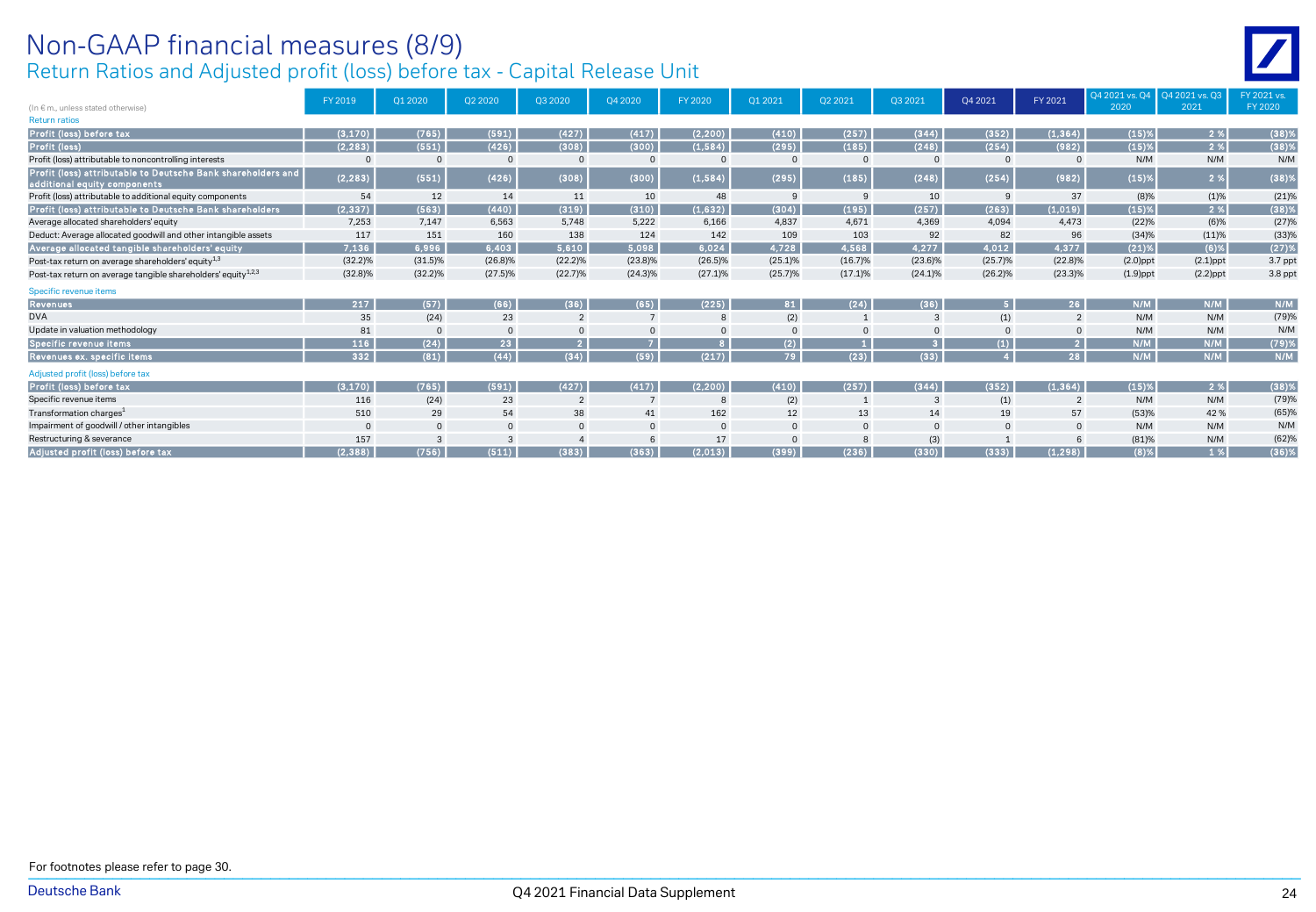#### Per Share information and net assets Non-GAAP financial measures (9/9)

| (In € m., unless stated otherwise)                                                                          | FY 2019    | Q1 2020 | Q2 2020      | Q3 2020 | Q4 2020      | FY 2020        | Q1 2021      | Q2 2021      | Q3 2021 | Q4 2021        | FY 2021        | 2020    | Q4 2021 vs. Q4   Q4 2021 vs. Q3<br>2021 | FY 2021 vs.<br>FY 2020 |
|-------------------------------------------------------------------------------------------------------------|------------|---------|--------------|---------|--------------|----------------|--------------|--------------|---------|----------------|----------------|---------|-----------------------------------------|------------------------|
| Earnings per share measure                                                                                  |            |         |              |         |              |                |              |              |         |                |                |         |                                         |                        |
| Profit (loss) attributable to Deutsche Bank shareholders                                                    |            |         |              |         |              |                |              |              |         |                |                |         |                                         |                        |
| after AT1-coupon adjustment (in € m)                                                                        | (5,719)    | 43      | (321)        | 278     | 147          | 146            | 1,002        | 432          | 306     | 263            | 2,002          | 80 %    | (14)%                                   | N/M                    |
| Weighted-average shares outstanding                                                                         | 2,110      | 2,121   | 2,111        | 2,104   | 2,103        | 2,108          | 2,096        | 2,096        | 2,096   | 2,097          | 2,097          | $(0)\%$ | 0%                                      | (1)%                   |
| Adjusted weighted-average shares after assumed conversions                                                  | 2,110      | 2,201   | 2,111        | 2,157   | 2,149        | 2,170          | 2,140        | 2,142        | 2,144   | 2,153          | 2.143          | 0%      | 0%                                      | (1)%                   |
| Basic earnings per share in $\boldsymbol{\epsilon}^*$                                                       | € $(2.71)$ | € 0.02  | € (0.15)     | €0.13   | € 0.07       | € 0.07         | € 0.48       | € 0.21       | € 0.15  | € 0.13         | € 0.96         | 80%     | (14)%                                   | N/M                    |
| Diluted earnings per share in $\in ^{1,9}$                                                                  | € $(2.71)$ | € 0.02  | € $(0.15)$   | €0.13   | € 0.07       | € 0.07         | € 0.47       | € 0.20       | € 0.14  | € 0.12         | € 0.93         | 79%     | (14)%                                   | N/M                    |
| Book Value per basic share outstanding                                                                      |            |         |              |         |              |                |              |              |         |                |                |         |                                         |                        |
| Total shareholders' equity (Book value)                                                                     | 55.857     | 55,908  | 55,343       | 54.767  | 54.786       | 54,786         | 56.089       | 56,569       | 57.235  | 58.027         | 58.027         | 6 %     | 1%                                      | 6%                     |
| Number of shares issued, in mn.                                                                             | 2,067      | 2,067   | 2,067        | 2,067   | 2,067        | 2,067          | 2,067        | 2,067        | 2,067   | 2,067          | 2,067          | 0%      | 0%                                      | 0%                     |
| Treasury shares, in mn.                                                                                     | (1)        | (2)     | (10)         | (2)     | (1)          | (1)            | (4)          | (3)          | (2)     | (1)            | (1)            | (50)%   | (59)%                                   | (50)%                  |
| Vested share awards, in mn                                                                                  | 52         | 70      | 54           | 37      | 39           | 39             | 32           | 34           | 30      | 35             | 35             | (11)%   | 15%                                     | (11)%                  |
| Basic shares outstanding                                                                                    | 2.119      | 2.135   | 2.111        | 2.101   | 2,104        | 2.104          | 2.095        | 2.097        | 2.095   | 2.101          | 2.101          | (0)%    | 0 %                                     | $(0)$ %                |
| Book value per basic share outstanding in €                                                                 | 26.37      | 26.19   | 26.22        | 26.07   | 26.04        | 26.04          | 26.77        | 26.97        | 27.32   | 27.62          | 27.62          | 6%      | 1%                                      | 6%                     |
| Tangible book value per basic share outstanding                                                             |            |         |              |         |              |                |              |              |         |                |                |         |                                         |                        |
| Total shareholders' equity (Book value)                                                                     | 55,857     | 55,908  | 55,343       | 54.767  | 54,786       | 54,786         | 56,089       | 56,569       | 57,235  | 58,027         | 58.027         | 6%      | 1%                                      | 6%                     |
| Deduct: Goodwill and other intangible assets <sup>20</sup>                                                  | 6,254      | 6,216   | 6,130        | 6,001   | 5,997        | 5,997          | 6,105        | 6,104        | 5,990   | 6,079          | 6,079          | 1%      | 1%                                      | 1%                     |
| Tangible shareholders' equity (Tangible book value)                                                         | 49,603     | 49,692  | 49,213       | 48,766  | 48,789       | 48,789         | 49,985       | 50,465       | 51,245  | 51,949         | 51,949         | 6 %     | 1%                                      | 6%                     |
| Number of shares issued, in mn.                                                                             | 2,067      | 2,067   | 2,067        | 2,067   | 2,067        | 2,067          | 2,067        | 2,067        | 2,067   | 2,067          | 2,067          | 0%      | 0%                                      | 0%                     |
| Treasury shares, in mn.                                                                                     | (1)        | (2)     | (10)         | (2)     | (1)          | (1)            | (4)          | (3)          | (2)     | (1)            | (1)            | (50)%   | (59)%                                   | (50)%                  |
| Vested share awards, in mn                                                                                  | 52         | 70      | 54           | 37      | 39           | 39             | 32           | 34           | 30      | 35             | 35             | (11)%   | 15%                                     | (11)%                  |
| Basic shares outstanding                                                                                    | 2.119      | 2,135   | 2,111        | 2,101   | 2,104        | 2,104          | 2,095        | 2,097        | 2.095   | 2.101          | 2.101          | $(0)$ % | 0%                                      | $(0)$ %                |
| Tangible book value per basic share outstanding in $\epsilon$                                               | 23.41      | 23.27   | 23.31        | 23.21   | 23.19        | 23.19          | 23.86        | 24.06        | 24.46   | 24.73          | 24.73          | 7%      | 1%                                      | 7%                     |
| Net assets (adjusted), in € bn.                                                                             |            |         |              |         |              |                |              |              |         |                |                |         |                                         |                        |
| Total assets <sup>6</sup>                                                                                   | 1.298      | 1,491   | 1,407        | 1,388   | 1,325        | 1,325          | 1,317        | 1,320        | 1,326   | 1.324          | 1,324          | (0)%    | $(0)$ %                                 | $(0)$ %                |
| Deduct: Derivatrives (incl. hedging derivatives & derivatives<br>reclassified into hfs) credit line netting | 266        | 351     | 291          | 266     | 266          | 266            | 227          | 218          | 220     | 239            | 239            | (10)%   | 9%                                      | (10)%                  |
| Deduct: Derivatives cash collateral received / paid                                                         | 74         | 93      | 94           | 88      | 83           | 83             | 64           | 63           | 62      | 65             | 65             | (22)%   | 4 %                                     | (22)%                  |
| Deduct: Securities Financing Transactions credit line netting                                               |            | 2       | $\mathbf{3}$ | 1       | $\mathbf{1}$ | $\overline{1}$ | $\mathbf{1}$ | $\mathbf{1}$ | 1       | $\overline{2}$ | $\overline{2}$ | 96%     | 97%                                     | 96%                    |
| Deduct: Pending settlements netting                                                                         | 10         | 51      | 34           | 39      | 12           | 12             | 37           | 46           | 41      | 15             | 15             | 30%     | (63)%                                   | 30%                    |
| Net assets (adjusted) <sup>1,6</sup>                                                                        | 946        | 994     | 986          | 995     | 963          | 963            | 987          | 992          | 1.002   | 1.002          | 1,002          | 4 %     | 0 %                                     | 4%                     |
|                                                                                                             |            |         |              |         |              |                |              |              |         |                |                |         |                                         |                        |

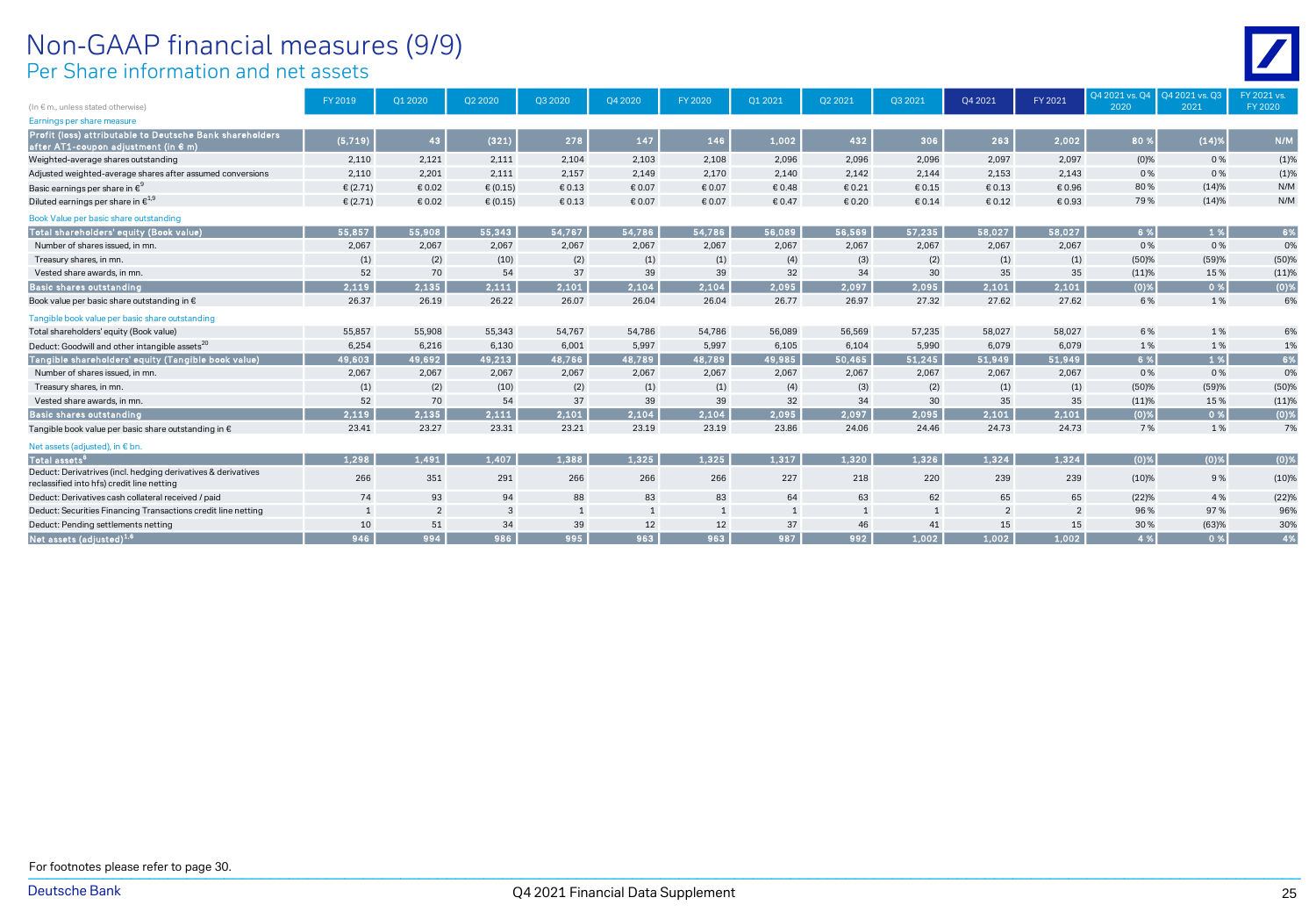

#### Non-GAAP Financial Measures

This document and other documents the Group has published or may publish contain non-GAAP financial measures. Non-GAAP financial measures are measures of the Group's historical or future performance, financial position or cash flows that contain adjustments that exclude or include amounts that are included or excluded, as the case may be, from the most directly comparable measure calculated and presented in accordance with IFRS in the Group's financial statements.

#### Return on Equity Ratios

The Group reports a post tax return on average shareholders' equity and a post-tax return on average tangible shareholders' equity, each of which is a non-GAAP financial measure.

The post-tax returns on average shareholders' equity and average tangible shareholders' equity are calculated as profit (loss) attributable to Deutsche Bank shareholders after AT1 coupon as a percentage of average shareholders' equity and average tangible shareholders' equity, respectively.

Profit (loss) attributable to Deutsche Bank shareholders after AT1 coupon for the segments is a non-GAAP financial measure and is defined as profit (loss) excluding post-tax profit (loss) attributable to noncontrolling interests and after AT1 coupon, which are allocated to segments based on their allocated average tangible shareholders' equity.

For the Group, it reflects the reported effective tax rate which was 26 % for FY 2021, (285)% for Q4 2021, 41 % for Q3 2021, 29 % for Q2 2021, 35 % for Q1 2021, 39 % for FY 2020, (8)% for Q4 2020, 36 % for Q3 2020, 62 % for Q2 2020, 68 % for Q1 2020 and (100)% for FY 2019.

For the segments, the applied tax rate was 28 % for all quarters in 2021, 28 % for all quarters in 2020 and 28 % for FY 2019.

At the Group level, tangible shareholders' equity is shareholders' equity as reported in the Consolidated Balance Sheet excluding goodwill and other intangible assets. Tangible shareholders' equity for the segments is calculated by deducting goodwill and other intangible assets from shareholders' equity as allocated to the segments. Shareholders' equity and tangible shareholders' equity are presented on an average basis.

The Group believes that a presentation of average tangible shareholders' equity makes comparisons to its competitors easier, and refers to this measure in the return on equity ratios presented by the Group. However, average tangible shareholders' equity is not a measure provided for in IFRS, and the Group's ratios based on this measure should not be compared to other companies' ratios without considering differences in the calculations.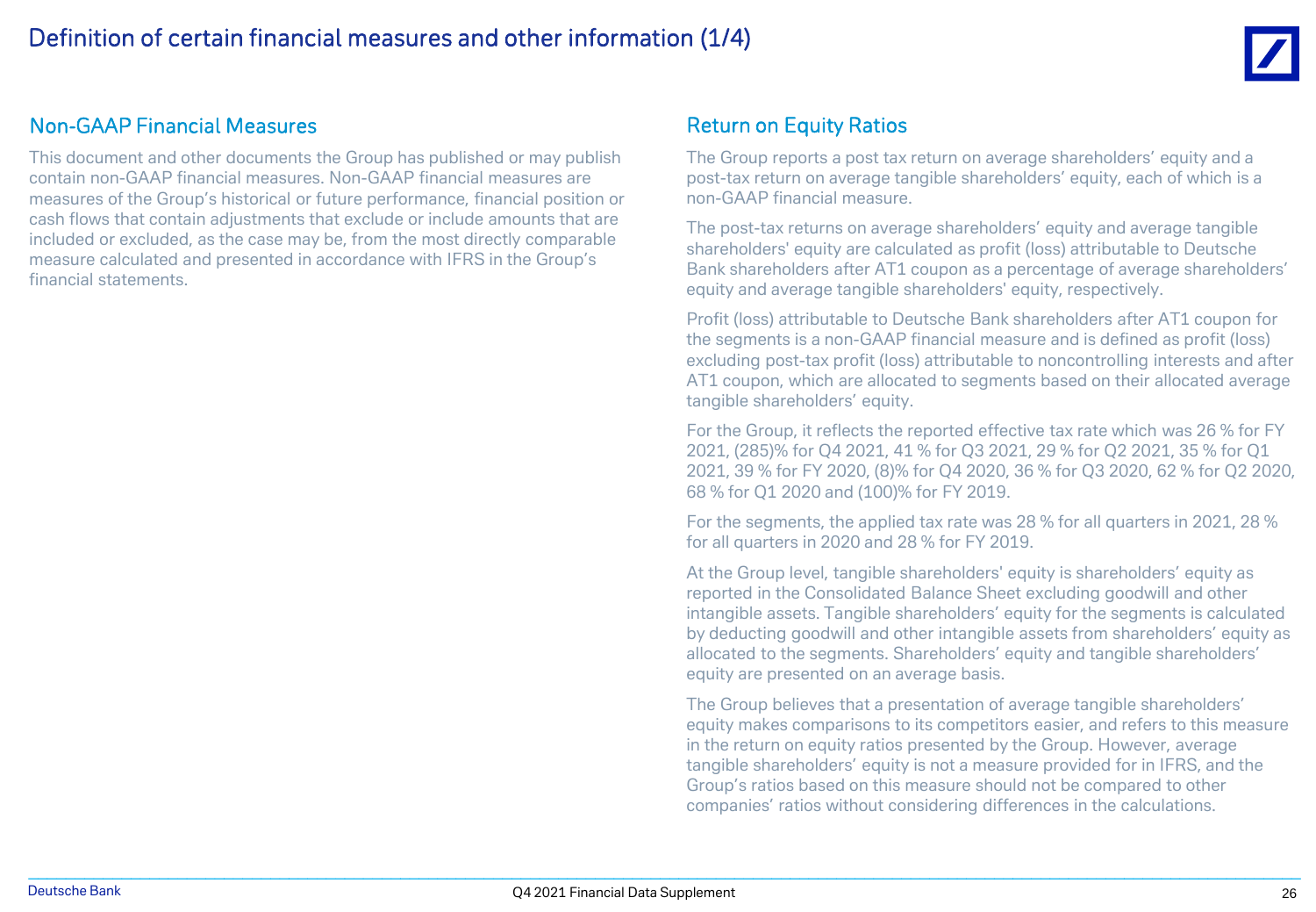

#### Allocation of Average Shareholders' Equity

Shareholders' equity is fully allocated to the Group's segments based on the regulatory capital demand of each segment. Regulatory capital demand reflects the combined contribution of each segment to the Groups' Common Equity Tier 1 ratio, the Groups' Leverage ratio and the Group's Capital Loss under Stress.

Contributions in each of the three dimensions are weighted to reflect their relative importance and level of constraint for the Group.

Contributions to the Common Equity Tier 1 ratio and the Leverage ratio are measured through Risk Weighted Assets (RWA) and Leverage Ratio Exposure. The Group's Capital Loss under Stress is a measure of the Group's overall economic risk exposure under a defined stress scenario.

Goodwill and other intangible assets are directly attributed to the Group's segments in order to allow the determination of allocated tangible shareholders' equity and the respective returns.

Shareholders' equity and tangible shareholders' equity is allocated on a monthly basis and averaged across quarters and for the full year.

#### Adjusted costs

Adjusted costs is one of the key performance indicators and is a non-GAAP financial measure for which the most directly comparable IFRS financial measure is noninterest expenses. Adjusted costs is calculated by deducting (i) impairment of goodwill and other intangible assets, (ii) net litigation charges and (iii) restructuring and severance (in total referred to as nonoperating costs) from noninterest expenses under IFRS. The Group believes that a presentation of noninterest expenses excluding the impact of these items provides a more meaningful depiction of the costs associated with our operating businesses.

#### Revenues excluding specific items

Revenues excluding specific items is a performance indicator that is a non-GAAP financial measure most directly comparable to the IFRS financial measure net revenues. Revenues excluding specific items is calculated by adjusting net revenues under IFRS for specific revenue items which generally fall outside the usual nature or scope of the business and are likely to distort an accurate assessment of the divisional operating performance. Excluded items are Debt Valuation Adjustment (DVA) and material transactions or events that are either one-off in nature or belong to a portfolio of connected transactions or events where the P&L impact is limited to a specific period of time. The Group believes that a presentation of net revenues excluding the impact of these items provides a more meaningful depiction of the revenues associated with our business.

#### Transformation charges

Transformation charges are costs included in adjusted costs that are directly related to Deutsche Bank's transformation as a result of the new strategy announced on July 7, 2019 and certain costs related to incremental or accelerated decisions driven by the changes in our expected operations due to the COVID-19 pandemic. Such charges include the transformation-related impairment of software and real estate, the accelerated software amortization and other transformation charges like onerous contract provisions or legal and consulting fees related to the strategy execution.

#### Transformation related effects

Transformation related effects are financial impacts, in addition to transformation charges (as defined above), which are recorded outside of adjusted costs. These include goodwill impairments in the second quarter 2019, as well as restructuring and severance expenses from the third quarter 2019 onwards. In addition to the aforementioned pre tax items, transformation related effects on a post tax basis include pro forma tax effects on the aforementioned items and deferred tax asset valuation adjustments in connection with the transformation of the Group.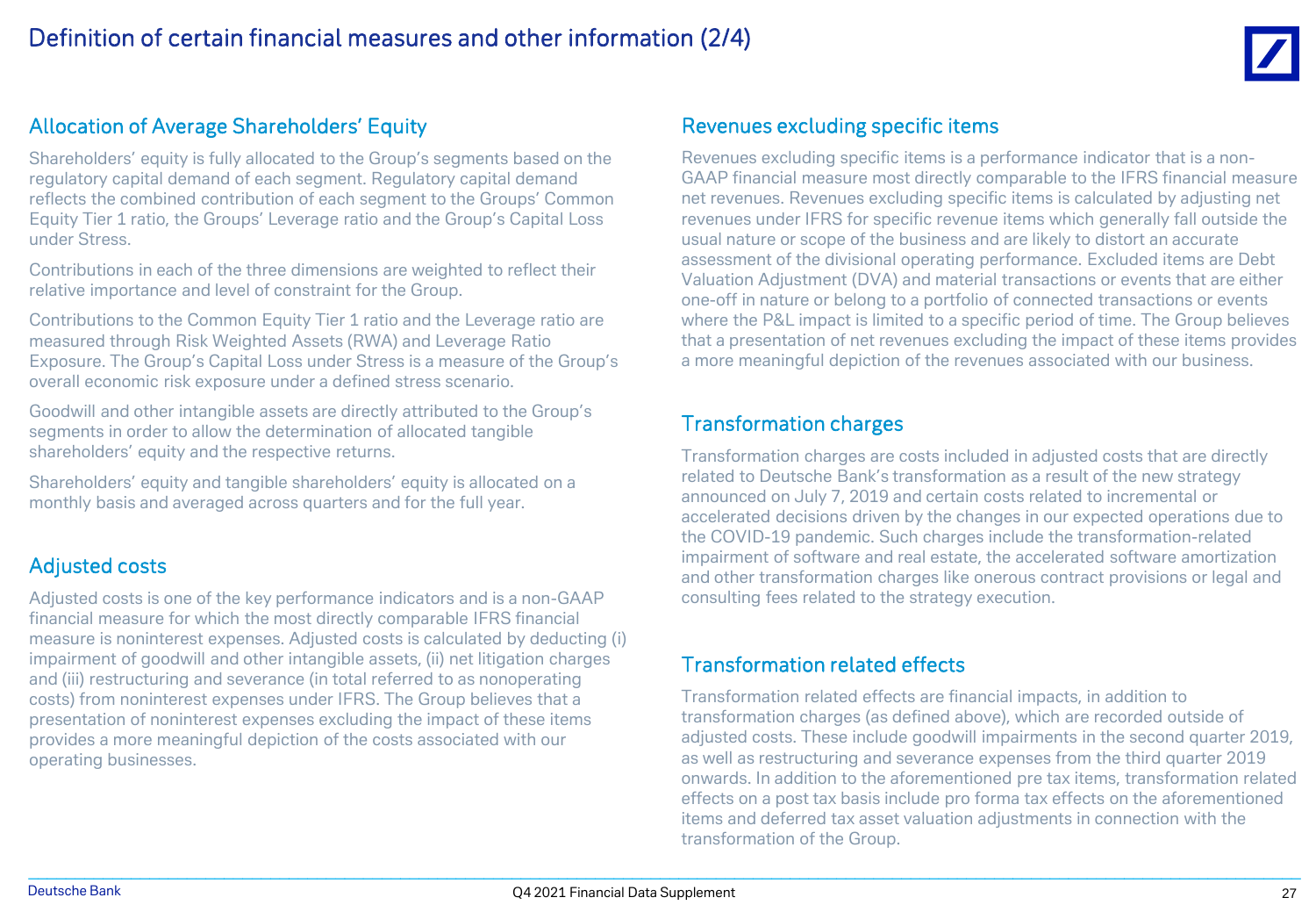

#### Adjusted profit (loss) before tax

Adjusted profit (loss) before tax is calculated by adjusting the profit (loss) before tax under IFRS for specific revenue items, transformation charges, impairments of goodwill and other intangibles, as well as restructuring and severance expenses.

#### Expenses eligible for reimbursement related to Prime Finance

BNP Paribas and Deutsche Bank signed a master transaction agreement to provide continuity of service to Deutsche Bank's Prime Finance and Electronic Equities clients. Under the agreement Deutsche Bank operated the platform until clients could be migrated to BNP Paribas by the end of 2021. Expenses of the transferred business were eligible for reimbursement by BNP Paribas.

#### Fully loaded CRR/CRD Measures

We present in this report certain figures based on the CRR definition of own fund instruments (applicable for AT1 capital and T2 capital and figures based thereon, including Tier 1, Total Capital and Leverage Ratio) on a "fully loaded" basis. We calculate such "fully loaded" figures excluding the transitional arrangements for own fund instruments as provided in the currently applicable CRR/CRD. For CET1 instruments we do not make use of transitional provisions.

Transitional arrangements are applicable for Additional Tier 1 (AT1) and Tier 2 (T2) instruments. Capital instruments issued on or prior to December 31, 2011, that no longer qualify as AT1 or T2 capital under the fully loaded CRR/CRD as currently applicable are subject to grandfathering rules during the transitional period and are being phased out from 2013 to 2022 with their recognition capped at 30 % in 2019, 20 % in 2020 and 10 % in 2021 (in relation to the portfolio eligible for grandfathering which was still in issue on December 31, 2012). The current CRR as applicable since June 27, 2019, provides further grandfathering rules for AT1 and T2 instruments issued prior to June 27, 2019.

Thereunder, AT1 and T2 instruments issued through special purpose entities are grandfathered until December 31, 2021, and AT1 and T2 instruments that do not meet certain new requirements that apply since June 27, 2019 continue to qualify until June 26, 2025. Instruments issued under UK law which do not fulfill all CRR requirements after the UK has left the European Union are also excluded from our fully loaded definition.

Our CET1 and RWA figures show no difference between CRR/CRD as currently applicable and fully loaded CRR/CRD based on our definition of "fully loaded".

For reporting dates earlier than June 30, 2020, we still applied our earlier concept of fully loaded, defined as excluding the transitional arrangements for own funds instruments introduced by the CRR/CRD applicable until June 26, 2019, but reflecting the transitional arrangements introduced by the amendments to the CRR/CRD applicable from June 27, 2019, and further amendments thereafter.

For description of our regulatory measures please refer to our Annual Report 2020 "Management Report: Risk Report: Risk and Capital Performance"

#### Net assets (adjusted)

Net assets (adjusted) are defined as IFRS Total assets adjusted to reflect the recognition of legal netting agreements, offsetting of cash collateral received and paid and offsetting pending settlements balances. The Group believes that a presentation of net assets (adjusted) makes comparisons to its competitors easier.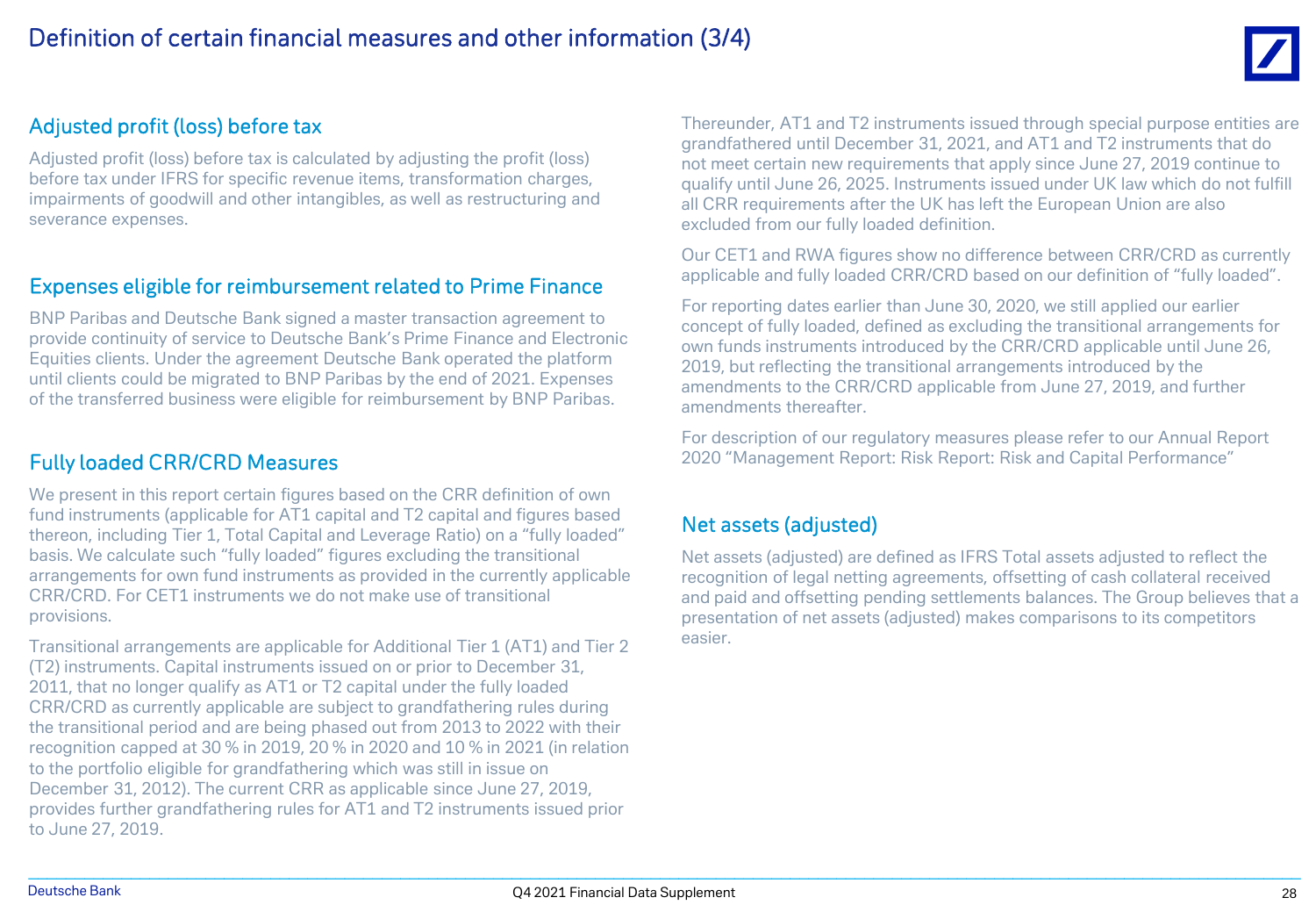

#### Book Value and Tangible Book Value per Basic Share **Outstanding**

Book value per basic share outstanding and tangible book value per basic share outstanding are non-GAAP financial measures that are used and relied upon by investors and industry analysts as capital adequacy metrics. Book value per basic share outstanding represents the Bank's total shareholders' equity divided by the number of basic shares outstanding at period-end. Tangible book value represents the Bank's total shareholders' equity less goodwill and other intangible assets. Tangible book value per basic share outstanding is computed by dividing tangible book value by period-end basic shares outstanding.

#### Core Bank

The Core Bank represents the Group excluding the Capital Release Unit (CRU).

#### Cost ratios

Cost/income ratio: Noninterest expenses as a percentage of total net revenues, which are defined as net interest income before provision for credit losses plus noninterest income.

Compensation ratio: Compensation and benefits as a percentage of total net revenues, which are defined as net interest income before provision for credit losses plus noninterest income.

Noncompensation ratio: Noncompensation noninterest expenses, which are defined as total noninterest expenses less compensation and benefits, as a percentage of total net revenues, which are defined as net interest income before provision for credit losses plus noninterest income.

#### Other key ratios

Diluted earnings per share: Profit (loss) attributable to Deutsche Bank shareholders, which is defined as profit (loss) excluding noncontrolling interests, divided by the weighted-average number of diluted shares outstanding. Diluted earnings per share assume the conversion into common shares of outstanding securities or other contracts to issue common stock, such as share options, convertible debt, unvested deferred share awards and forward contracts.

Book value per basic share outstanding: Book value per basic share outstanding is defined as shareholders' equity divided by the number of basic shares outstanding (both at period end).

Tangible book value per basic share outstanding: Tangible book value per basic share outstanding is defined as shareholders' equity less goodwill and other intangible assets, divided by the number of basic shares outstanding (both at period-end).

Tier 1 capital ratio: Tier 1 capital, as a percentage of the risk-weighted assets for credit, market and operational risk.

**Common Equity Tier 1 capital ratio:** Common Equity Tier 1 capital, as a percentage of the risk-weighted assets for credit, market and operational risk.

Fully loaded CRR/CRD Leverage Ratio: Tier 1 capital (CRR/CRD fully loaded), as a percentage of the CRR/CRD leverage ratio exposure measure.

Phase-in CRR/CRD Leverage Ratio: Tier 1 capital (CRR/CRD phase-in), as a percentage of the CRR/CRD leverage ratio exposure measure.

Net interest margin: For Group and Divisions, Net interest income (before provision for credit losses) as a percentage of average total interest earnings assets. Net interest margins per division are based on their contribution to the Group results.

Average yield on loans: Interest income on loans as a percentage of average loans at amortized cost based upon month-end balances.

Provision for credit losses (bps of loans): Provision for credit losses annualized as basis points of average loans gross of allowances for loan losses, based upon month-end balances.